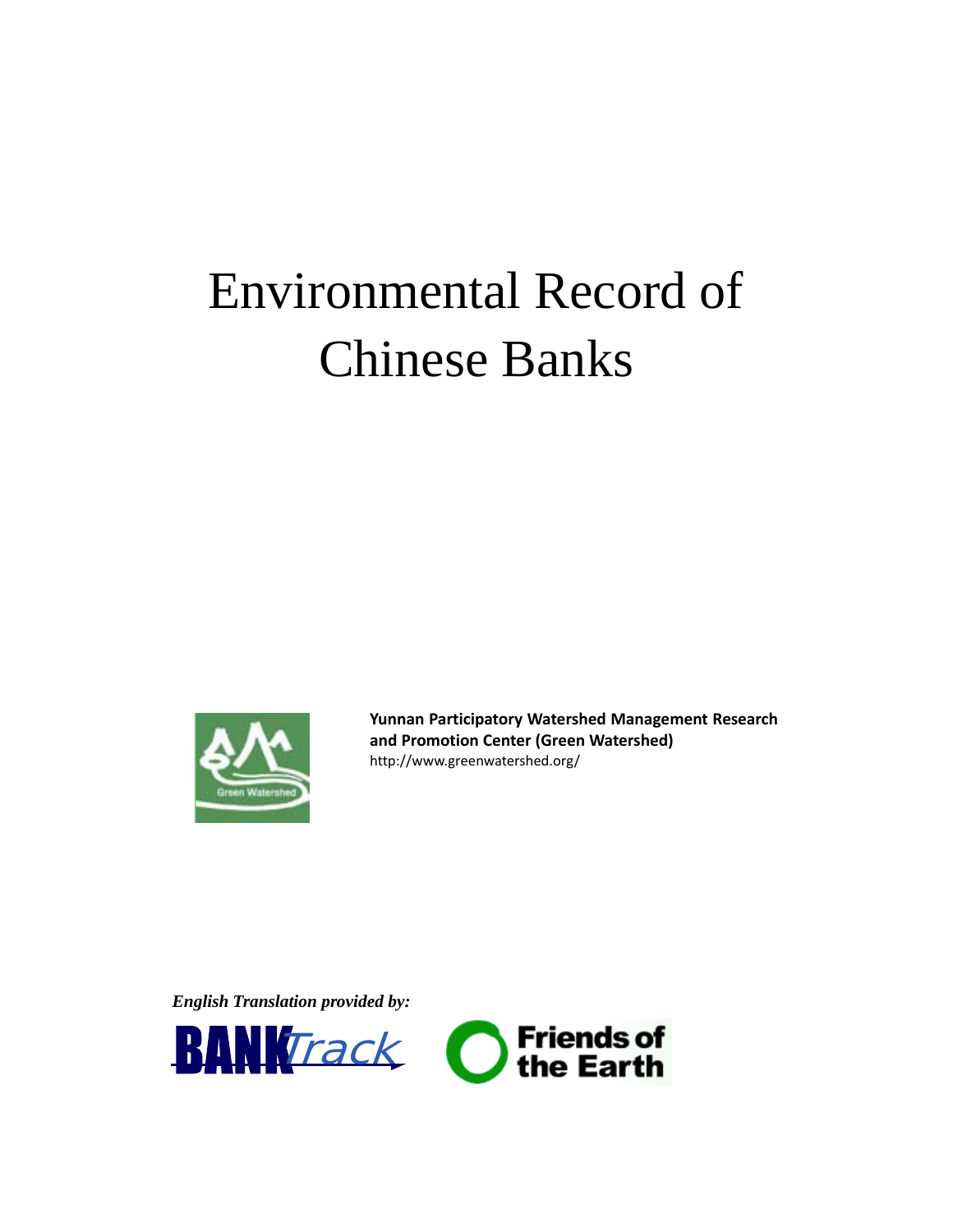### **Editorial Board Members**

**Editor in Chief: Yu Xiaogang** 

### **Editorial Board: (in alphabetical order of surname initials)**

|                                |  | Fu Tao Jin Jiaman Li Bo Ma Jun |  |                                     |
|--------------------------------|--|--------------------------------|--|-------------------------------------|
|                                |  |                                |  | Wang Yongchen Wu Dengming Yang Yong |
|                                |  | Yao Yao Yu Xiaogang            |  |                                     |
|                                |  |                                |  |                                     |
| <b>Senior Editor: Lin Yang</b> |  |                                |  |                                     |
| <b>Consultant: Guo Peiyuan</b> |  |                                |  |                                     |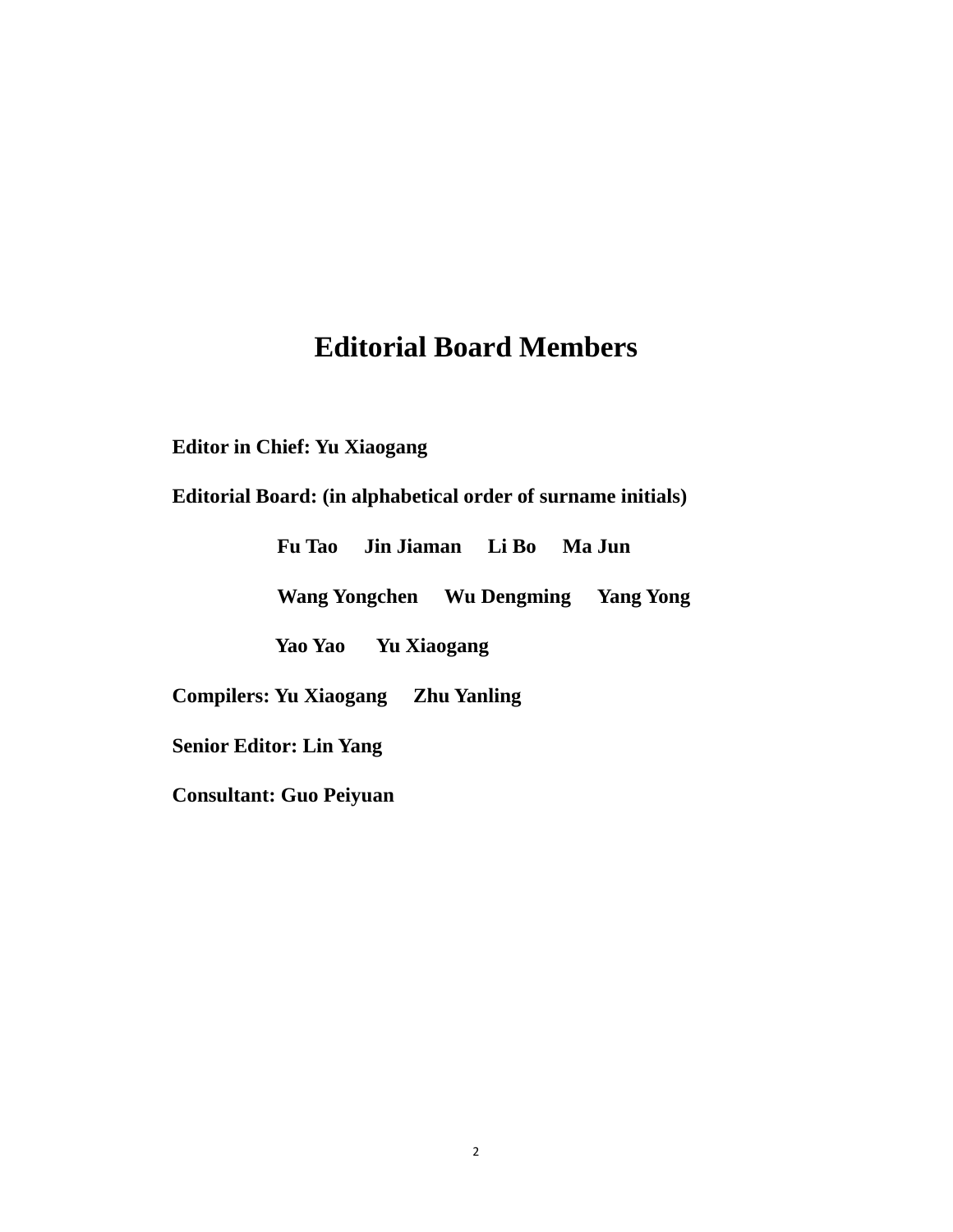| Chapter 1 |                                                                            |  |
|-----------|----------------------------------------------------------------------------|--|
|           |                                                                            |  |
|           |                                                                            |  |
|           |                                                                            |  |
|           |                                                                            |  |
|           |                                                                            |  |
|           |                                                                            |  |
|           |                                                                            |  |
|           |                                                                            |  |
|           |                                                                            |  |
| Chapter 2 | Overview of the Environmental Performance of China's Banking Sector  6     |  |
|           |                                                                            |  |
|           |                                                                            |  |
|           |                                                                            |  |
|           | 2.4 Establishment of Specialized Departments for Environmental Affairs 17  |  |
|           |                                                                            |  |
|           |                                                                            |  |
|           | 2.7 Recognition from Society (Environmental and Social Responsibilities)24 |  |
|           | 2.8 Criticism from Society (Environmental and Social Responsibilities) 25  |  |
|           |                                                                            |  |
|           |                                                                            |  |
|           |                                                                            |  |
|           |                                                                            |  |
|           |                                                                            |  |
|           |                                                                            |  |
| Chapter 3 | Characteristics of Listed Chinese Banks in Implementing Green Credit40     |  |
| Chapter 4 |                                                                            |  |
|           |                                                                            |  |
|           |                                                                            |  |

### **Contents**

*The original Chinese version of the report also contained the following sections, which have been removed from the English version:* 

| Appendix 1 Status Quo of Listed Chinese Banks' Implementation of Green Credit             |
|-------------------------------------------------------------------------------------------|
|                                                                                           |
| The Circular of the People's Bank of China on the Implementation of Credit Policies and   |
|                                                                                           |
| Circular of the State Environmental Protection Administration on Using Credit Policies to |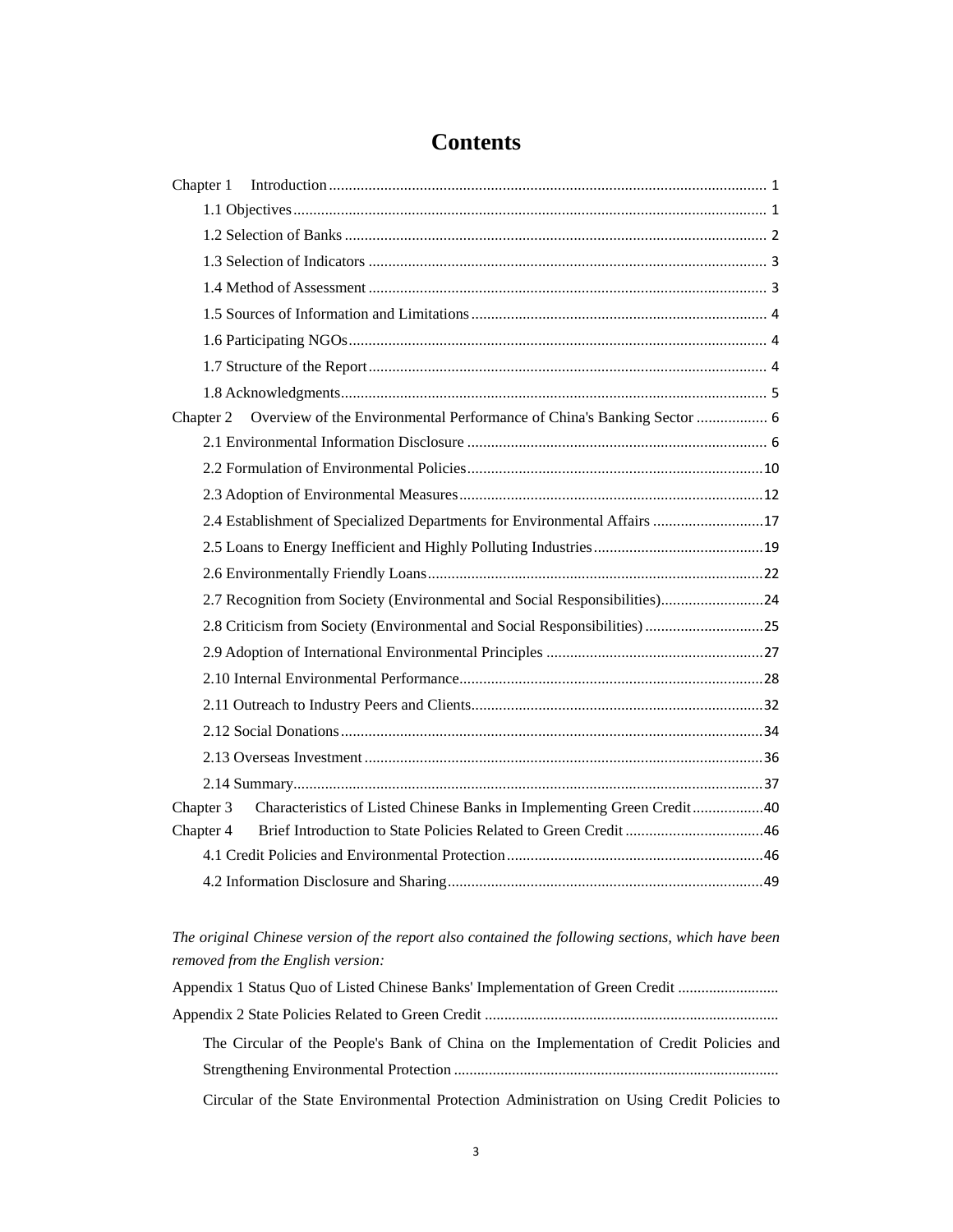| Circular on Further Strengthening the Coordination and Cooperation of Industry and Credit  |
|--------------------------------------------------------------------------------------------|
| Decision of the State Council on Publishing and Implementing the Interim Provisions on     |
|                                                                                            |
| Circular of the State Council on Accelerating Structural Adjustment of Overcapacity        |
|                                                                                            |
| Circular of China Banking Regulatory Commission on Issuing the Guidelines on               |
| Opinions on Implementing Environmental Protection Policies and Regulations to Prevent      |
|                                                                                            |
| Circular of China Banking Regulatory Commission on Issuing the Guiding Opinions on         |
| China Banking Association's Guidelines on Corporate Social Responsibility of Financial     |
|                                                                                            |
| Circular of China Banking Regulatory Commission on Issuing the Guidelines on               |
|                                                                                            |
| Circular of the State Council on Further Strengthening the Elimination of Backward         |
|                                                                                            |
| Appendix 3 Brief Introduction to International Industry Environmental Standards and Good   |
|                                                                                            |
| $\mathbf{1}$                                                                               |
| 2                                                                                          |
| 3                                                                                          |
| 4                                                                                          |
| 5                                                                                          |
| Appendix 5                                                                                 |
| 1                                                                                          |
| 2                                                                                          |
| Appendix 6<br>Standards that Listed Chinese Banks Referred to in Compiling Their Corporate |
| Appendix 7 Open Letter to ICBC from the International Community regarding Gibe III         |
|                                                                                            |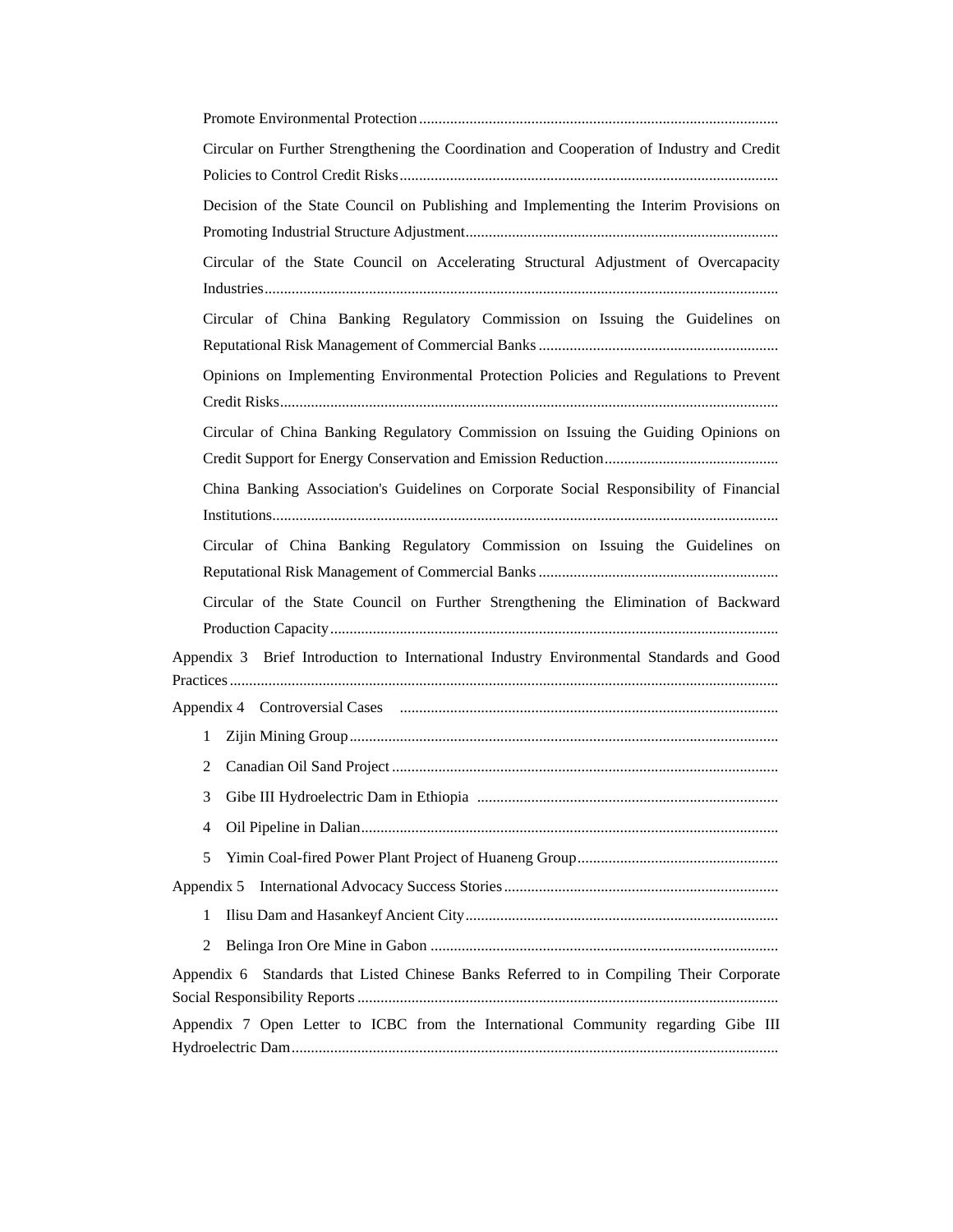### **Chapter 1 Introduction**

#### **1.1 Objectives**

 It has become a trend at home and abroad for banks and other financial institutions to operate in a socially and environmentally responsible way. Such practice will not only reduce their adverse social and environmental impacts, but also help them to avoid risks, contributing ultimately to achieving economically, socially and environmentally sustainable development. Financial services provided by banks and other financial institutions in order to achieve economically, socially and environmentally sustainable development are called 'green finance' or 'sustainable finance.' The Green Credit initiative promoted by the Chinese government is part of sustainable finance, which mainly refers to restricting loans to projects that are harmful for the environment and increasing loans to projects that benefit the environment, by means of a series of policies and management measures.

In 2009, in an attempt to promote green finance, relevant state authorities introduced a number of new policies, regulations and guidelines, including: The Guiding Opinions on Further Adjusting Credit Structure to Promote Steady Rapid Development of National Economy issued on March 18<sup>th</sup> by the People's Bank of China and China Banking Regulatory Commission (CBRC), The Circular on Full Implementation of Green Credit Policies and Further Improvement of Information Sharing issued on June 6<sup>th</sup> by the Ministry of Environmental Protection (MEP) and the People's Bank of China, CBRC's Circular on Issuing the Guidelines on Reputational Risk Management of Commercial Banks issued on August  $25<sup>th</sup>$ , and The Guidelines on Social Responsibilities of Financial Institutions issued on January  $12<sup>th</sup>$  by the China Banking Association.

Nevertheless, as Yuan Qingdan, Deputy Director of MEP's Center for Policy Research, pointed out, China's green credit policies are characterized as compulsory in design and voluntary in implementation. In other words, they are "soft policies". It is unavoidable, therefore, that they have achieved widely varying degrees of effectiveness, despite that each bank has made some progress in formulating environmental policies and adopting relevant measures. Besides, it is very difficult to make a quantitative assessment of the banks' compliance with and implementation of green credit policies, due to the lack of an effective mechanism for oversight and restraint. Bank supervision authorities do not have an official assessment mechanism, while self-assessments of the banks are inevitably subjective and one-sided.

For that reason, it is of special significance for NGOs, as independent observers, to participate in the advocacy of green credit. The compilation and publication of *Environmental Record of Chinese Banks (NGO version)* has two objectives: first, to showcase the efforts and progress of China's banking sector towards green credit; second, to promote green finance through public oversight.

This annually published report aims at recording the footsteps of Chinese banks towards green finance. First published in 2009, *Environmental Record of Chinese Banks* recorded the status quo of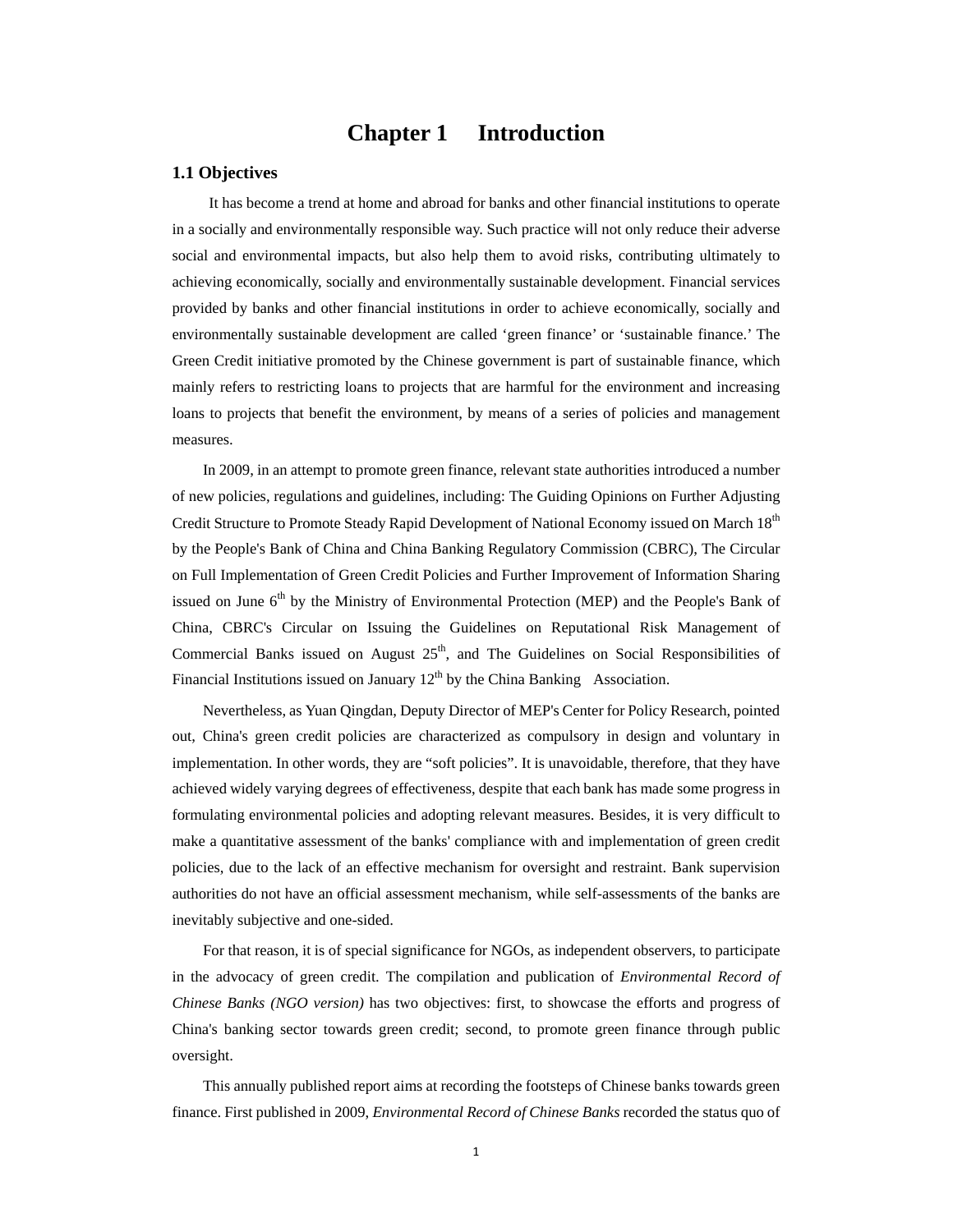environmental policy compliance of 14 listed Chinese banks in 2008. The publication had a positive impact. *Southern Weekend* ran a story titled *Chinese Banks: Which one is Greener*, with the subtitle "*Civil Society Report Reveals for the First Time Green Credit Status Quo of 14 Listed Banks*". *China Economic Times* published an article titled *Green Finance: How are the Banks Doing?* to introduce the main contents of the report. Both stories have been reprinted by various other media.

 Later on, we received feedback from all sectors of the society, suggesting that banks and civil society should have more positive dialogue. Before this report went to print, we communicated with the banks concerned. Among them, Industrial and Commercial Bank of China (ICBC), CITIC Bank, China Merchants Bank and Industrial Bank actively responded. We have included their responses in this report.

#### **1.2 Selection of Banks**

Fourteen listed banks were selected as objects of assessment in this report<sup>1</sup>: ICBC, China Construction Bank, Bank of China, Bank of Communications, China Merchants Bank, CITIC Bank, Shanghai Pudong Development Bank, China Minsheng Bank, Industrial Bank, Huaxia Bank, Shenzhen Development Bank, Bank of Beijing, Bank of Ningbo and Bank of Nanjing. Table 1.1 lists the total assets and loans of each bank as of the end of 2009:

| Name of bank                     | <b>Total assets</b> | <b>Total loans</b> |
|----------------------------------|---------------------|--------------------|
| <b>ICBC</b>                      | 11,785,053          | 5,728,626          |
| <b>China Construction Bank</b>   | 9,623,355           | 4,692,947          |
| Bank of China                    | 8,751,943           | 4,797,408          |
| <b>Bank of Communications</b>    | 3,309,137           | 1,839,314          |
| China Merchants Bank             | 2,067,941           | 1,185,822          |
| <b>CITIC Bank</b>                | 1,775,031           | 1,065,649          |
| Shanghai Pudong Development Bank | 1,622,718           | 928,855            |
| China Minsheng Bank              | 1,426,392           | 882,979            |
| <b>Industrial Bank</b>           | 1,332,162           | 701,597            |
| Huaxia Bank                      | 845,456             | 430,226            |
| Shenzhen Development Bank        | 587,811             | 359,517            |
| Bank of Beijing                  | 533,469             | 273,481            |
| <b>Bank of Ningbo</b>            | 163,352             | 81,864             |
| <b>Bank of Nanjing</b>           | 149,566             | 67,028             |

**Table 1.1 Total Assets and Loans of Listed Banks in 2009 (Million CNY)** 

There are three reasons why these listed banks were selected. First, listed banks finance a large number of projects with their abundant capital. The total assets of these 14 listed banks account for more than half of that of all Chinese banks. Among them, the total assets and loans of the three largest state-owned banks (ICBC, China Construction Bank and Bank of China) account for about 60% and 66% respectively of the total assets and loans of all listed Chinese banks. Therefore, they

<u> 1989 - Johann Barn, mars ann an t-Amhain Aonaich an t-Aonaich an t-Aonaich ann an t-Aonaich ann an t-Aonaich</u>

In order of the total assets of the banks in 2009.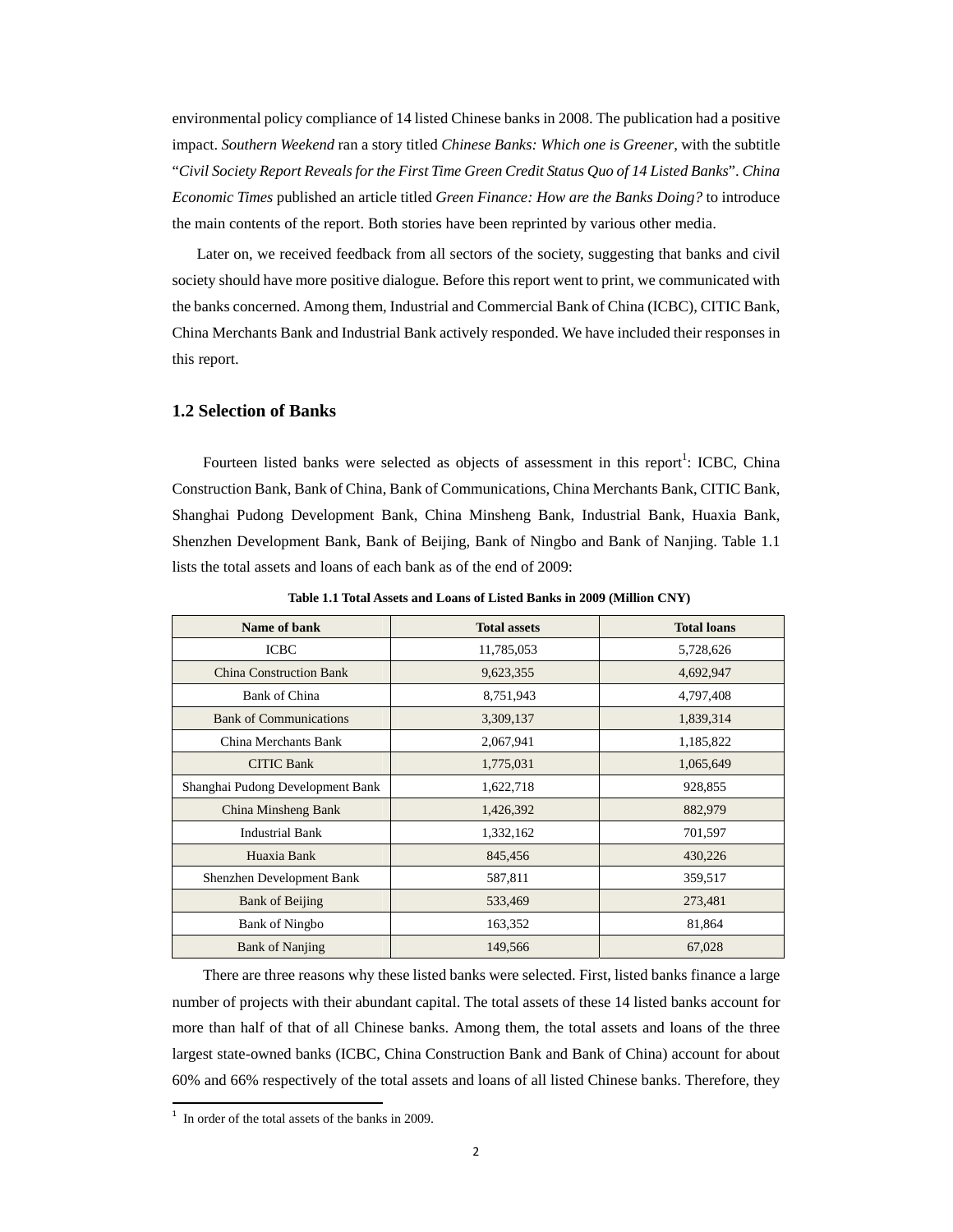bear more responsibility for green credit. Second, the state has higher requirements for listed banks regarding corporate governance, information disclosure and social responsibility. Public oversight is also needed. Third, listed banks not only concern the interests of their depositors and borrowers, but also those of many average investors and tens of millions of shareholders. Currently a lot of banks are state-owned holdings and thus indirectly concern the interests of a wider group of taxpayers as well. The banks must speed up their progress towards green credit in order to protect stakeholder interests.

#### **1.3 Selection of Indicators**

The indicators used in this report have been improved on the basis of the 2009 report, with reference to state policies and domestic and international best practices. Some indicators have been refined and two new indicators have been added, namely, social donations and overseas investment. Now there are 13 indicators: environmental information disclosure, formulation of environmental policies, implementation of environmental policies, establishment of specialized department for environmental affairs, loans to energy inefficient and highly polluting industries, loans to environmentally friendly industries, recognition from the society, criticism from the society, adoption of relevant international principles, internal environmental activities, outreach and training, social donations and overseas investment.

Information disclosure is a basic requirement for good governance of banks. Meanwhile environmental information disclosure, which is in urgent need of improvement, is a basic condition for public oversight of banks' fulfillment of their environmental responsibilities. The formulation of environmental policies, implementation of relevant measures and establishment of a specialized department for environmental affairs can test the effectiveness of their strategies and methods for implementing green credit policies. The amount of loans withdrawn from energy inefficient and highly polluting industries and granted to environmentally friendly industries reveals the actual outcome of their efforts in pollution reduction and support for green economy. Adoption of relevant international principles, internal environmental activities, outreach and training, and social donations are general indicators of their performances on social responsibility. Recognition and criticism from society measures the impact of the banks' implementation of green credit from a public perspective. China's overseas investment has aroused a lot of attention and controversy both at home and abroad. Therefore, we have included the social and environmental performances of overseas investors as a new indicator of assessment.

#### **1.4 Method of Assessment**

This report adopted the Analytic Hierarchy Process (AHP) to rank the banks' performances on the above mentioned indicators. AHP is a multiple criteria method for decision making, invented by the American expert in operations research, Professor T. L. Saaty in the early 1970's. It is a simple way to make decisions on rather complicated and ambiguous matters, and is suitable for use on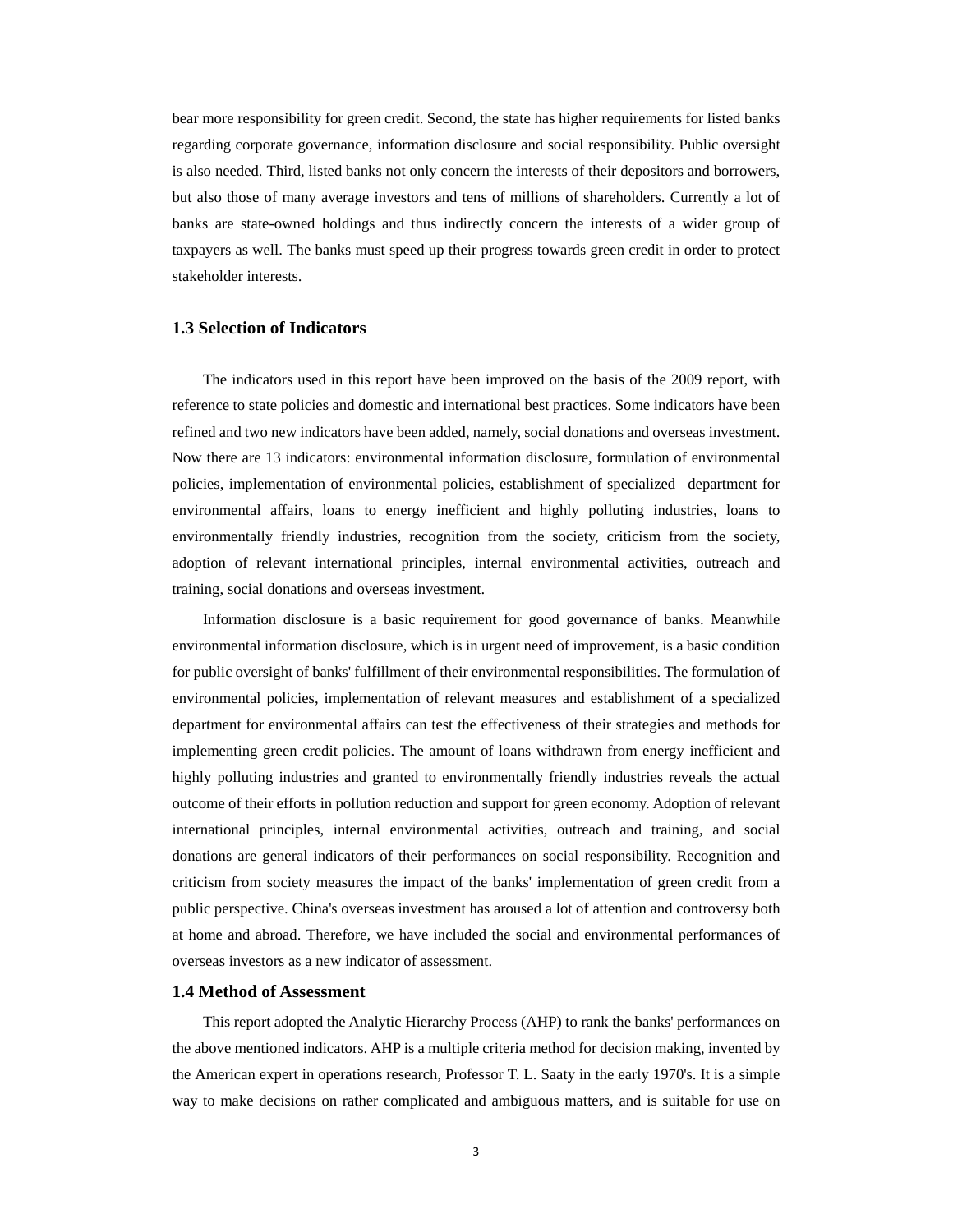matters that cannot be fully quantitatively analyzed. According to this method, we first invited several experts to decide on the indicator system and indicator weights. Then the banks were ranked on each indicator according to the data and information collected. Lastly an overall rank marking each bank's efforts and progress towards green credit was generated.

#### **1.5 Sources of Information and Limitations**

The primary source of information for this report was the information disclosed by the banks, including:

1. Corporate social responsibility (CSR) reports, annual reports and other relevant reports released by the banks;

2. Responses to our questionnaires from the banks;

3. Relevant domestic and international media coverage.

Due to the fact that the banks disclosed very limited information about their environmental and social impacts, we sent them questionnaires at the beginning of 2010, in hopes of obtaining more data. However, only five banks returned our questionnaires or provided partial information. The other nine banks did not respond. As a result, some environmental records are missing in this report. Those banks also lost a chance to disclose environmental information and improve their work. Information in this report was drawn from relevant domestic and international media coverage, the accuracy of which we were unable to verify.

#### **1.6 Participating NGOs**

The executive organization of this research was Yunnan Participatory Watershed Management Research and Promotion Center (Green Watershed). Other collaborating NGOs included: Friends of Nature, Global Environmental Institute, Institute of Public and Environmental Affairs, Green Earth Volunteers, Civil Society Watch, China Development Brief, Chongqing League of Green Volunteers, and Sichuan Hengduan Mountains Research Institute. SynTao Co. Ltd. provided consulting service for this report.

#### **1.7 Structure of the Report**

 *Environmental Record of Chinese Banks (2010) (NGO version)* records the performances on green finance of 14 listed Chinese banks in 2009. Their performances on each of the indicators are compared horizontally as well as vertically with their performances in previous years. The main contents of the chapters are summarized below:

Chapter 1: Introduction, introducing the objectives and main contents of the report.

Chapter 2: Overview of the environmental performances of listed Chinese banks, recording their performances in implementing green credit policies and fulfilling their social responsibilities. Their performances on each indicator and their overall environmental and social performances were ranked using AHP. Comparisons were also made between their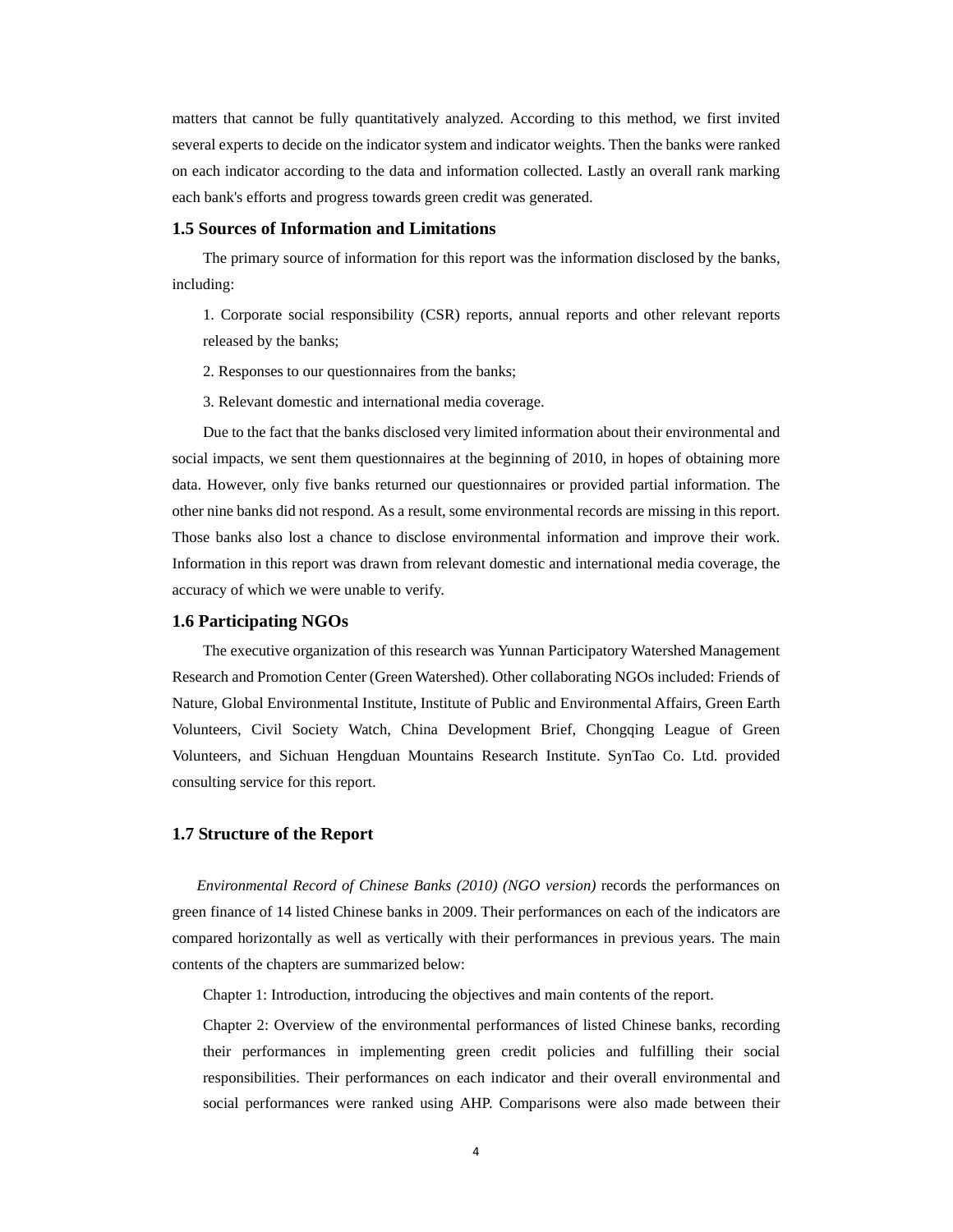performances in 2008 and 2009.

Chapter 3: Characteristics of listed Chinese banks in implementing green credit, summarizing each bank's performance, with emphasis on their good practices and shortcomings.

Chapter 4: Brief introduction to state policies related to green credit, sorting out the ones introduced in recent years with background information, so as to showcase the formulation and development of green credit policies in China.

Appendix 1: Status quo of the implementation of green credit among listed Chinese banks, quoting excerpts from relevant materials on green credit policies and measures as well as the banks' environmental performances, for quick reference and horizontal and vertical comparisons.

Appendix 2: State policies related to green credit, with excerpts of important policies issued by relevant government authorities in recent years.

Appendix 3: Brief introduction to international standards and good practices for investment in environmentally sensitive industries.

Appendix 4: Controversial cases, listing the companies and financial institutions involved in some of the incidents causing serious environmental pollution and ecological destruction in China in  $2009.<sup>2</sup>$ 

Appendix 5: Sharing international advocacy success stories (experiences from foreign NGOs)

Appendix 6: Criteria that the banks referred to while compiling their CSR reports.

Appendix 7: Open letter to ICBC from the international community regarding the construction of the Gibe III Hydroelectric Dam

#### **1.8 Acknowledgments**

We received much assistance in the compilation and publication of this report. Lin Yang proofread the report several times and revised the structure, contents and style. Kong Linghong, Fu Tao and Xiang Hongmei et al offered their valuable opinions. Oxfam Hong Kong provided us with financial support to publish the report (the report does not reflect the views of Oxfam Hong Kong). We would like to express our gratitude to all who have helped.

 2

 Including some controversial pollution incidents in 2010.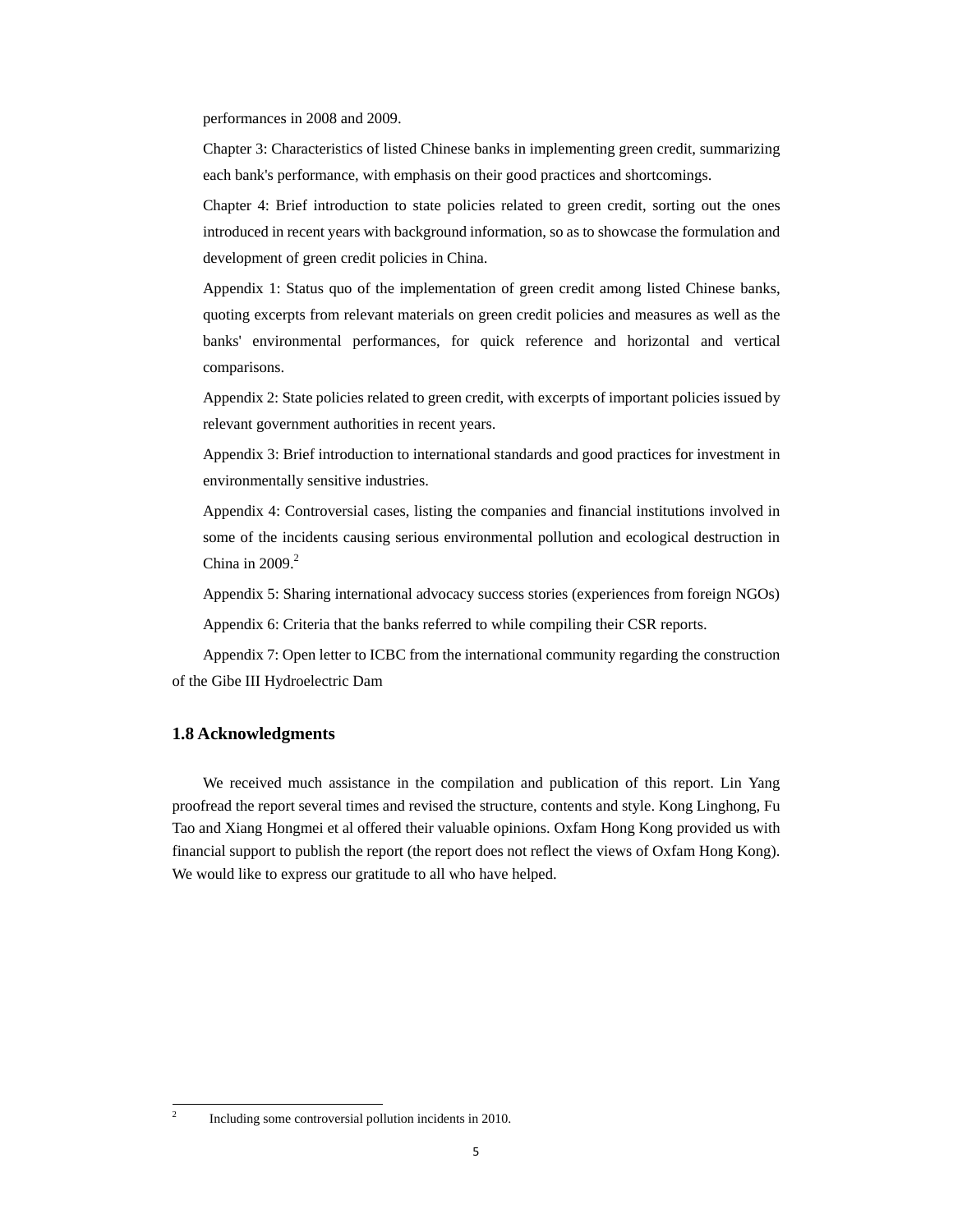# **Chapter 2 Overview of the Environmental Performance of China's Banking Sector**

#### **2.1 Environmental Information Disclosure**

According to the Company Law of the PRC, Commercial Banks Law of the PRC, the Interim Measures on Information Disclosure of Commercial Banks, the Administrative Measures on Information Disclosure of Listed Companies and the Global Reporting Initiative (GRI), banks are required to disclose information to the public, publish annual reports and CSR reports, in order to satisfy the public's right to know and receive public oversight. Importance should be attached to the quality of the reports and the integrity of the environmental information disclosed. Third party verification is also required. Environmental information disclosure is a key component of information disclosure.

All the listed banks made some improvement in environmental information disclosure in 2009. However, the information that was disclosed remained very limited.

1. Forms of information disclosure: Currently, the main form of environmental information disclosure is still through CSR reports and annual reports released by the banks. There were also a few semi-annual reports. Except Shenzhen Development Bank, Bank of Beijing, Bank of Ningbo and Bank of Nanjing, which did not specify any reporting guidelines that were followed in the compilation of their CSR reports, all the other banks referred to relevant domestic or international guidelines, such as the Opinions on Strengthening Corporate Social Responsibility of Banking Financial Institutions issued by CBRC, the Guidelines on Corporate Social Responsibility of Banking Financial Institutions issued by China Banking Association, the Guidelines on Environmental Information Disclosure of Listed Companies issued by Shanghai Stock Exchange, GRI's Sustainability Reporting Guidelines (2006 edition), as well as other supplementary guidelines for financial services. The standards that the banks referred to in compiling their CSR reports are listed in Appendix 6. Industrial Bank for the first time issued an Annual Sustainability Report. It also submitted an Annual Report on the Implementation of the Equator Principles (2008 – 2009) to the Equator Principles Committee.

2. Channels of environmental information disclosure: The banks disclosed environmental information mainly through their websites. All the banks released annual and semi-annual reports on their websites. Except Bank of Ningbo and CITIC Bank, all the other banks published CSR reports on their websites. Some banks also disclosed information on the websites of their supervisory authorities (such as CBRC).

3. Contents of disclosed environmental information: All the banks disclosed information on environment and social responsibilities to different extents.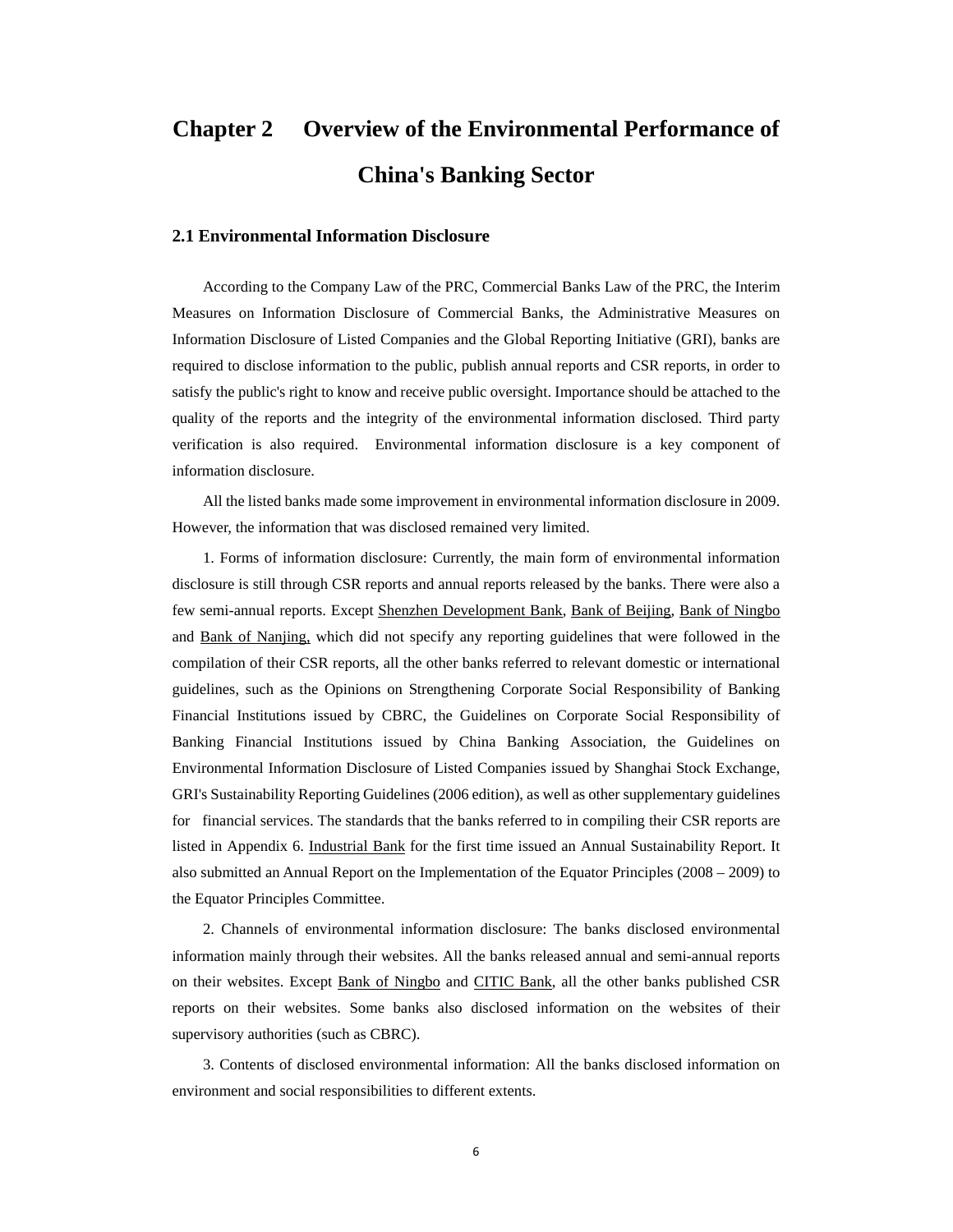1) Environmental policies: Industrial Bank stood out by disclosing a number of its environmental policies, including publishing the original text of its policy on the Management of Environmental and Social Risks on its website. Bank of Communications, China Merchants Bank, Shanghai Pudong Development Bank, Bank of China, China Minsheng Bank and Bank of Beijing posted news that they had formulated environmental policies. However, except Bank of Communications, which published the full text of its Compliance Policy, the contents of the other five banks' environmental policies were not made public. All the other banks, except for the above mentioned, did not disclose their environmental policies.

2) Environmental measures: All the banks disclosed their environmental measures. Industrial Bank disclosed quite a number of creative environmental measures, including the establishment of a database of experts on environmental and social risks, the formulation of relevant institutional norms, the development of a system module for environmental and social risk management, etc. Bank of Communications, China Merchants Bank, China Minsheng Bank, Huaxia Bank and China Construction Bank made some improvement by their additional disclosure of measures for credit access and post-credit management. The other banks only followed relevant state policies without disclosing any information about whether they had formulated any supporting measures.

3) Specialized department for environmental affairs: Industrial Bank set up a specialized department for environmental affairs. China Merchants Bank and ICBC clarified and allocated responsibilities to each department. China Minsheng Bank and Bank of Nanjing assigned specialists to be in charge of relevant work. The other banks did not disclose any relevant information.

4) Loans to energy inefficient and highly polluting industries: ICBC, China Construction Bank, China Merchants Bank and Shanghai Pudong Development Bank disclosed detailed information. Industrial Bank, Bank of Communications, China Minsheng Bank, CITIC Bank disclosed brief information. Other banks did not disclose any relevant data.

5) Loans to energy efficient and environmentally friendly industries: ICBC, China Construction Bank, Shanghai Pudong Development Bank, Industrial Bank disclosed detailed information. Bank of China, Bank of Communications, China Merchants Bank, CITIC Bank, China Minsheng Bank, Huaxia Bank, Bank of Beijing and Bank of Ningbo disclosed information to different extents. Bank of Nanjing and Shenzhen Development Bank did not disclose any relevant information.

6) Internal environmental activities: Except Bank of Ningbo, all the other banks disclosed information on their internal environmental activities. ICBC, Bank of China and CITIC Bank also disclosed details about energy consumption at their headquarters or branch office.

7) Outreach: Industrial Bank stood out again by disclosing the most information. ICBC, Bank of China, China Merchants Bank, CITIC Bank, Shanghai Pudong Development Bank and Bank of Beijing also disclosed relevant information. The other banks did not disclose any information.

8) Social donations: All the banks disclosed relevant information. ICBC, Industrial Bank,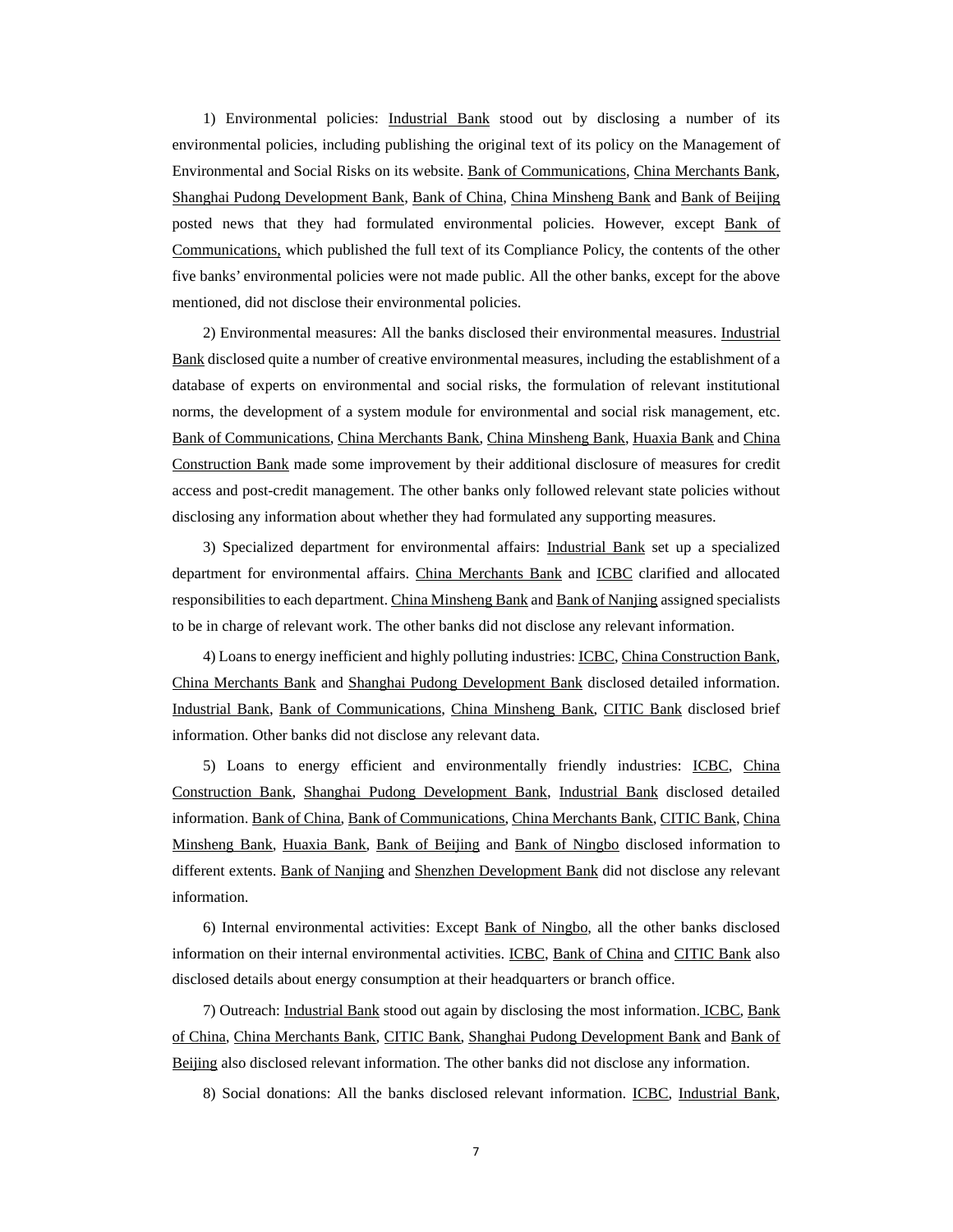Shanghai Pudong Development Bank, Huaxia Bank, China Construction Bank disclosed details including their total donations in 2009, the fields in which donations were made and individual cases.

9) Overseas investment: Through the questionnaire, China Merchants Bank disclosed detailed relevant information. Industrial Bank claimed that currently it did not have any overseas investment. The other banks did not disclose any relevant information.

4. Response to public demands: Using the platform of the "Green Banking Innovation Award", NGOs sent questionnaires to the participating banks and other listed banks. Among the listed banks, China Merchants Bank, Industrial Bank and Shanghai Pudong Development Bank returned our questionnaires. Bank of China and CITIC Bank responded by providing us with some relevant materials. The other banks did not respond. Besides answering our questionnaires in details, China Merchants Bank and Industrial Bank also accepted our interviews. All the other banks declined our interview requests. Among the foreign banks operating in mainland China, Standard Charter Bank accepted our interview and responded to our questionnaire as well as provided relevant materials.

Overall, Industrial Bank outdid all the other banks in information disclosure. The bank not only disclosed concrete information on its policies, measures and the establishment of a specialized department for environmental affairs, but also took the lead in disclosing relevant information on the project level, which was quite rare even among the banks which had adopted the Equator Principles. China Merchants Bank and ICBC also did well. Shenzhen Development Bank disclosed the least information. Bank of Ningbo and Bank of Beijing disclosed little information. Table 2.1 ranks each bank's performance on environmental information disclosure.

| <b>Name of Bank</b>                 | Channels of<br><b>Environmental</b><br><b>Information</b><br><b>Disclosure</b> | Forms of<br><b>Environmental</b><br><b>Information</b><br><b>Disclosure</b> | Contents of<br><b>Environmental</b><br>information<br><b>Disclosure</b> | <b>Response</b><br>to Public<br><b>Demands</b> | <b>Overall</b><br><b>Ranking</b> | <b>Ranking</b> |
|-------------------------------------|--------------------------------------------------------------------------------|-----------------------------------------------------------------------------|-------------------------------------------------------------------------|------------------------------------------------|----------------------------------|----------------|
| <b>ICBC</b>                         | 0.144297                                                                       | 0.089464                                                                    | 0.118758                                                                | 0.035156                                       | 0.094694                         | 3              |
| China Construction<br>Bank          | 0.135287                                                                       | 0.056809                                                                    | 0.084351                                                                | 0.036256                                       | 0.071242                         | 6              |
| Bank of China                       | 0.061384                                                                       | 0.121376                                                                    | 0.058773                                                                | 0.097622                                       | 0.076522                         | 5              |
| Bank of<br>Communications           | 0.061384                                                                       | 0.068869                                                                    | 0.059363                                                                | 0.036256                                       | 0.054508                         | 8              |
| China Merchants<br><b>Bank</b>      | 0.061384                                                                       | 0.052156                                                                    | 0.165374                                                                | 0.207713                                       | 0.157468                         | 2              |
| <b>CITIC Bank</b>                   | 0.025620                                                                       | 0.136517                                                                    | 0.052865                                                                | 0.064125                                       | 0.064184                         | 7              |
| Shanghai Pudong<br>Development Bank | 0.060642                                                                       | 0.07844                                                                     | 0.080189                                                                | 0.097622                                       | 0.083499                         | 4              |
| <b>China Minsheng</b><br>Bank       | 0.059746                                                                       | 0.061234                                                                    | 0.059840                                                                | 0.036256                                       | 0.053788                         | 9              |
| <b>Industrial Bank</b>              | 0.228911                                                                       | 0.089102                                                                    | 0.169632                                                                | 0.207713                                       | 0.173438                         | 1              |
| Huaxia Bank                         | 0.025052                                                                       | 0.078220                                                                    | 0.031532                                                                | 0.036256                                       | 0.037919                         | 10             |

|  | Table 2.1 Rankings of the Banks' Performances on Environmental Information Disclosure |  |
|--|---------------------------------------------------------------------------------------|--|
|--|---------------------------------------------------------------------------------------|--|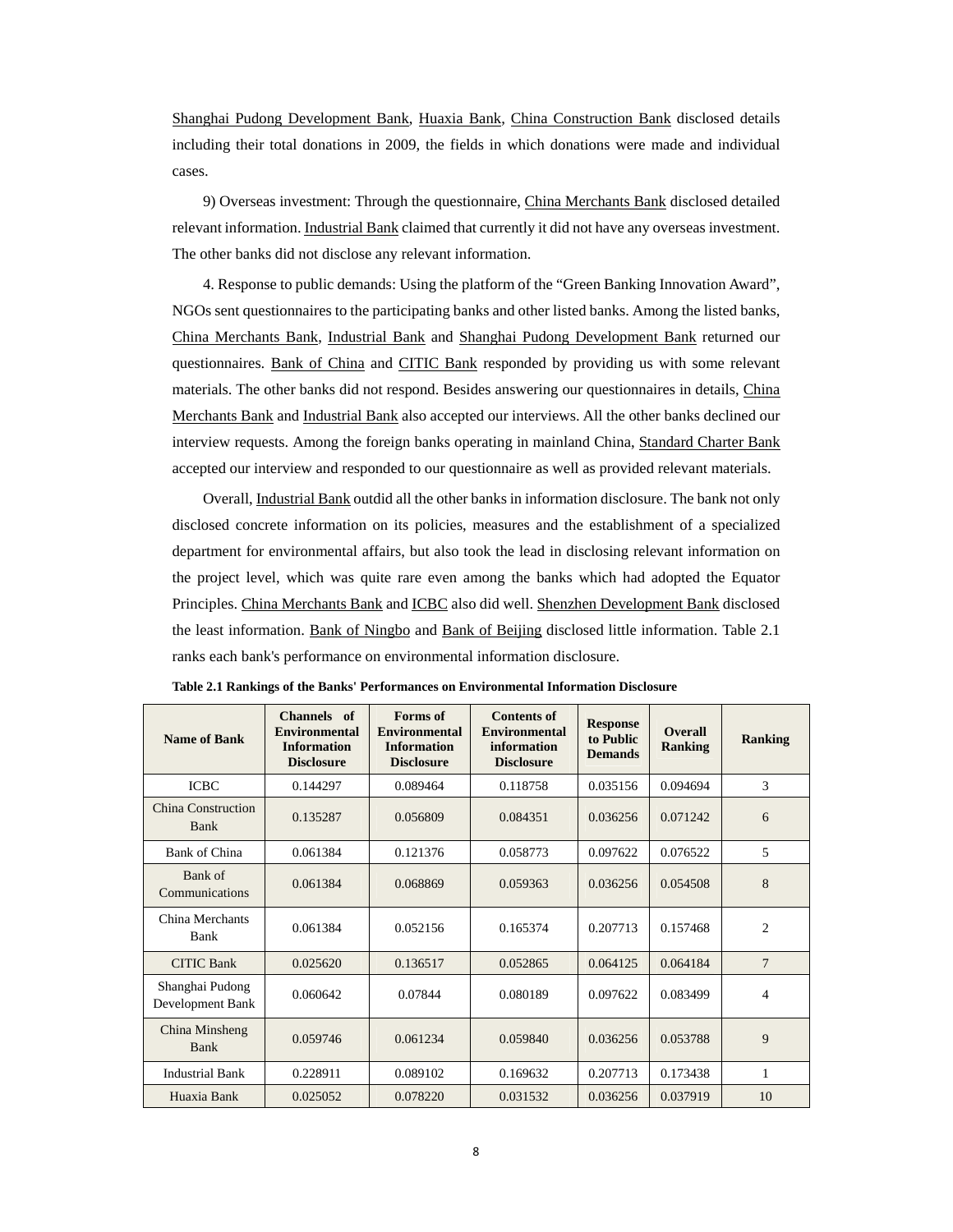| Shenzhen<br>Development Bank | 0.059746 | 0.029894 | 0.025332 | 0.036256 | 0.030640 | 14 |
|------------------------------|----------|----------|----------|----------|----------|----|
| Bank of Beijing              | 0.026444 | 0.034067 | 0.035006 | 0.036256 | 0.034753 | 12 |
| Bank of Ningbo               | 0.025052 | 0.046991 | 0.026592 | 0.036256 | 0.031455 | 13 |
| <b>Bank of Nanjing</b>       | 0.025052 | 0.05686  | 0.032395 | 0.036256 | 0.03589  | 11 |

Compared with 2008, there were the following changes in the banks' performances on environmental information disclosure:

ICBC made noticeable improvement, with detailed disclosure on its loans to energy inefficient and highly polluting industries as well as environmentally friendly industries. It also disclosed detailed data on its energy consumption.

China Construction Bank made some improvement. Its 2009 CSR report referred to GRI's Sustainability Reporting Guidelines, and disclosed details about its loans to energy inefficient and highly polluting as well as environmentally friendly industries.

Bank of China made slight improvements. Its CSR report referred to GRI's Sustainability Reporting Guidelines and other relevant guidelines. It also did better in responding to public demands. However, the bank made no progress in environmental information disclosure.

Bank of Communications made slight improvements. Its CSR report referred to relevant domestic guidelines and disclosed more data, with special chapters devoted to social and environmental responsibilities. The bank made noticeable progress in environmental information disclosure, with more information than the previous year on its loans to energy inefficient and highly polluting as well as environmentally friendly industries. However, it did not do better in responding to public demands.

China Merchants Bank made some improvement. Its CSR report referred to GRI's Sustainability Reporting Guidelines, with special chapters devoted to environmental and social responsibilities. The bank did much better in environmental information disclosure and response to public demands. It disclosed more data on its loans to energy inefficient and highly polluting as well as environmentally friendly industries. It also earnestly responded to our questionnaire and accepted our interview.

CITIC Bank made good progress. Its CSR report referred to GRI's Sustainability Reporting Guidelines and other domestic requirements.

Shanghai Pudong Development Bank made good progress in the form of environmental information disclosure. Its CSR report paid attention to stakeholders, and disclosed much more environmental information and other relevant data. The bank answered our questionnaire, but its replies were not of a satisfactory quality.

China Minsheng Bank only referred to domestic guidelines in compiling its CSR report (whereas it had referred to GRI's Sustainability Reporting Guidelines in 2008). There was no increase in its disclosure of environmental information.

Industrial Bank made significant improvements. It compiled a sustainability report of ample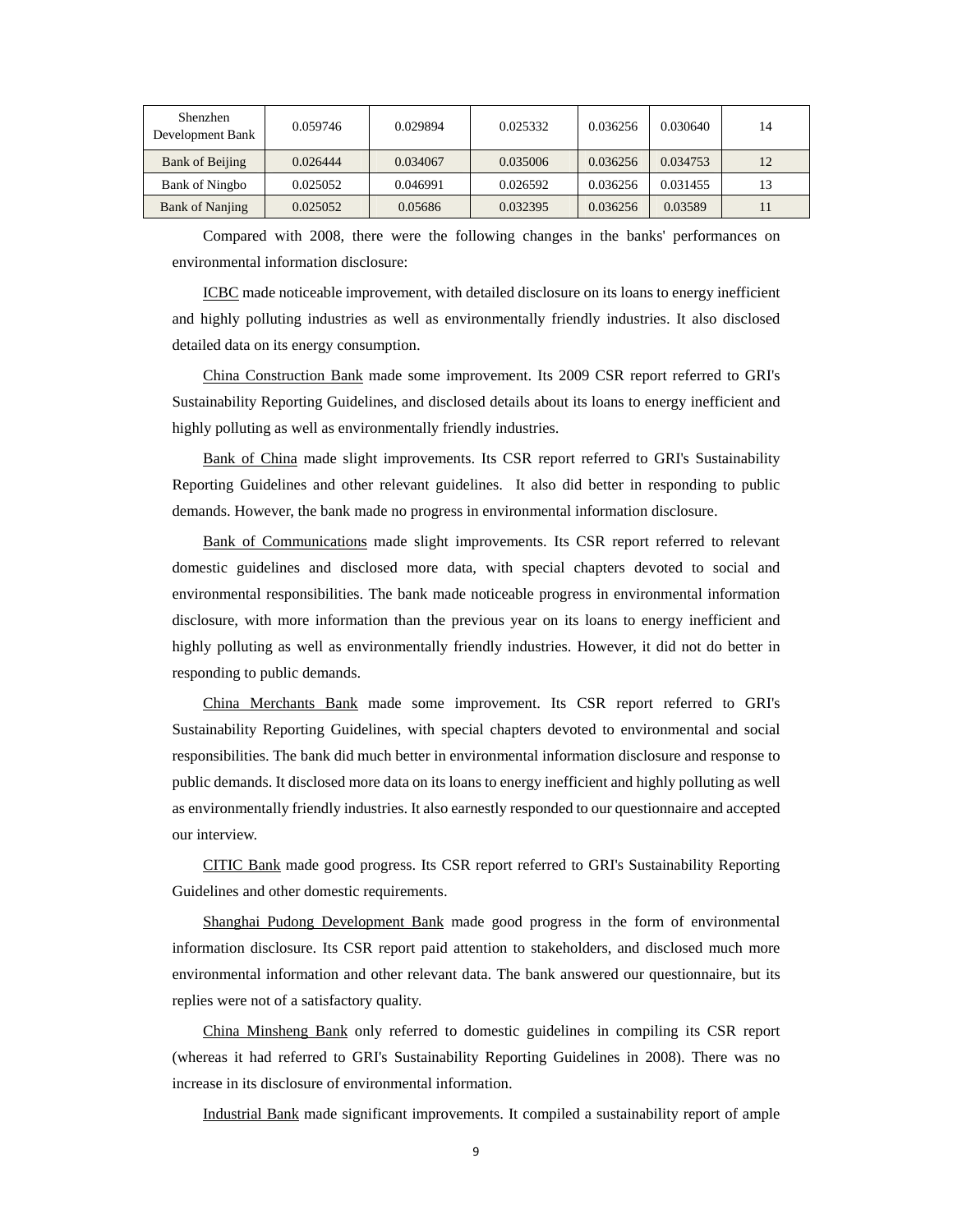length devoted to environmental and social responsibilities, including quite a number of case studies. Nevertheless, the report did not disclose much data. Industrial Bank also released its Annual Report on the Implementation of the Equator Principles. In the report it disclosed some information on the project level, which although limited, was quite rare even among the banks that adopted the Equator Principles. As to the disclosure of environmental information, Industrial Bank did not voluntarily disclose any data on its loans to high risk or environmentally friendly industries, nor about its energy consumption. However, the bank made noticeable progress in responding to public demands by accepting NGOs' interviews and invitations to participate in training workshops.

Huaxia Bank made some progress. Its CSR report referred to GRI's Sustainability Reporting Guidelines and other relevant domestic guidelines, with special lengthier chapters devoted to environmental and social responsibilities. However, the bank did not improve on its channels of environmental information disclosure or response to public demands.

Shenzhen Development Bank,Bank of Beijing, Bank of Ningbo and Bank of Nanjing did not make any improvement in environmental information disclosure.

#### *Response from Industrial Bank:*

1. Our bank pioneered in China to adopt the Equator Principles to manage environmental and social risks of project loans, as well as grant loans to energy conservation and emission reduc projects to support environmental protection.

2. The project information disclosed in our Annual Report on the Implementation of the Equator-Principles was disclosed according to the requirements of the Equator Principles Reporting Guidelines. Besides, we even went beyond the requirements to disclose some project cases, which was unseen in the reports of other banks that adopted the Equator Principles. Friends of the Earth had special coverage on that in the 7th issue of its quarterly *China Sustainable Finance Newsletter* in 2009.

#### **2.2 Formulation of Environmental Policies**

 To ensure and facilitate the implementation of state environmental policies, banks need to formulate supporting policies according to their own circumstances. Therefore, whether a bank has formulated its own environmental policies is an important evaluation indicator.

In 2009, Industrial Bank improved its Policy on the Management of Environmental and Social Risks and disclosed on its website the details of management procedures, organizational structure and operational model. It also introduced regulations such as Measures for Pre-Credit Client Due Diligence, Detailed Rules on the Management of Fixed Asset Loans, etc., which broke down the requirements for managing environmental and social risks into pre-credit investigation, credit review and post-credit inspection. The bank formulated Detailed Rules on Annual Credit Access, with guidelines on investment orientation, clarifying which subjects and projects were to be given primary support, cautious support or avoided. It also introduced a series of guidelines on loan access for energy conservation and emission reduction projects, such as Measures for Energy Conservation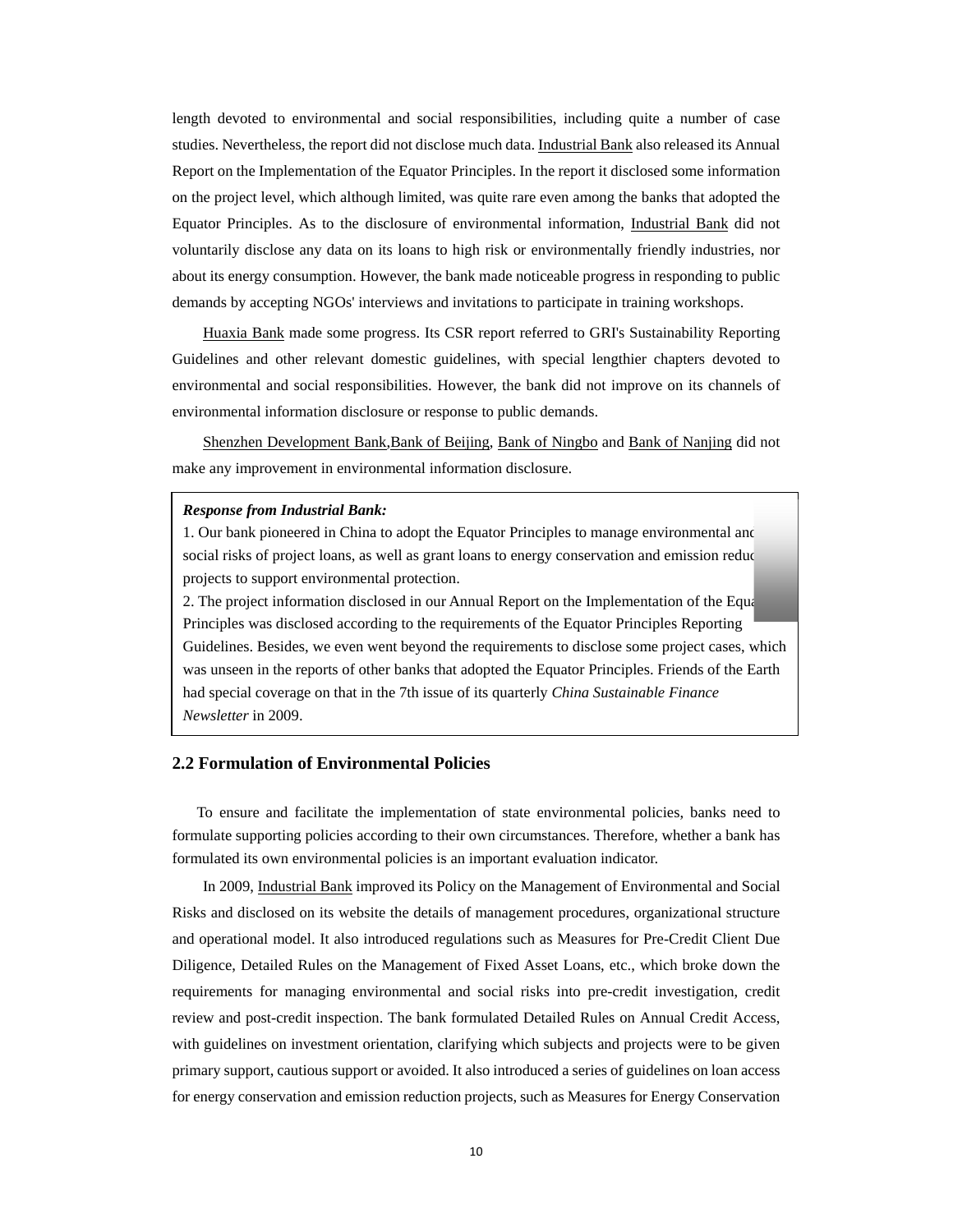and Emission Reduction, Detailed Rules on the Access of Energy Conservation and Emission Reduction Projects and Criteria for the Identification of Energy Conservation and Emission Reduction Projects in Environmental Finance, etc, to facilitate the work on financing energy conservation and emission reduction projects. Among the above mentioned policies, except the Policy on the Management of Environmental and Social Risks which was published in full on its website, the full texts of the other policies were not disclosed.

China Merchants Bank introduced its Credit Policy for Green Finance and Marketing Guidelines for the Renewable Energy Industry to guide and support green finance. It also issued its Annual Credit Policy 2009, setting up strict access standards for energy inefficient and highly polluting industries. However, the original texts of the policies were not disclosed.

Bank of Communications formulated its Compliance Policy and Compliance Handbook, to ensure that its operations comply with laws, supervisory regulations, business rules, industry norms defined by self-regulatory organizations, codes of conduct and professional ethics, and to avoid legal sanctions due to non-compliance. Except for the Compliance Policy, the original texts of the other policies were not disclosed.

China Minsheng Bank introduced the Guiding Opinions on Credit Policy (2009). Shanghai Pudong Development Bank published the Guidelines on Credit Orientation Policy (2009). Bank of Beijing formulated the Guiding Opinions on Credit Supply (2009). However, none of the banks disclosed the original texts of their policies. **ICBC**, China Construction Bank, Bank of China, CITIC Bank, Huaxia Bank, Shenzhen Development Bank, Bank of Ningbo and Bank of Nanjing did not formulate any new environmental policies.

Overall, Industrial Bank, China Merchants Bank and Bank of Communications did well in the formulation and furtherance of environmental policies.

Table 2.2 ranks each bank's performance on this indicator.

| <b>Name of Bank</b>              | Weight   | <b>Ranking</b> |
|----------------------------------|----------|----------------|
| <b>ICBC</b>                      | 0.019859 | 9              |
| <b>China Construction Bank</b>   | 0.041434 | 8              |
| <b>Bank of China</b>             | 0.088146 | $\overline{4}$ |
| <b>Bank of Communications</b>    | 0.139972 | 3              |
| China Merchants Bank             | 0.184163 | 2              |
| <b>CITIC Bank</b>                | 0.017774 | 14             |
| Shanghai Pudong Development Bank | 0.059969 | 6              |
| China Minsheng Bank              | 0.078143 | 5              |
| <b>Industrial Bank</b>           | 0.241240 | 1              |
| Huaxia Bank                      | 0.018007 | 11             |
| Shenzhen Development Bank        | 0.018007 | 11             |
| <b>Bank of Beijing</b>           | 0.057072 | 7              |
| <b>Bank of Ningbo</b>            | 0.018007 | 11             |

**Table 2.2 Assessment of the Banks' Performances on the Formulation of Environmental Policies**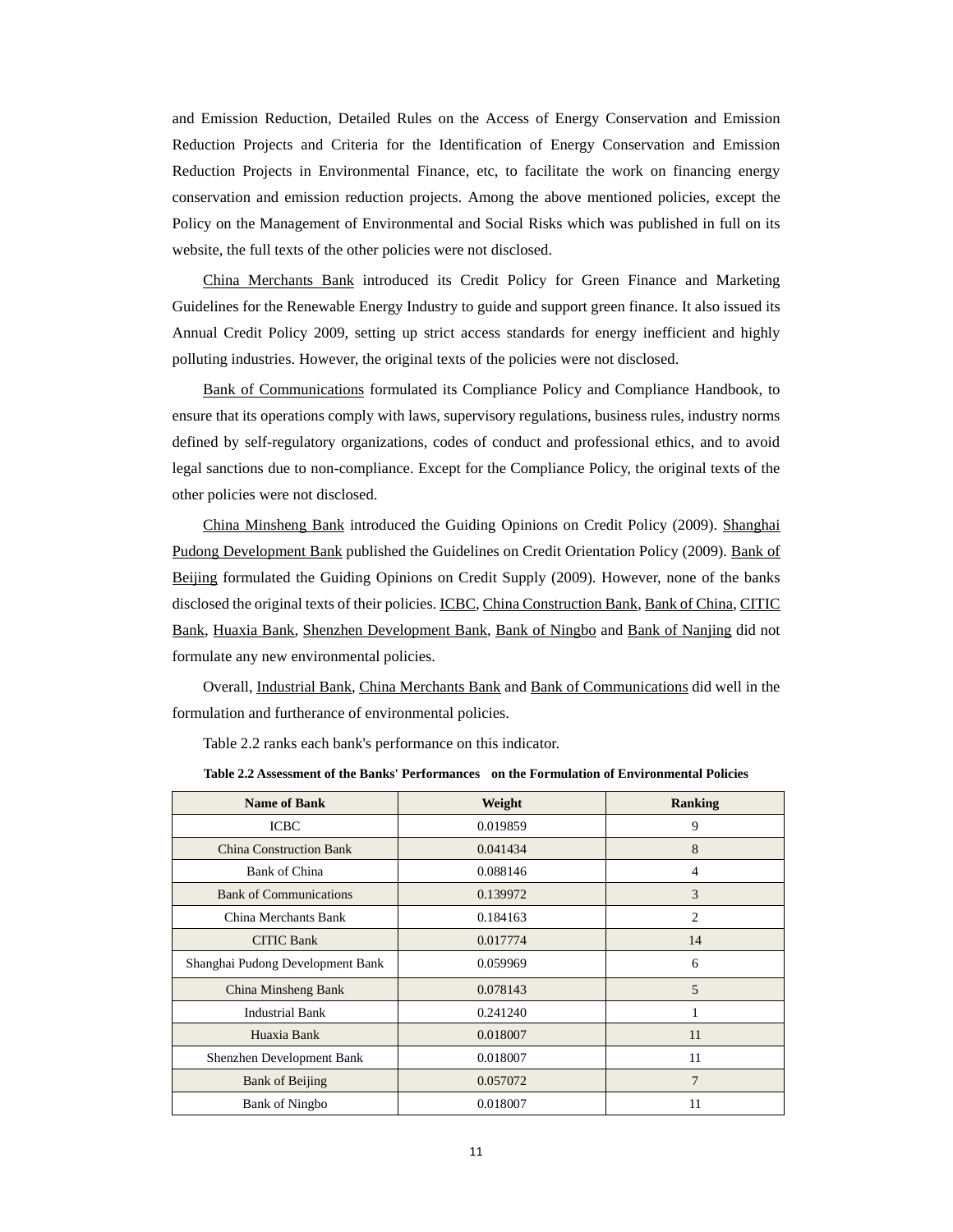| Bank of 1<br>Nanung | 8206 | 10 |
|---------------------|------|----|
|                     |      |    |

Compared with 2008, there were the following changes in the banks' formulation of environmental policies:

Industrial Bank perfected its environmental policies by clarifying management procedures, organizational structure and operational model to standardize implementation. It also formulated quite a number of new policies and measures. China Merchants Bank published its Credit Policy for Green Finance and Marketing Guidelines for the Renewable Energy Industry, integrating policies with marketing strategies. Bank of Communications formulated Compliance Policy and Compliance Handbook, which the staff can refer to while implementing environmental policies, in order to prevent environmental and social risks. Its Compliance Policy was made public. Bank of China, Shanghai Pudong Development Bank and Bank of Beijing also formulated new environmental policies, the original texts of which were not disclosed. The other banks did not introduce any new environmental policies.

Industrial Bank, China Merchants Bank, Bank of Communications and Shanghai Pudong Development Bank formulated new environmental and social policies for two years in a row. Bank of Beijing did not formulate any environmental policies in 2008, but it started doing so since 2009. China Construction Bank, ICBC, China Minsheng Bank had formulated environmental policies before. However, they did not formulate any new environmental policies in 2009. No disclosed information so far suggests that Bank of China, Shenzhen Development Bank, Bank of Beijing, Bank of Ningbo, Bank of Nanjing and CITIC Bank have formulated any environmental policies.

#### **2.3 Adoption of Environmental Measures**

Environmental measures guarantee the implementation of environmental policies. All the listed Chinese banks claimed to have adopted quite a number of environmental measures in 2009.

Industrial Bank: 1. Collected information about experts on environmental and social risks both within and outside of the bank, in order to gradually set up a database of experts on environmental and social risks to help strengthen professional and qualification management. 2. Established a green financial services system by converting policies into internal institutional norms. 3. Developed a system module and formulated special measures for the management of environmental and social risks. 4. Strove to become a conservation-oriented bank by promoting energy conservation and emission reduction, and raised awareness about environmental and social risks.

ICBC: 1. Put green credit into practice throughout the credit process: from client identification to credit rating, credit approval, post-credit management and system control, etc. 2. Adjusted and refined the criteria for the classification of corporate environmental risks; Attached importance to sharing corporate environmental information with environmental protection authorities; Using the information on corporate environmental violations from the credit reference system of the People's Bank of China, classified clients' environmental risks, and differentiated their credit and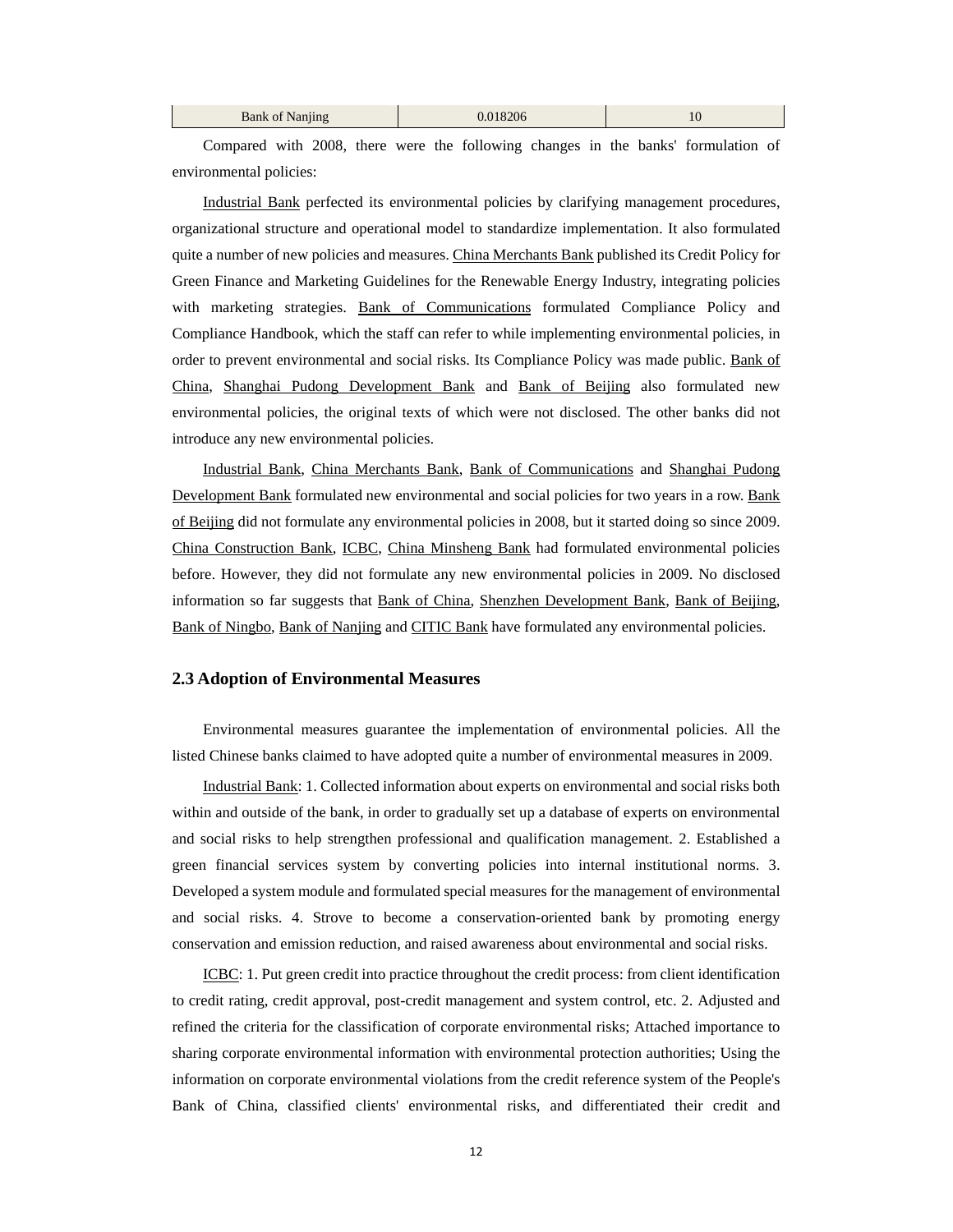management requirements accordingly. 3. Formulated criteria for the classification of green credit projects; and introduced "green credit project tags" in its credit management system (CM2002) to classify its loans. 4. Incorporated energy conservation and emission reduction into the credit rating system; and strictly implemented its "one-ballot veto for the environment" in the assessment and review of loans. 5. Adopted the general credit principle of "support the superior and restrict the inferior."

China Construction Bank: 1. Took environmental protection and energy efficiency as strict prerequisites for the approval of loans. 2. Formulated 53 review and approval guidelines covering energy inefficient, highly polluting and overcapacity industries such as steel, cement, etc. 3.Took environmental compliance as an important factor for credit access and approval for large and medium-sized clients; applied the "one-ballot veto for the environment"; included clauses regarding environmental protection and energy efficiency in credit and guaranty contracts with large and medium-sized clients. 4. Projects that are listed in the state's Classified Catalogue for the Management of Environmental Impact Assessment (EIA) of Construction Projects must go through an EIA by environmental protection authorities according to relevant state regulations. Projects that fail to pass the EIA must not be approved. Projects and enterprises that do not comply with environmental regulations or are explicitly prohibited by the state must not be granted loans. Clients or projects that are within environmentally restricted regions or on the list of enterprises under environmental supervision must not be granted credit until their rectifications have been accepted. 5. Support for added capacity projects of energy inefficient and highly polluting industries such as steel, cement, flat glass, coal chemical, etc. must be strictly controlled. Annual loan limits must be set up for related industries. A client list management system must be adopted for 11 industries including iron and steel, coke, cement, etc. 6. Introduced the "environmental protection benefits the public" service scheme.

Bank of China: 1. Raised the credit access standards for energy inefficient and highly polluting industries; clarified specific requirements for energy conservation and emission reduction; implemented the "one-ballot veto for the environment." 2. Adjusted the limits of authority for some credit services through differentiated industry-specific authorization; withdrew the right of approval for some energy inefficient and highly polluting industries so as to strictly control loans to related industries. 3. Carried out pre-credit investigation, credit review and post-credit inspection for loans to energy inefficient and highly polluting industries; established a mechanism for dynamic tracking, monitoring and analysis. 4. Screened clients involved in energy inefficient, highly polluting, and backward production capacity industries, blacklisting those that fit the state standards of backward production capacity as clients to be voluntarily abandoned, and made a plan for that; restricted or suspended loans to enterprises that violate environmental regulations. 5. Signed a memorandum of cooperation with the MEP to support environmentally friendly industries and nurture the development of environmentally friendly enterprises. 6. Introduced a series of green credit products with focus on supporting projects that help to protect and improve the environment,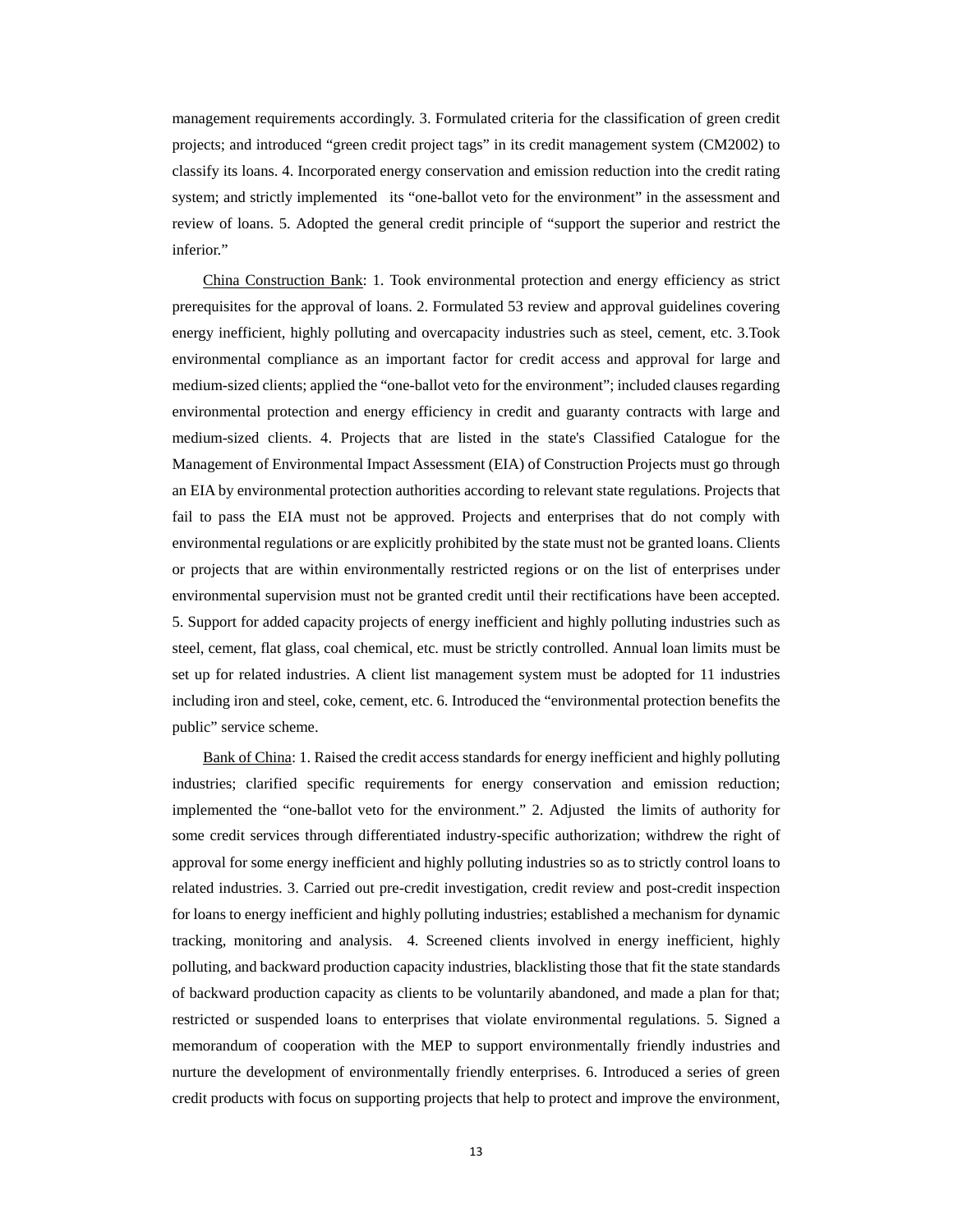such as clean energy, waste water treatment, garbage treatment, desulphurization and dust removal in power plants, remediation of rivers and lakes, etc.

China Merchants Bank: 1. Researched and furthered credit policies for 25 key industries; introduced credit guidelines on loans to government financing platforms; dynamically adjusted policies on credit orientation. 2. Implemented precautionary screening of portfolio and single risks; advanced management and control of systemic risks of group clients; furthered pre-credit investigation, credit review and post-credit inspection; strengthened clearance, verification and accountability of non-performance assets; enhanced management and monitoring of existing loans to continuously improve the quality of assets 3. Adopted risk quantification techniques; promoted the establishment of a management system; advanced a risk manager pilot program; nurtured a team of risk managers to ensure early recognition and prevention of risks.

China Minsheng Bank: 1. Checked clients' performance on environmental protection and energy conservation through multiple means, such as: collecting information released by relevant government authorities regarding energy conservation, emission reduction and environmental violations; using the information about polluting projects and enterprises that have violated environmental laws, etc. on CBRC's information disclosure system, and so on. 2. Measures of control on credit policies for energy conservation and emission reduction: (1) Strict control over credit for inferior quality enterprises involved in energy inefficient, highly polluting, and overcapacity industries; implemented strict credit access and total quantity control. (2) Gradual reduction of restricted projects and firm withdrawal from obsolete projects in accordance with state industrial policies and requirements for structural adjustment. (3) Increased credit support for high tech, energy efficient and environmentally friendly products. 3. Firm non-involvement in resource-intensive and highly polluting projects through strict control over credit access. In 2009, no new client listed under the restricted or obsolete categories of the Guiding Catalogue on Industrial Structure Adjustment were granted credit. 4. Adjusted existing loans through voluntary measures to deal with the clients under the restricted and obsolete categories of the Guiding Catalogue on Industrial Structure Adjustment and the loans to projects that have violated environmental laws.

Huaxia Bank: 1. In the evaluation, review and approval of loans to new projects, enterprises were required to show recent environmental monitoring and assessment reports. Projects that violated state industrial and environmental policies and that may cause negative environmental impacts were given one-ballot veto, in order to ensure the "greenness" of new loans. 2. Incorporated corporate environmental information into the digital credit management system, through which post-credit management is carried out; through close communication and collaboration with environmental authorities at all levels, tracked and monitored environmental performances of enterprises, in order to prevent credit risks resulting from environmental violations. 3. Strengthened management of clients involved in energy inefficient and highly polluting industries. As of the end of 2009, the bank was not involved in any projects or products that were explicitly prohibited by the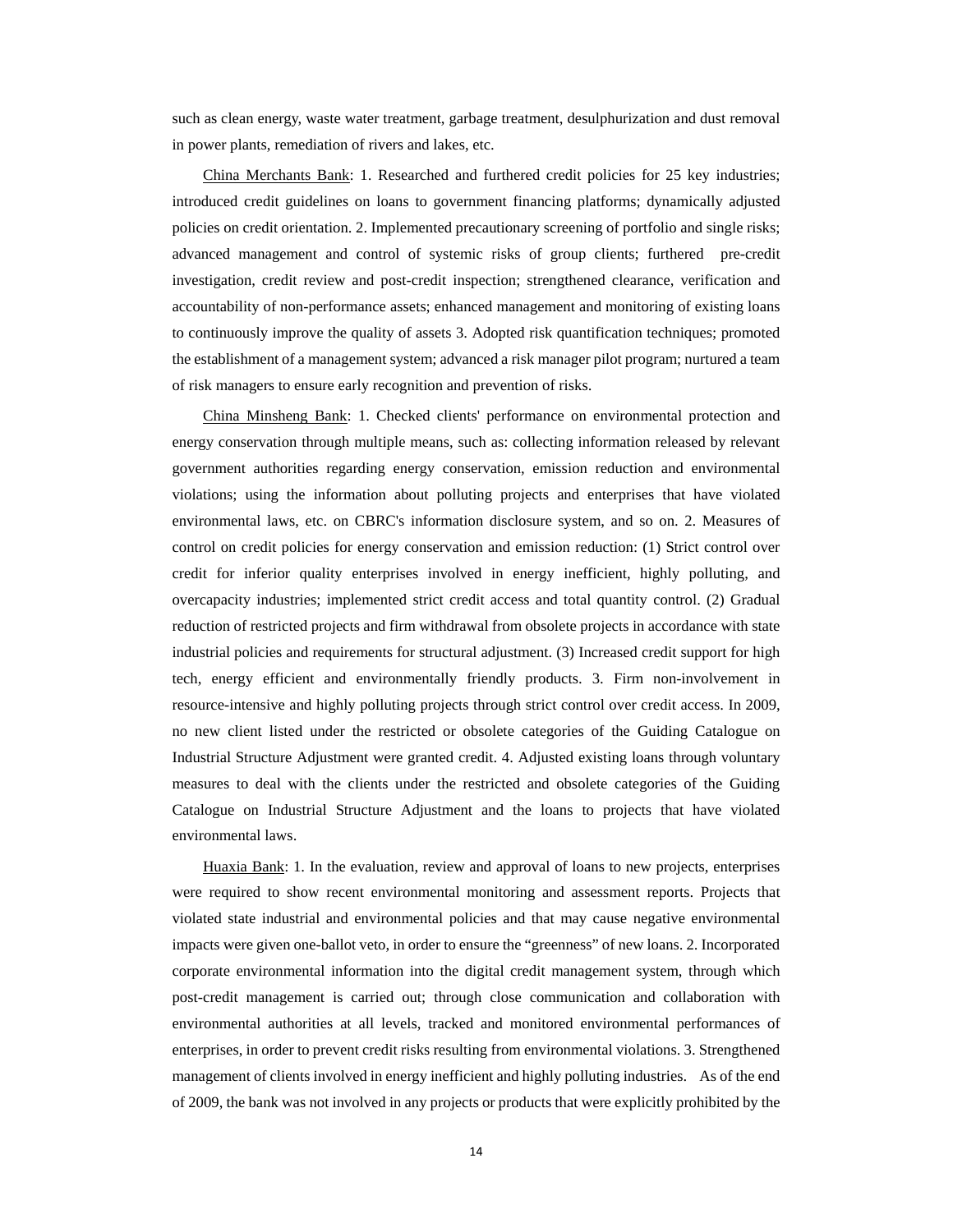state.

Shanghai Pudong Development Bank: 1. Provided active credit support to key energy conservation, environmental protection and water pollution treatment projects including: conventional energy such as nuclear power, hydropower, petrol and petrochemical projects; energy conservation and emission reduction projects with comprehensive benefits, such as renewable energy, sulfur dioxide treatment, conservative use of water, comprehensive use of resources, utilization of waste materials, clean production, etc.; environmental projects such as urban waste water treatment, sewage pipelines, water pollution prevention and treatment of key watersheds, industrial pollution treatment, etc. 2. Strictly controlled restricted projects and withdrew from obsolete projects.

Bank of Communications: 1. Attached importance to environmental risks of clients or projects throughout the credit process. As of the end of 2009, 99.8% of its clients and 99.9% of its credit balance were covered by the bank's green credit environmental labeling system. 99% of its classified credit balance was in the green category. 2. Green credit was taken as an important criterion for credit access, with the establishment of the "one-ballot veto" mechanism; in credit review and approval, clients' performances on environmental responsibility and industry environmental regulations were regarded as important factors for the evaluation of their environmental risks; for project loans, attention was paid to their environmental performances and control of major pollutants such as noise, waste water, gases and residues, etc.; in post-credit management, the environmental risks of red- and yellow-labeled clients and their impacts on asset security were closely monitored; management of high risk clients was strengthened.

Shenzhen Development Bank: 1. Established a risk control system for energy conservation and emission reduction industries; attached importance to environmental protection in credit access; established a name list management system; implemented a "one-ballot veto for the environment" system; imposed strict credit access requirements; withdrew from resource-intensive, low production and overcapacity industries that are at the same time energy inefficient and highly polluting. 2. Signed a green finance agreement with the Environmental Protection Administration of Shenzhen in order to establish a mechanism to link environmental protection with finance. The bank and the administration jointly launched the "Green Financial Services Initiative" to provide a package of financial services for enterprises that require funds for environmental optimization and upgrading, through increase of loans and preferential financial policies.

Bank of Ningbo: 1. Implemented strict environmental standards for credit supply and "one-ballot veto for the environment" for corporate credit; non-involvement in enterprises that do not meet the requirements of environmental policies; firm withdrawal from such enterprises with which the bank is involved. 2. No credit support of any form for new projects and projects under construction before they pass environmental assessments of relevant state authorities. 3. Strict verification of environmental information of enterprises that apply for liquidity loans; no loans were to be granted to enterprises that do not meet environmental requirements.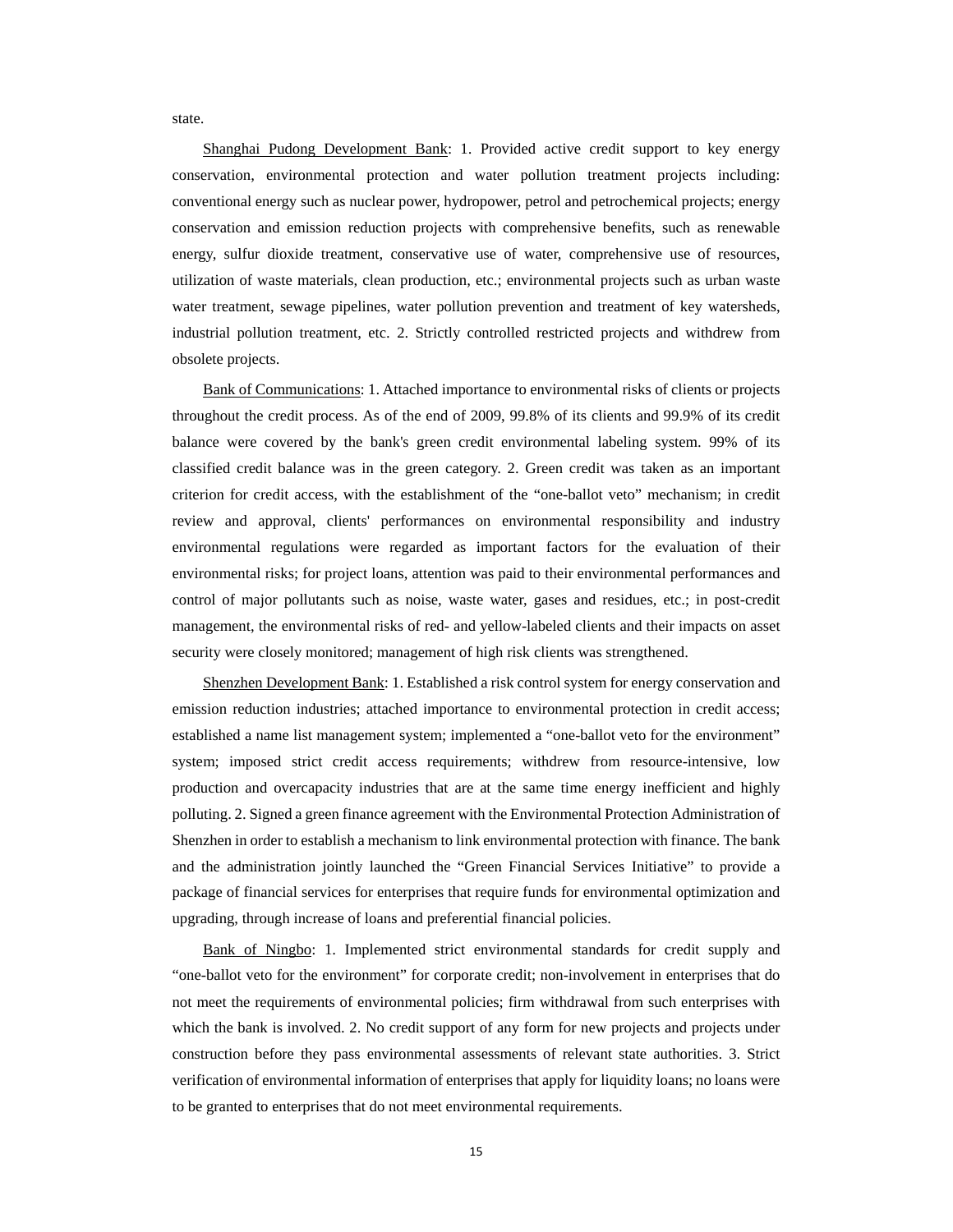CITIC Bank: 1. Implemented "one-ballot veto for the environment" of credit for energy inefficient and highly polluting industries; raised the access standards on capacity and technology; continued strict control over loans to energy inefficient and highly polluting industries; strictly refrained from granting credit to enterprises and projects that do not meet environmental requirements; prohibited credit for obsolete products listed in the Guiding Catalogue on Industrial Structure Adjustment issued by the National Development and Reform Commission (NDRC). 2. Attached importance to energy conservation and emission reduction; strictly reviewed environmental compliance of projects to be granted credit. No loans were to be granted to four kinds of projects and enterprises: 1) projects that have not been approved by EIA authorities; 2) new projects in the restricted category and obsolete projects; 3) projects in restricted regions; 4) enterprises and projects that have violated environmental laws.

Bank of Beijing: 1. Strictly controlled credit orientation by supporting ley state energy conservation and emission reduction projects such as renewable energy, water pollution treatment, sulfur dioxide treatment, circular economy pilot program, conservative use of water, comprehensive use of resources, utilization of waste materials, clean production, technical service system for energy efficiency, environmental protection, etc., so as to promote low-carbon economy. 2. Promoted creative products in waste water and garbage treatment and use of alternative energy.

Bank of Nanjing: 1. Strengthened analysis and research on energy inefficient and highly polluting industries to ensure early warning and prevention of credit risks; controlled credit for industries that have overcapacity or do not meet the requirements for energy conservation, emission reduction and environmental protection. 2. Attached importance to communication with environmental and supervising authorities; took compliance with energy efficiency and environmental protection requirements as a prerequisite for credit; no credit of any form were to be granted to new projects that have not passed EIA or verification of environmental protection facilities; firmly withdrew from projects or enterprises that were found not to meet environmental standards or categorized by relevant state authorities as backward production capacity or have violated environmental laws.

Overall, every listed bank claimed to have adopted to varying degrees relevant environmental measures in the credit process, in accordance with the requirements of NDRC, MEP and CBRC. It was quite common for the banks to raise environmental requirements for credit, increasing support for environmentally friendly industries while reducing support for industries with backward production capacity. However, information on the actual implementation and monitoring process was not disclosed. Industrial Bank, ICBC, China Construction Bank and Bank of China did well in implementing environmental measures. Table 2.3 ranks each bank's performance on this indicator.

|  | Table 2.3 Assessment of the Banks' Performances on Implementing Environmental Measures |  |
|--|----------------------------------------------------------------------------------------|--|
|--|----------------------------------------------------------------------------------------|--|

| <b>Name of Bank</b>            | Weight   | <b>Ranking</b> |
|--------------------------------|----------|----------------|
| ICBC                           | 0.168210 |                |
| <b>China Construction Bank</b> | 0.166034 |                |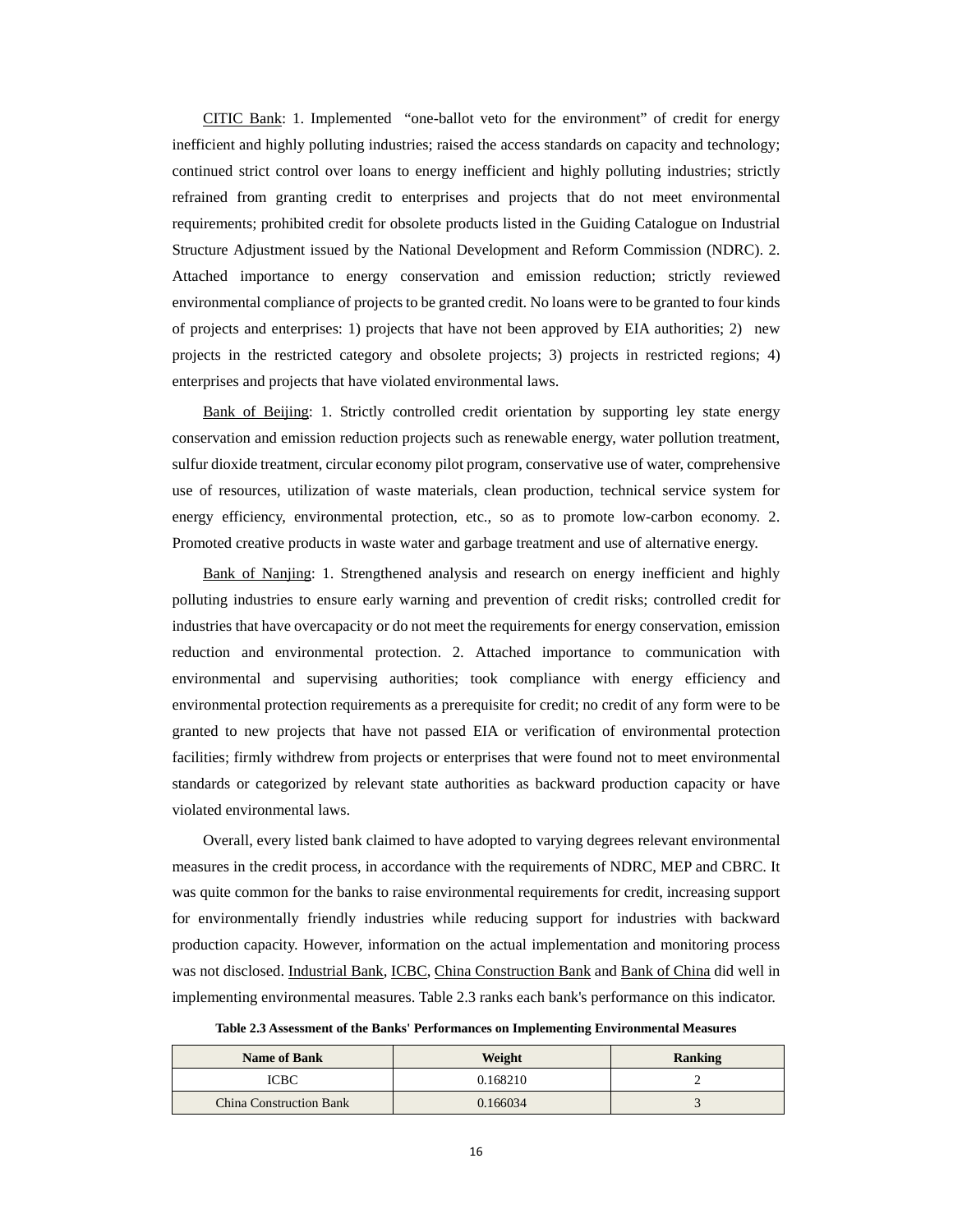| <b>Bank of China</b>             | 0.121549 | 4  |
|----------------------------------|----------|----|
| <b>Bank of Communications</b>    | 0.028575 | 9  |
| China Merchants Bank             | 0.076725 | 5  |
| <b>CITIC Bank</b>                | 0.019257 | 12 |
| Shanghai Pudong Development Bank | 0.034066 | 8  |
| China Minsheng Bank              | 0.076725 | 5  |
| <b>Industrial Bank</b>           | 0.192621 |    |
| Huaxia Bank                      | 0.038605 | 7  |
| Shenzhen Development Bank        | 0.021994 | 10 |
| <b>Bank of Beijing</b>           | 0.018391 | 13 |
| <b>Bank of Ningbo</b>            | 0.021547 | 11 |
| <b>Bank of Nanjing</b>           | 0.015702 | 14 |

Compared with 2008, there were the following changes in the banks' implementation of environmental measures:

Industrial Bank adopted more creative environmental measures, such as the creation of a database of experts on environmental and social risks, the development of a system module for managing environmental and social risks. ICBC, China Construction Bank, Bank of Communications, China Merchants Bank, China Minsheng Bank, and Huaxia Bank adopted additional environmental measures for credit access and post-credit management. Bank of China began to adopt more environmental measures to control loans to energy inefficient and highly polluting industries. It also collaborated with MEP to develop environmentally friendly industries. The other banks made little improvement.

#### *Response from Industrial Bank:*

Some descriptions on the concrete measures to convert external regulations into internal ones can Our Sustainability Report disclosed data on different aspects of a conservation-oriented bank. also be found in the said report (See 2.2 for details).

#### **2.4 Establishment of Specialized Departments for Environmental Affairs**

The implementation of green finance policies is a whole new undertaking, which requires much careful attention to set up: formulation of policies and measures, promotion and implementation, inspection and supervision, feedback and technical support, identification of problems and solving them, analysis and evaluation, review and improvement. It makes a big difference whether a bank has set up a specialized department and assigned personnel with clarified responsibilities and rights to be in charge of this work to ensure that relevant policies are implemented in their daily work.

Industrial Bank set up a Sustainable Finance Office to coordinate the management of environmental and social risks. Its specific functions include: 1) Managing environmental and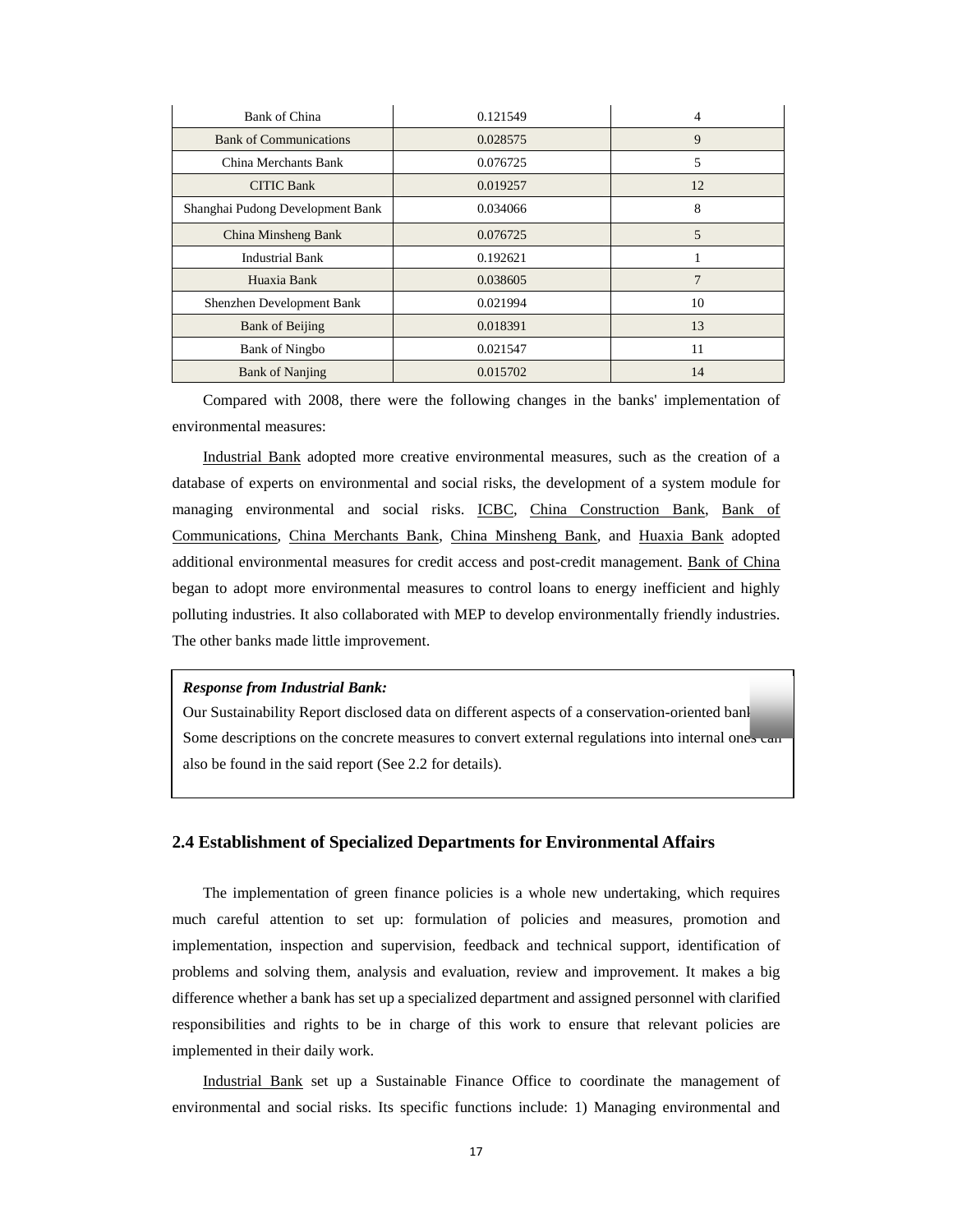social risks of projects to which the Equator Principles apply; 2) Coordinating review of environmental and social risks of projects to which the Equator Principles apply; 3) Providing consultancy, recommendations and training on environmental and social risk management for financing projects to which the Equator Principles apply; 4) Managing the bank's own resource of experts on environmental and social risks; 5) Information disclosure and reporting regarding the Equator Principles. The bank also set up a Sustainable Finance Center for the development and marketing of energy efficient, environmentally friendly and carbon financial products.

Some banks have not set up a specialized department for environmental affairs, but they allocated the responsibilities to different departments.

China Merchants Bank clarified the responsibilities in green credit for each of the departments at its headquarters. The **Administrative Office** is mainly responsible for coordinating work related to corporate social and environmental responsibilities, compilation of CSR reports, and information disclosure. The **Corporate Banking Department** is responsible for: 1) Research on green finance market and industrial policies; 2) Identification of green finance projects and operations; 3) Planning for development of green finance market; 4) Formulation and appraisal of indicators for green finance operations; 5) Organization and supervision of professional teams for green finance marketing and management to be set up at branch offices, as well as support for marketing activities at branch offices. 6) Creation and development of green finance products; 7) Communication and collaboration with international organizations, foreign governments and financial institutions And establishment of strategic alliances with relevant organizations. The **Credit Management Department** is responsible for: 1) Formulation of green finance policies; 2) Review of the implementation of green finance policies at branch offices and management of business authorization; 3) Development of relevant systems such as labeling and statistical systems for green finance. The **Credit Review and Approval Department** is responsible for the review and approval of green finance operations outside of the authority of branch offices.

ICBC assigned its **Credit Management Department** to be in charge of green credit related affairs. The **Administrative Department** is responsible for the promotion of a greener office and energy conservation. **Client Managers** are responsible for updating corporate environmental information in its CM2002 system and filing relevant evidences for future reference. Branch offices at all levels are responsible for regular review of the input of environmental labels and post-credit management of the enterprises under their authority. The **Headquarters** is responsible for real-time monitoring and implementing business control over new clients without environmental labels.

Some banks assigned specialists to be in charge of work related to green credit.

China Minsheng Bank established a social responsibility liaison mechanism on the basis of its Social Responsibility Center. Liaisons were appointed for the various offices and business departments at is headquarters as well as its branches.

Bank of Nanjing claimed to have assigned specialists to be in charge of the review of environmental standards of enterprises to be financed.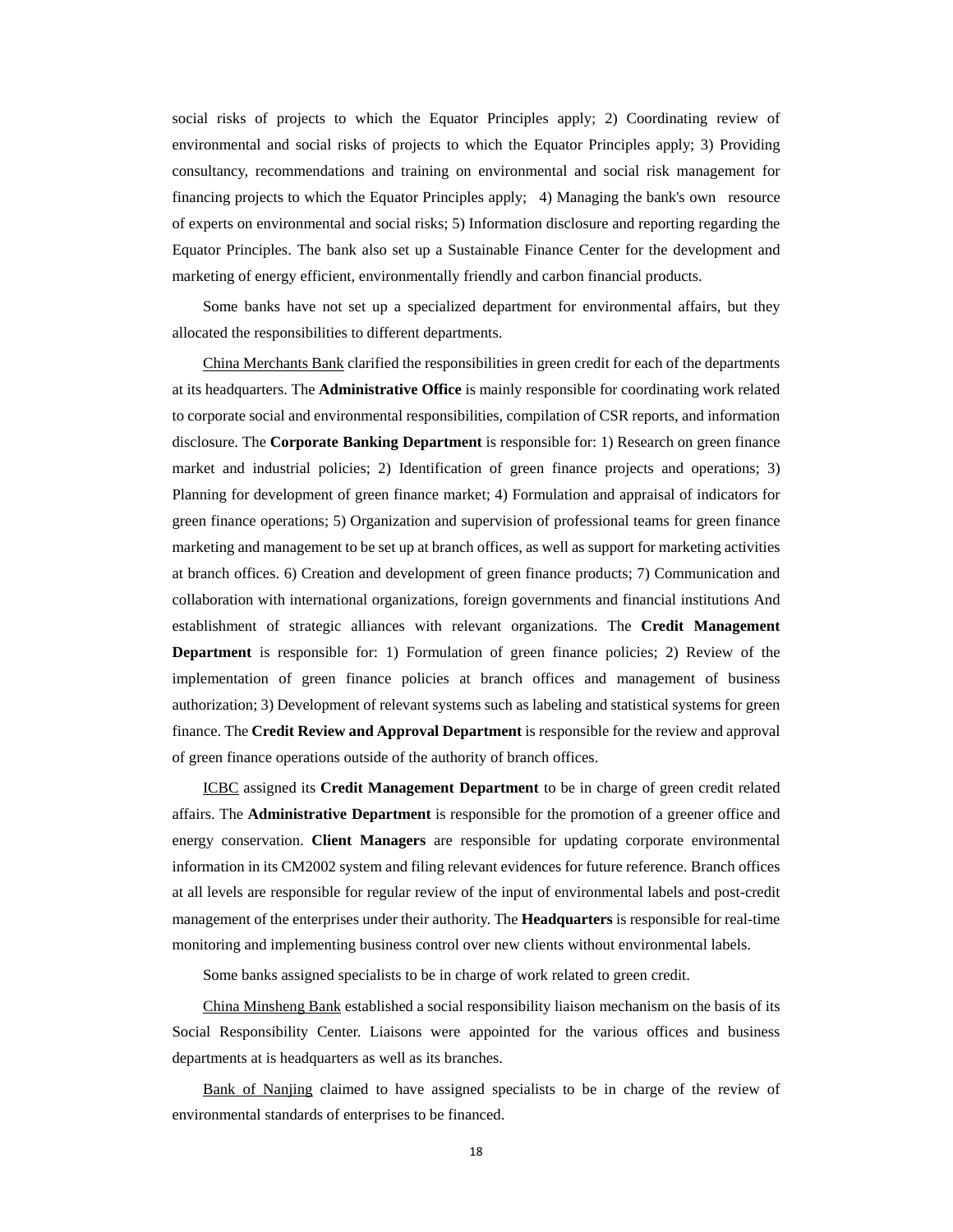The other banks did not disclose any information on the establishment of a specialized department or assignment of specialists to manage green credit related affairs.

Overall, China Merchants Bank, Industrial Bank and ICBC again did best in the establishment of a specialized department for environmental affairs. They either set up a specialized department, or clarified the responsibilities in green credit for each department. China Minsheng Bank and Bank of Nanjing also made some improvement. They began to give special attention to this work by appointing specialists to be in charge of it. The other banks did not make any improvement. Table 2.4 ranks the performance of each bank on this indicator.

**Table 2.4 Assessment of the Banks' Performances on Establishing Specialized Department for Environmental Affairs** 

| <b>Name of Bank</b>              | Weight   | <b>Ranking</b> |
|----------------------------------|----------|----------------|
| <b>ICBC</b>                      | 0.032513 | 5              |
| <b>China Construction Bank</b>   | 0.032513 | 5              |
| <b>Bank of China</b>             | 0.032513 | 5              |
| <b>Bank of Communications</b>    | 0.032513 | 5              |
| China Merchants Bank             | 0.247813 |                |
| <b>CITIC Bank</b>                | 0.032513 | 5              |
| Shanghai Pudong Development Bank | 0.032513 | 5              |
| China Minsheng Bank              | 0.120103 | 3              |
| <b>Industrial Bank</b>           | 0.220181 | $\overline{c}$ |
| Huaxia Bank                      | 0.032513 | 5              |
| Shenzhen Development Bank        | 0.032513 | 5              |
| <b>Bank of Beijing</b>           | 0.032513 | 5              |
| <b>Bank of Ningbo</b>            | 0.032513 | 5              |
| <b>Bank of Nanjing</b>           | 0.086773 | 4              |

Compared with 2008, there were the following changes in the banks' performances on the establishment of a specialized department for environmental affairs:

China Merchants Bank made significant progress by clarifying the responsibilities in green credit for each of its departments. Industrial Bank also made some improvement by establishing a Sustainable Finance Center. The other banks did not make any improvement in this respect.

#### *Response from Industrial Bank:*

Finance Center also enhanced its human resources by recruiting outside specialists with In 2009, our bank recruited staff with backgrounds in environmental engineering and environmental laws for our Sustainable Finance Office. At the same time, our Sustainable backgrounds in carbon, environment and relevant industries.

The State Council and MEP have explicitly restricted financial institutions to support energy inefficient and highly polluting industries. Withdrawal from those industries is therefore an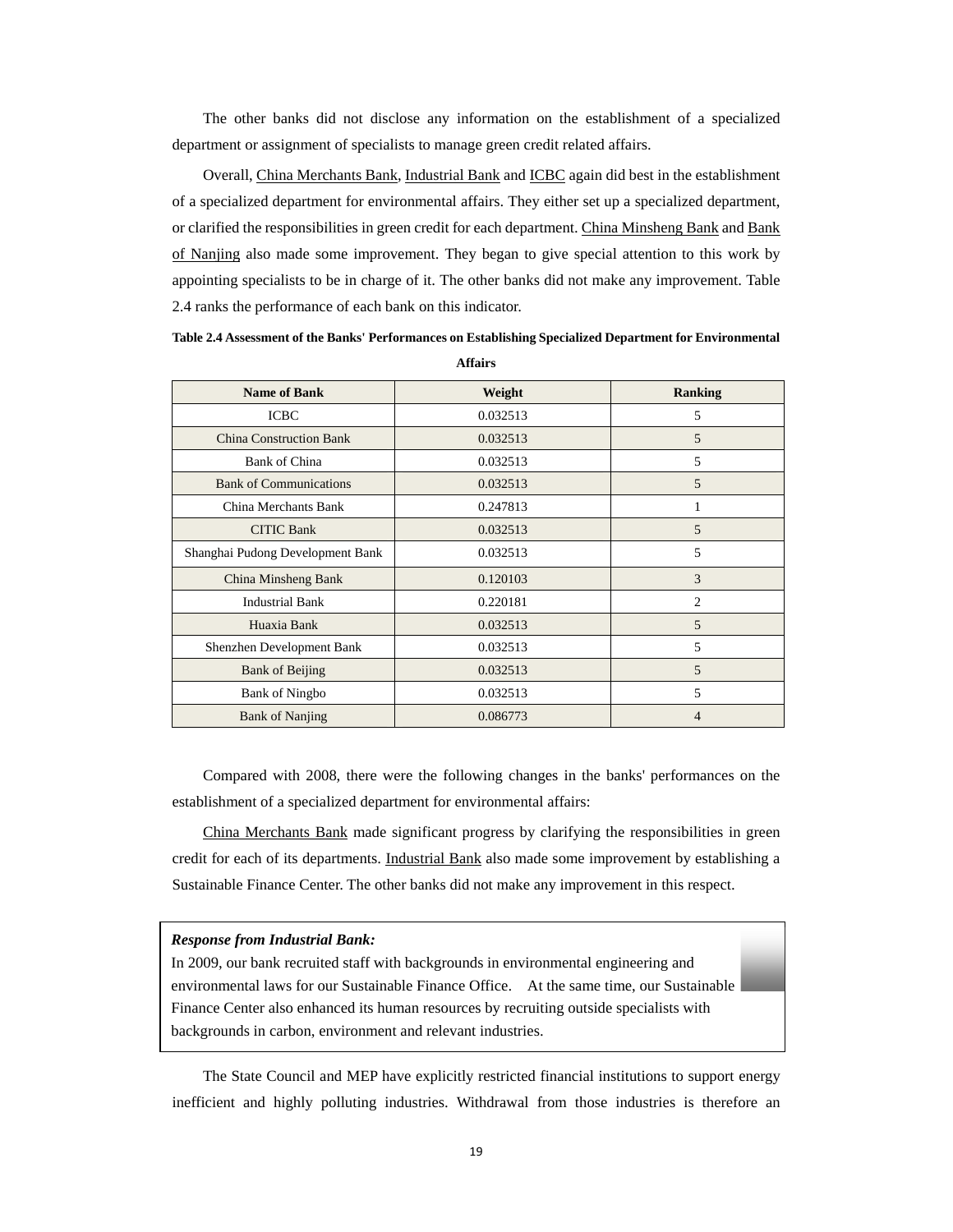important indicator of how well they have implemented that policy.

In 2009, China Merchants Bank withdrew an accumulated total of 15.425 billion yuan from energy inefficient and highly polluting industries<sup>3</sup>. As of the end of 2009, its balance of loans to energy inefficient and highly polluting industries was 96.245 billion yuan, accounting for 14.88% of its loans to domestic companies, dropping by 1.95% compared with the beginning of the year. The non-performing loans (NPL) ratio was 0.62%. Among the energy inefficient and highly polluting industries the bank was involved in, except non-ferrous metal smelting and rolling in which its investment slightly increased, all the others decreased. As of the end of 2009, the balance of ICBC's loans to eight overcapacity industries (iron and steel, cement, flat glass, coal chemical, polysilicon, wind power equipment, electrolytic aluminum and shipbuilding) was 129.97 billion yuan, dropping by 7.14 billion yuan compared with the beginning of the year. The banks' NPL balance and ratio were 2.32 billion yuan and 1.79% respectively, dropping by 1.24 billion yuan and 0.81% respectively compared with the beginning of the year. ICBC disclosed one specific case: it refused to loan to a monosodium glutamate (MSG) company because it did not meet the requirements and standards for green credit. Shanghai Pudong Development Bank withdrew a total of 25.9 billion yuan from existing loans to energy inefficient and highly polluting industries in 2009.<sup>4</sup> China Construction Bank withdrew a total of 76.724 billion yuan from loans to energy inefficient, highly polluting industries and other industries that did not meet relevant standards in 2009. Bank of Communications fully withdrew from an accumulated total of 45 projects that were either restricted or obsolete according to state policies. The amount of loans it withdrew from energy inefficient and highly polluting industries totaled 1.523 billion yuan, involving 63 clients. It restricted, suspended or recovered loans from an accumulated total of 73 clients which had violated environmental laws. The balance of its reduced and withdrawn loans totaled 413 million yuan. (The bank did not disclose any information about its loans to high risk projects in 2008). China Minsheng Bank withdrew a total of 54 million yuan from two clients involved in restricted industries and 243 million yuan from 4 clients involved in obsolete industries. The bank also voluntarily reduced 27 million yuan of its loans to 2 clients involved in obsolete industries, and recovered 4 loans which violated environmental regulations with a total credit worth of 187 million yuan. The loans were recovered in accordance with relevant MEP policies due to problems the clients had with EIA formalities. Industrial Bank refused a total of 5.975 billion yuan worth of loans to 61 clients involved in overcapacity and obsolete backward production capacity industries. It also reduced a total of 592 million yuan of loans to 39 clients involved in overcapacity and obsolete backward production capacity industries. As of the end of 2009, CITIC Bank's loans to energy inefficient and highly polluting industries accounted for 10.2% of all of its loans, dropping by 1.7% compared with the

<u> 1989 - Johann Barn, mars ann an t-Amhain Aonaich an t-Aonaich an t-Aonaich ann an t-Aonaich ann an t-Aonaich</u>

<sup>3</sup> China Merchants Bank's statistical standard covers: petroleum processing, coking and nuclear fuel processing, chemical materials and chemical products manufacturing, non-metallic mineral products, ferrous metal smelting and rolling, non-ferrous metal smelting and pressing, thermal power.

<sup>4</sup> Shanghai Pudong Development Bank's statistical standard covers: non-metallic mineral products (cement, etc.), ferrous metal smelting and rolling, chemical materials and chemical products manufacturing, non-ferrous metal smelting and rolling (aluminum, etc.)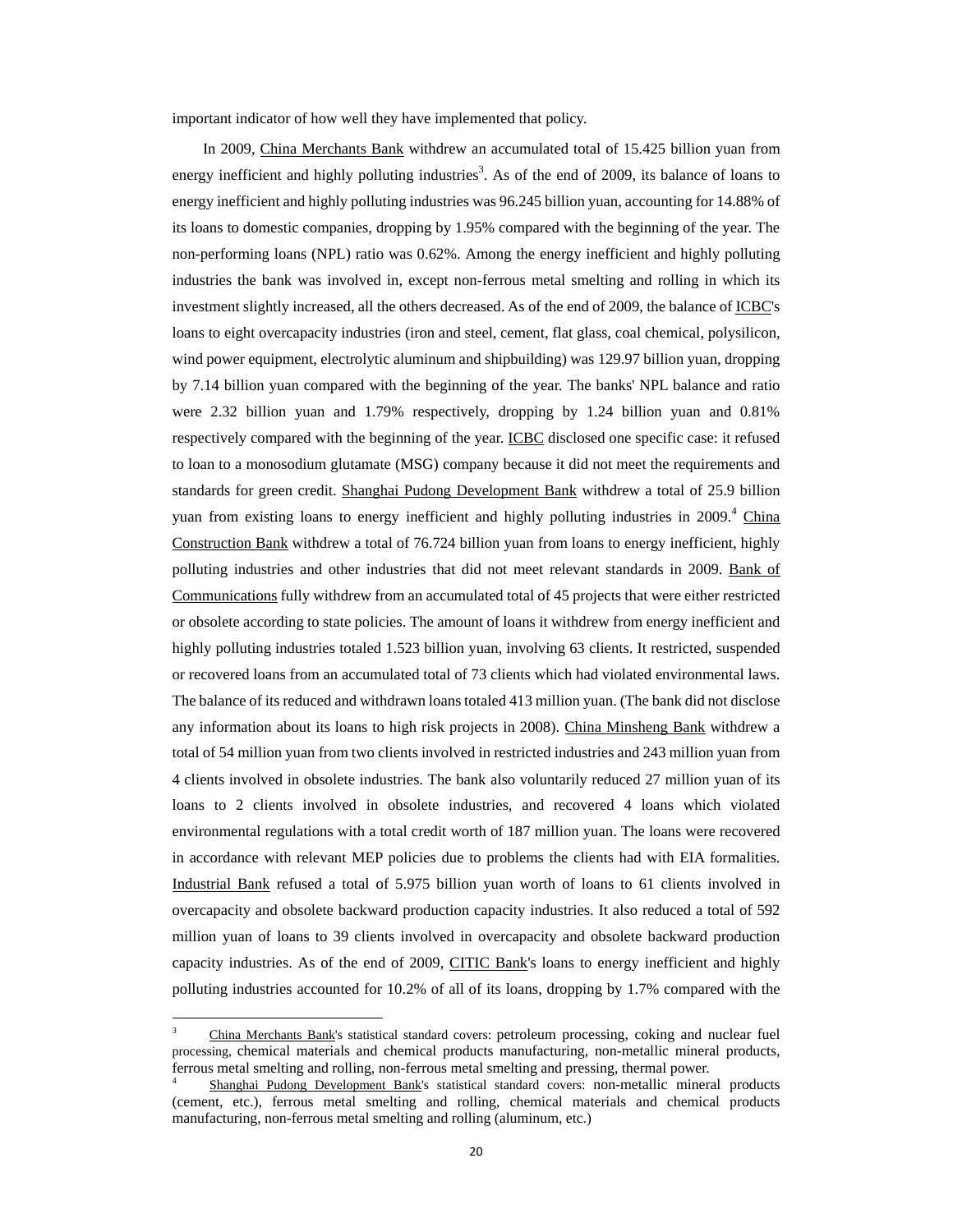previous year.<sup>5</sup> Overall, the bank's loans to energy inefficient and highly polluting industries were on the decline. Its increase rate was much lower compared with that of corporate loans. The bank also disclosed information about its loans to energy inefficient and highly polluting industries.

The other banks, including Bank of China, Huaxia Bank, Shenzhen Development Bank, Bank of Beijing, Bank of Ningbo and Bank of Nanjing did not disclose any information about their loans to energy inefficient and highly polluting industries.

It should be pointed out that due to the fact that the state has not formulated uniform criteria for the classification of energy inefficient and highly polluting industries, the information regarding loans to energy inefficient and highly polluting industries disclosed by the banks was based on their own interpretation of those industries, and therefore lacks horizontal comparability. Some banks claimed to have withdrawn from energy inefficient and highly polluting industries, but they did not disclose any figures about the total amount of loans to those industries, nor the proportional changes. So it was impossible to judge their performances on this indicator. Furthermore, the information disclosed by the banks in different years was not systematic, making vertical comparison difficult, too. Despite those obstacles, it was quite obvious, according to the available data, that China Merchants Bank and ICBC again took the lead in withdrawal of loans to energy inefficient and highly polluting industries, with significant withdrawals and noticeable proportional decline. Table 2.5 ranks each bank's performance on this indicator.

| Table 2.5 Rankings of the Banks' Performances on Loans to Energy Inefficient and Highly Polluting |  |  |
|---------------------------------------------------------------------------------------------------|--|--|
|                                                                                                   |  |  |

| <b>Name of Bank</b>                 | Weight   | Ranking        |
|-------------------------------------|----------|----------------|
| <b>ICBC</b>                         | 0.169853 | 2              |
| <b>China Construction Bank</b>      | 0.115730 | $\overline{4}$ |
| <b>Bank of China</b>                | 0.019895 | 9              |
| <b>Bank of Communications</b>       | 0.048270 | 8              |
| China Merchants Bank                | 0.239848 | 1              |
| <b>CITIC Bank</b>                   | 0.064967 | 6              |
| Shanghai Pudong Development<br>Bank | 0.116604 | 3              |
| China Minsheng Bank                 | 0.052801 | 7              |
| <b>Industrial Bank</b>              | 0.075395 | 5              |
| Huaxia Bank                         | 0.019327 | 10             |
| Shenzhen Development Bank           | 0.019327 | 10             |
| <b>Bank of Beijing</b>              | 0.019327 | 10             |
| <b>Bank of Ningbo</b>               | 0.019327 | 10             |
| <b>Bank of Nanjing</b>              | 0.019327 | 10             |

**Industries** 

 Compared with 2008, there were the following changes in the banks' performances on loans to energy inefficient and highly polluting industries:

Compared with the previous year, the balances of loans to energy inefficient and highly polluting

5

 CITIC Bank Corporate Social Responsibility Report 2009, p25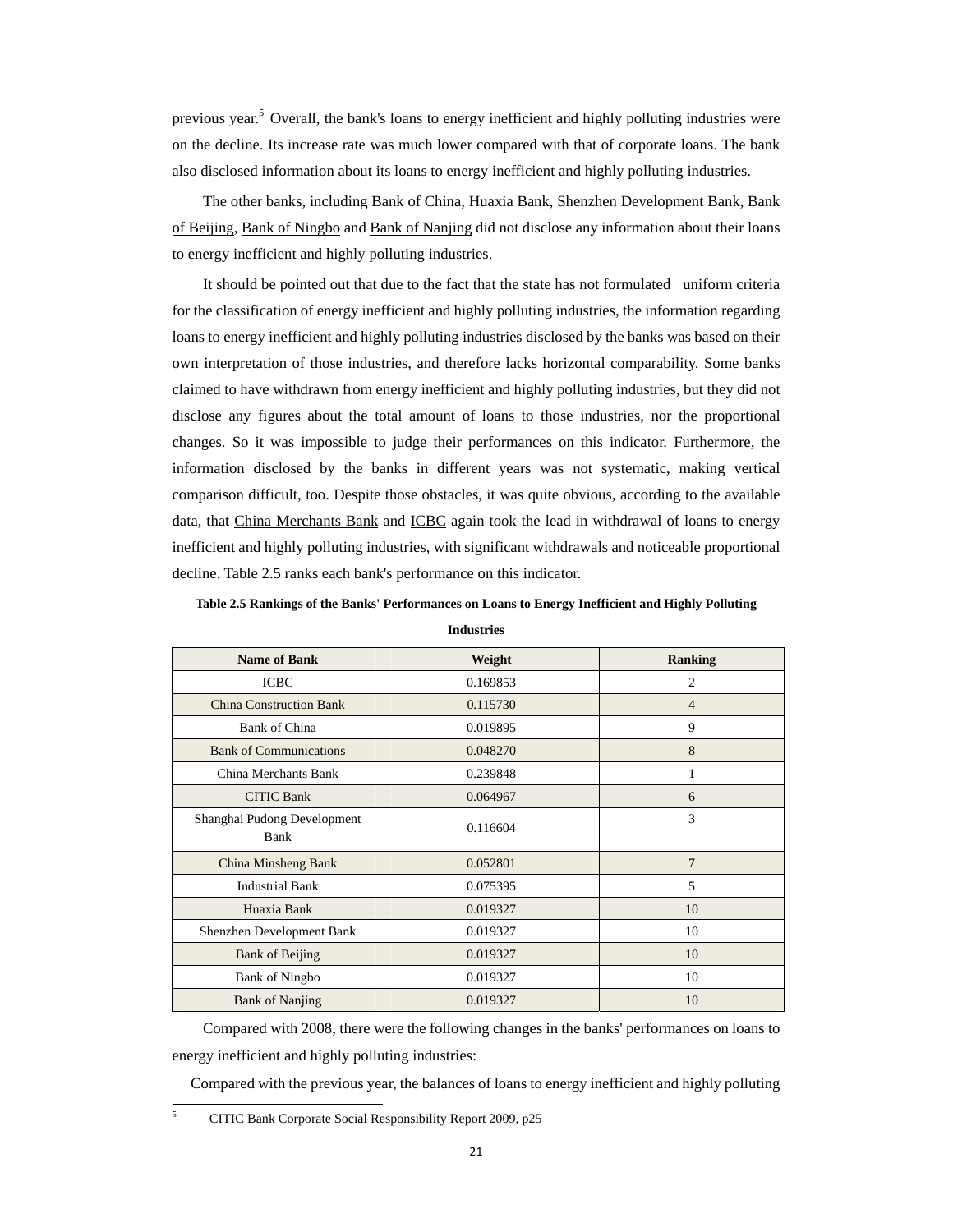industries of both China Merchants Bank and ICBC decreased. CITIC Bank's proportion of loans to energy inefficient and highly polluting industries also dropped. The existing loans to energy inefficient and highly polluting industries from which Shanghai Pudong Development Bank and China Construction Bank withdrew increased. Industrial Bank and Bank of Communications did not disclose any information about their high risk loans in 2008, but started doing so in 2009. So it was impossible to make a vertical comparison. China Minsheng Bank did not disclose the total amount of loans it withdrew from high risk projects for two consecutive years. However, it did disclose some related data. Bank of China, Huaxia Bank, Shenzhen Development Bank, Bank of Beijing, Bank of Ningbo and Bank of Nanjing did not disclose any data about their high risk loans to energy inefficient and highly polluting industries.

#### **2.6 Environmentally Friendly Loans**

The increase of support for environmentally friendly industries is also an important indicator for the assessment of the banks' performances on green credit.

Shanghai Pudong Development Bank outdid all the other banks on this indicator. As of the end of 2009, the bank loaned a total of 17.488 billion yuan to environmentally friendly industries, including water pollution treatment, alternative power generation (green energy), waste water treatment and recycling, urban greening and environmental sanitation, collection and wholesale of recyclable materials, etc. The proportion of its loans to environmentally friendly projects increased steadily, accounting for 1.89% of its total loans in 2009. ICBC, China Construction Bank and China Merchants Bank also did well. As of the end of 2009, ICBC's balances of loans to key environmental protection projects and alternative energy development and utilization projects reached 114.929 billion yuan and 102.925 billion yuan respectively. The bank also invested in various other green credit projects including: 56.669 billion yuan to key energy-saving projects, 42.810 billion yuan to Clean Development Mechanism (CDM) projects, 28.524 billion yuan to projects promoting advanced technologies for environmental protection, 22.507 billion yuan to projects on comprehensive utilization of resources, and 39.628 billion yuan to other technological reform projects for energy conservation and emission reduction. As of the end of 2009, China Construction Bank's balance of green credit projects was 181.097 billion yuan, increasing by 17.49% compared with the previous year. The bank's loans to renewable energy projects totaled 177.742 billion yuan, accounting for 3.82% of its total loans. Its loans to environmentally friendly projects totaled 3.355 billion yuan, accounting for 0.07% of its total loans. As of the end of 2009, China Merchants Bank invested a total of 39.832 billion yuan in green credit projects, increasing by 59.71% compared with the previous year. Among that,13.432 billion yuan was invested in renewable energy, 3.701 billion yuan in clean energy, and 22.687 billion yuan in environmental protection. In 2009, CITIC Bank supported a total of 208 clients involved in environmentally friendly projects, with a loan balance of 12521 billion yuan, accounting for 1.62% of its corporate loans, increasing by 3.256 billion yuan or 35.14% compared with the beginning of the year. In 2009, Bank of Communications invested a total of 57.815 billion yuan in environmentally friendly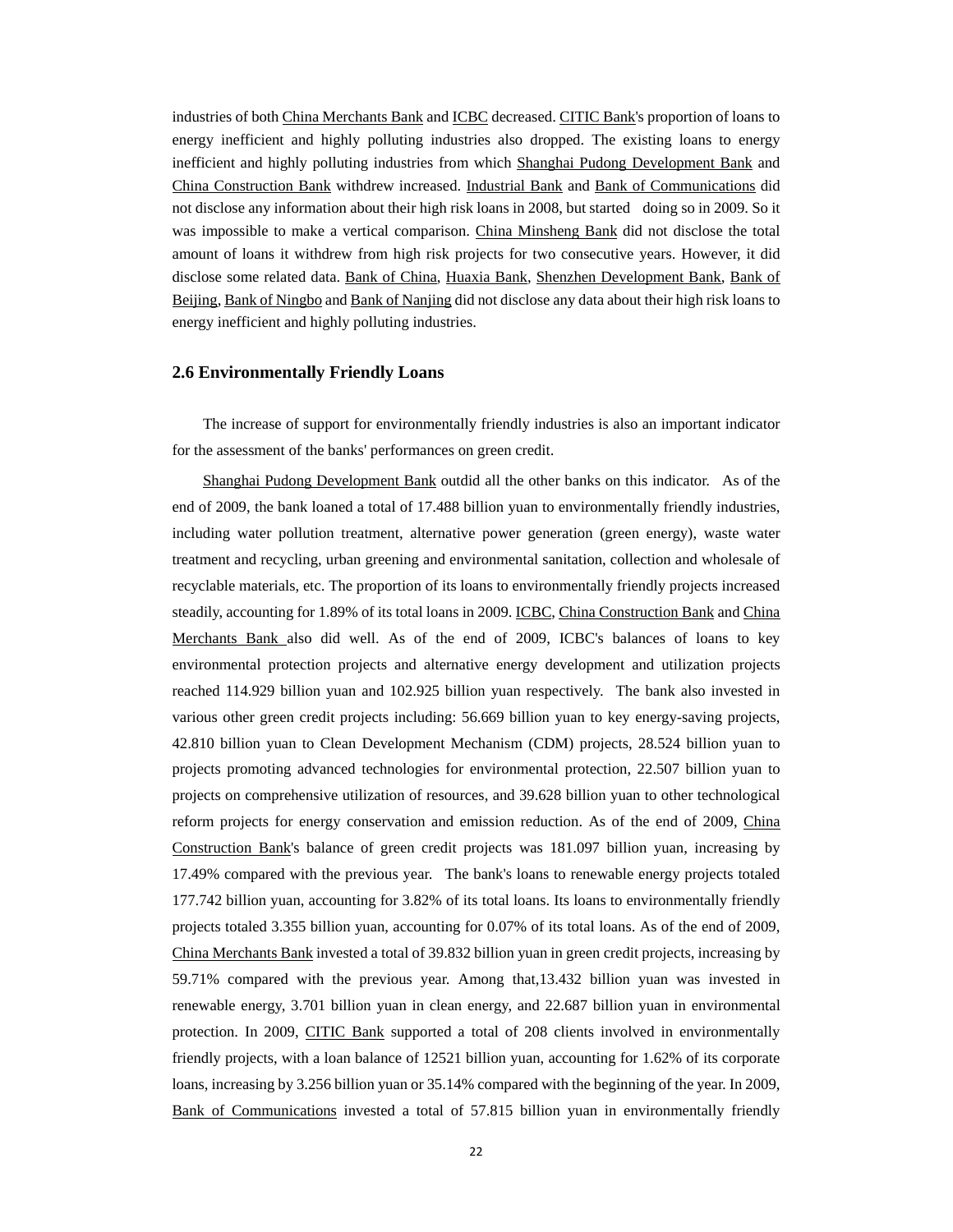projects involving 364 enterprises and accounting for 3.34% of its total loans. Industrial Bank developed financial products and services for social progress and environmental protection, covering energy efficiency, environmental and carbon finance in six major areas: alternative and renewable energy, CDM, reduction of  $SO<sub>2</sub>$  (sulfur dioxide) emission, waste water treatment, water governance, and solid waste treatment. The bank granted 223 loans with a total worth of 16.583 billion yuan to energy conservation and emission reduction projects, which would each year save 10.397 million tons of standard coal equivalent, reduce the emission of 31.780 million tons of carbon dioxide and 439 thousand tons of COD (chemical oxygen demand) and comprehensively utilize 472.5 thousand tons of solid waste. In 2009, Bank of Beijing granted a total of 3.2 billion yuan worth of credit that would be directly used for environmental protection projects, accounting for 1.17% of its total corporate loans, increasing by 33.33% compared with 2008. Its balance of loans was 2.5 billion yuan. In 2009, Huaxia Bank signed an Agreement on Comprehensive Cooperation with China Energy Conservation Investment Corporation, providing a line of credit of five billion yuan to finance projects in energy conservation, emission reduction, clean energy, etc. The bank provided a line of credit of 8.385 billion yuan for energy-saving and environmentally friendly projects of 78 enterprises, with a total loan balance of 5.858 billion yuan. Bank of China's green credit loans increased by 55.201 billion yuan or 79.66% in 2009. China Minsheng Bank loaned a total of 8.91 billion yuan to 59 energy conservation and emission reduction projects of over 50 enterprises such as China Huaneng Renewable Energy Holdings Limited. The loans involved 10 key energy conservation and emission reduction projects, as well as technological innovation and reform, and product marketing, etc. Bank of Ningbo, Shenzhen Development Bank and Bank of Nanjing did not disclose any data on their loans to energy-saving and environmentally friendly projects.

Similar to the loans to energy inefficient and highly polluting industries, there wass no explicit state criteria for the identification of energy-saving and environmentally friendly projects. The lack of a clear benchmark affected the comparison among the banks. According to the data disclosed, the amount and proportion of loans to energy conservation and environmentally friendly industries increased considerably, indicating that the banks were paying more and more attention to them. However, they still have a long way to go before they can catch up with the trend of green development. Table 2.6 ranks the performance of each bank on this indicator.

| <b>Name of Bank</b>              | Weight   | Ranking |
|----------------------------------|----------|---------|
| <b>ICBC</b>                      | 0.130664 |         |
| <b>China Construction Bank</b>   | 0.130664 |         |
| Bank of China                    | 0.026825 | 10      |
| <b>Bank of Communications</b>    | 0.060084 | 6       |
| China Merchants Bank             | 0.130664 |         |
| <b>CITIC Bank</b>                | 0.086413 |         |
| Shanghai Pudong Development Bank | 0.226117 |         |

**Table 2.6 Assessment of the Banks' Performances on Environmental Protection Loans**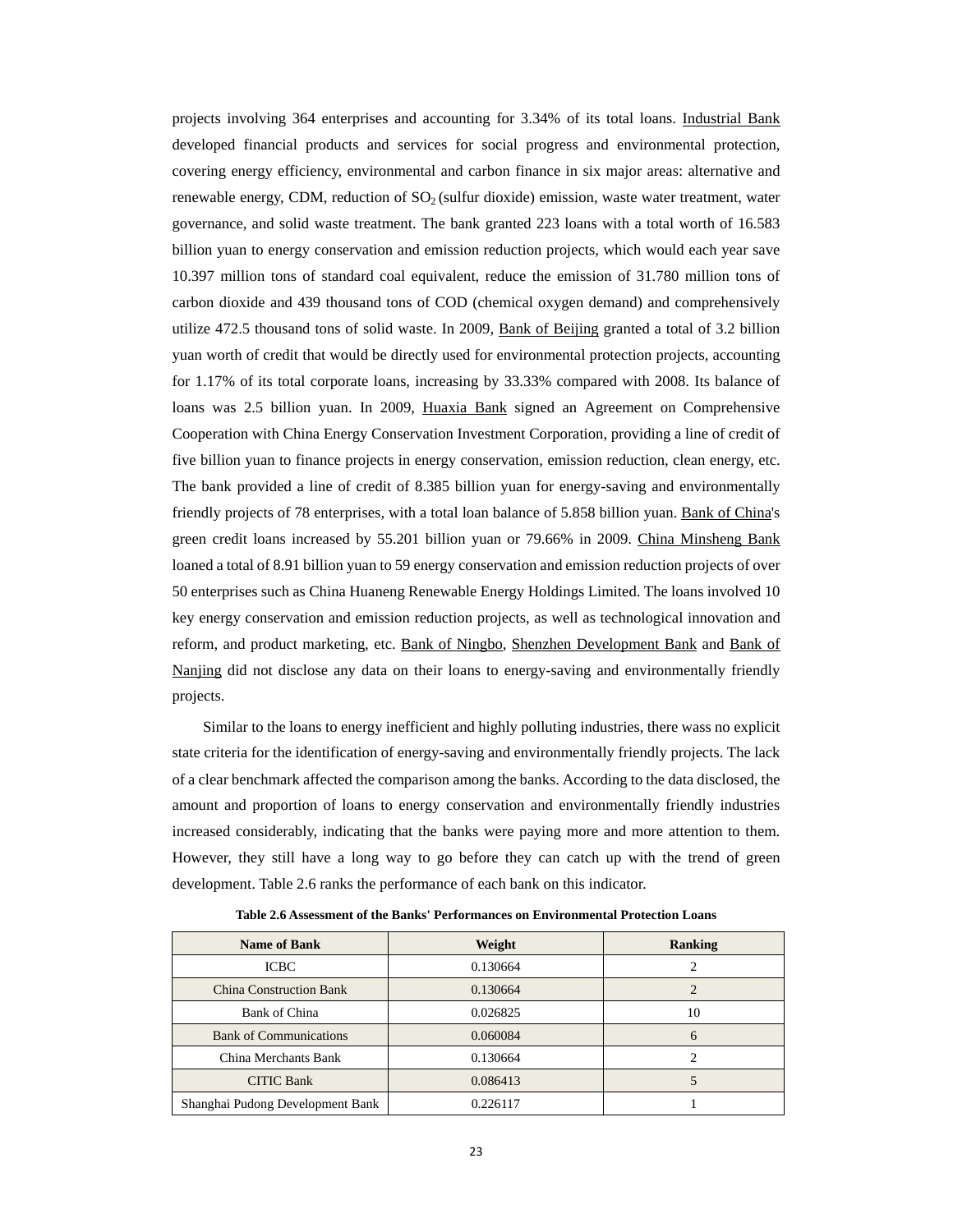| China Minsheng Bank       | 0.025774 | 11 |
|---------------------------|----------|----|
| Industrial Bank           | 0.054261 |    |
| Huaxia Bank               | 0.038985 |    |
| Shenzhen Development Bank | 0.014195 | 13 |
| <b>Bank of Beijing</b>    | 0.042720 |    |
| <b>Bank of Ningbo</b>     | 0.019189 | 12 |
| <b>Bank of Nanjing</b>    | 0.013447 | 14 |

Compared with 2008, there were the following changes in the performances of the banks on loans to energy conservation and environmental protection industries:

Shanghai Pudong Development Bank's loans to energy-saving and environmentally friendly projects increased in both the total amount and proportion. ICBC, China Construction Bank, China Merchants Bank, Industrial Bank, Bank of Beijing and China Minsheng Bank also significantly increased their loans to energy-saving and environmentally friendly projects. CITIC Bank, Bank of Communications, Bank of China and Huaxia Bank did not disclose any data about their energy conservation and environmental protection loans in 2008, but started doing so in 2009. Bank of Ningbo, Shenzhen Development Bank and Bank of Nanjing did not disclose any relevant data, nor make any improvement.

#### **2.7 Recognition from Society (Environmental and Social Responsibilities)**

Recognition from society is an external evaluation of the banks' performances on environmental and social responsibilities. It helps to supplement, verify and correct the banks' self-assessments. Therefore it is also an important indicator of the banks' performances on green credit.

In 2009, Industrial Bank received quite a number of awards on environmental and social responsibilities, such as the "Best Green Bank of 2008" special award in the "Best Chinese Banks of 2008" selection sponsored by *Economic Observer*, and "Asia's Sustainable Bank of the Year" in the "Sustainable Banking Awards" jointly organized by the UK's *Financial Times* and IFC.

China Merchants Bank received the "Best Green Finance Award" from *CFO World*, and was among the "2008 China Green Star Benchmark Companies" nominated by *China Entrepreneur* magazine, Guanghua School of Management of Beijing University, Daonong Center for Enterprise, and Price Waterhouse Cooper and Climate Change Capital (CCC).

ICBC won the "Best Corporate Social Responsibility Award" from *the Chinese Banker* magazine, and was among the "2008 China Green Star Benchmark Companies" nominated by Guanghua School of Management of Beijing University and Daonong Center for Enterprise. It was also chosen as one of the "Top 10 Responsible Green Enterprises" by the organizing committee of China Green Development Forum.

Shanghai Pudong Development Bank won the "2009 Contribution to Green Finance Award" at the 3<sup>rd</sup> China Environmental Investment Congress organized by Tsinghua University and China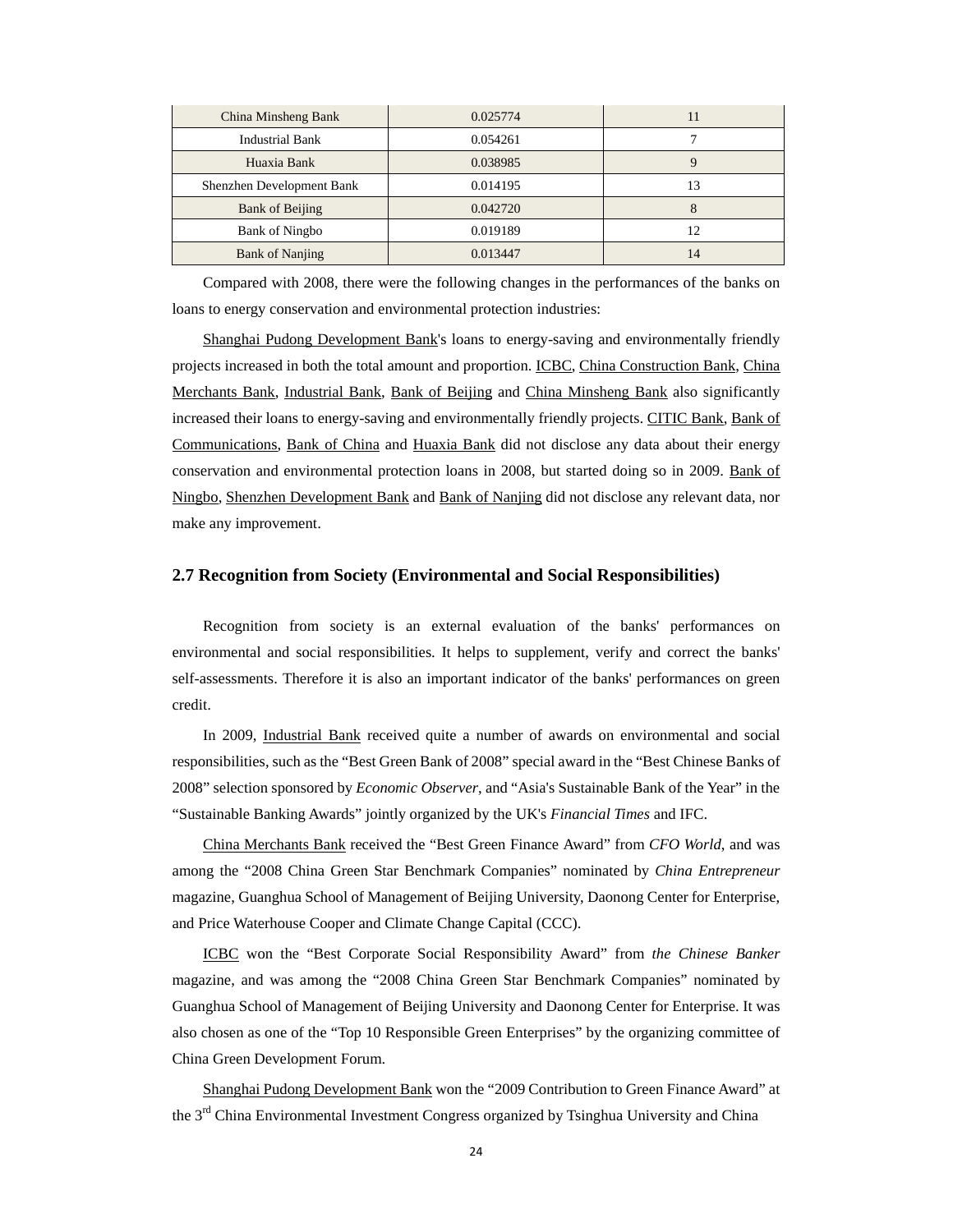Environmental Investment Network, in collaboration with IFC of the World Bank.

Bank of Beijing won the "2008 Green Finance Innovation Award" at the 2<sup>nd</sup> China Environmental Investment Congress organized by Tsinghua University.

China Minsheng Bank, China Construction Bank, Huaxia Bank, Shenzhen Development Bank, Bank of Ningbo and Bank of Communications received some recognition on social responsibility, but they did not receive any awards specifically on environmental responsibility. CITIC Bank and Bank of China received little recognition on social responsibility and none on environmental responsibility. Bank of Nanjing did not receive any awards on environmental or social responsibility. Table 2.7 ranks the banks' performances on this indicator.

| <b>Name of Bank</b>            | Weight   | <b>Ranking</b> |
|--------------------------------|----------|----------------|
| <b>ICBC</b>                    | 0.142229 | 3              |
| <b>China Construction Bank</b> | 0.062459 | 5              |
| <b>Bank of China</b>           | 0.021130 | 13             |
| <b>Bank of Communications</b>  | 0.026538 | 12             |
| China Merchants Bank           | 0.189497 | $\overline{c}$ |
| <b>CITIC Bank</b>              | 0.028333 | 11             |
| Shanghai Pudong Development    | 0.047095 | 7              |
| China Minsheng Bank            | 0.099638 | $\overline{4}$ |
| <b>Industrial Bank</b>         | 0.214311 | 1              |
| Huaxia Bank                    | 0.046486 | 8              |
| Shenzhen Development Bank      | 0.029199 | 9              |
| <b>Bank of Beijing</b>         | 0.051088 | 6              |
| <b>Bank of Ningbo</b>          | 0.028922 | 10             |
| <b>Bank of Nanjing</b>         | 0.013074 | 14             |

**Table 2.7 Assessment of the Banks' Performances on Recognition from Society** 

Compared with 2008, there were the following changes in the banks' performances on recognition from society:

Except Bank of Nanjing which received no awards on environmental or social responsibility, all the other banks received some awards. Industrial Bank received many awards. ICBC, China Merchants Bank and Shanghai Pudong Development Bank received some environmental awards, and other awards on social responsibility. Bank of Beijing did not win any environmental or social responsibility awards in 2008, but it began to receive recognition for its efforts on environmental and social responsibilities since 2009. The other banks only received awards on social responsibility.

#### **2.8 Criticism from Society (Environmental and Social Responsibilities)**

Criticism from society is a form of external monitoring which to a certain extent reflects the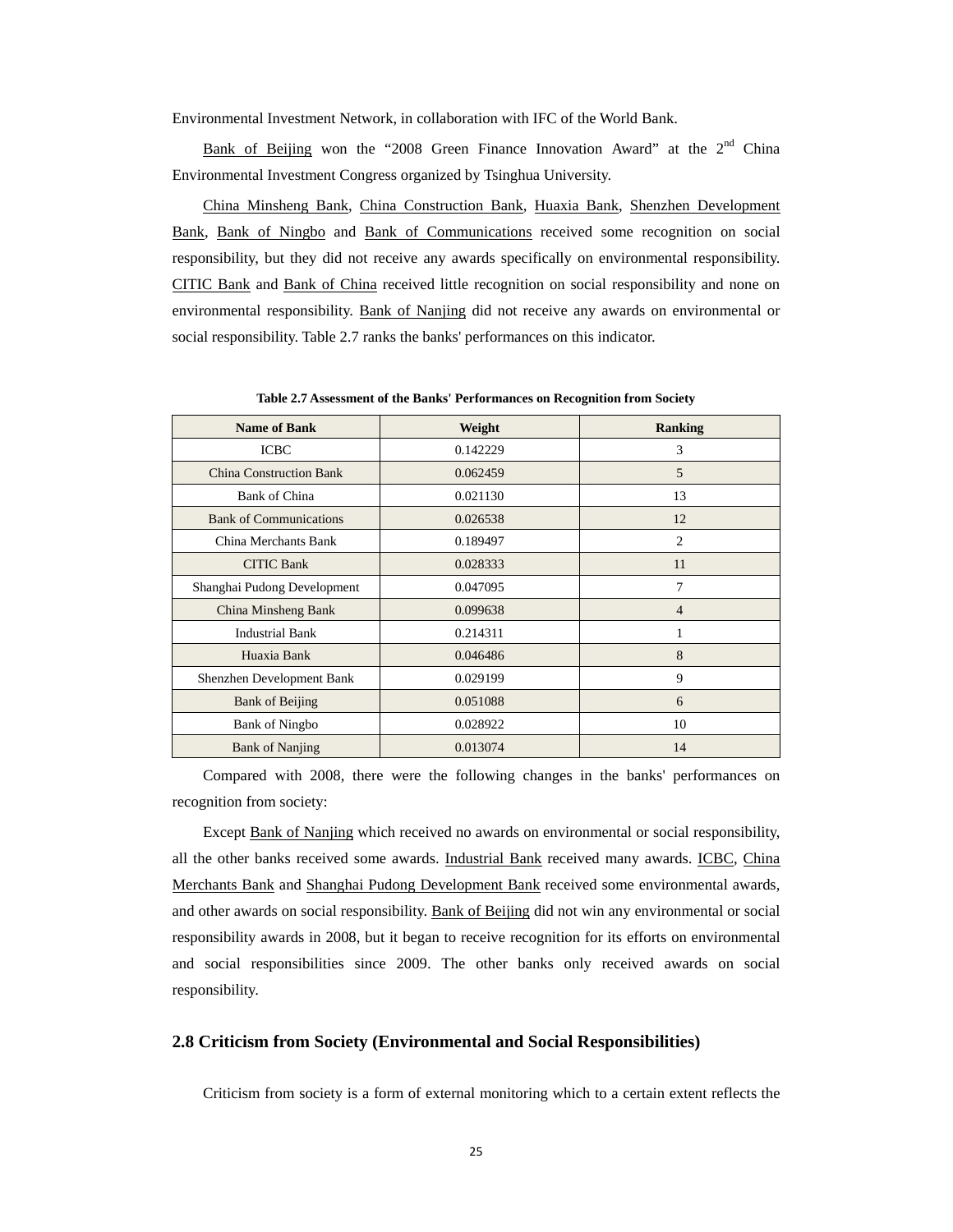banks' problems in green credit, and is therefore an important indicator for the assessment of the banks' performances on green credit.

Controversial projects of the banks which aroused much criticism were mainly the following: China Minsheng Bank financed the **XP Project of Xianglu Group**. Shenzhen Development Bank financed **Asia Paper & Pulp (APP)** which had serious problems in environmental pollution and ecological destruction. CITIC Bank financed **APP** and **China Huadian Corporation's Ludila and Longkaikou Hydropower Stations**. Both companies had serious problems in environmental pollution and ecological destruction. Huaxia Bank financed **APP** which had serious problems in environmental pollution and ecological destruction. China Merchants Bank financed the **XP Project of Xianglu Group** and **Zijin Mining Corporation**, both of which had serious problems in environmental pollution and ecological destruction. Bank of Communications financed **China National Petroleum Corporation (CNPC)**, **China Huadian Corporation's Ludila and Longkaikou Hydropower Stations** and **APP**, all of which had serious problems in environmental pollution and ecological destruction. Bank of China financed **China Datang Corporation** and **Dongling Group**, both of which had serious problems in environmental pollution and ecological destruction. It also financed **CNPC's oil and gas development project in Burma** which was highly controversial. China Construction Bank financed **Zijin Mining Corporation**, **Xianglu Group, China Huadian Corporation's Ludila and Longkaikou Hydropower Stations** and **China Huaneng Corporation's Yimin Coal-fired Power Plant,** all of which had serious problems in environmental pollution and ecological destruction. It also financed **CNPC's oil and gas development project in Burma** which was highly controversial. ICBC financed **China Datang Group**, **Zijin Mining Corporation**, **Xianglu Group**, **China Huadian Corporation's Ludila and Longkaikou Hydropower Stations**, and **China Huaneng Corporation's Yimin Coal-fired Power Plant**, all of which had serious problems in environmental pollution and ecological destruction. The bank also financed a number of overseas investments such as the **Gibe III Hydroelectric Dam in Ethiopia**, **oil sands projects in Canad**a, **CNPC's oil and gas development project in Burma**, etc.; all of which aroused controversy in the international community.

No information related to criticism from society due to financing controversial projects and companies was seen for Shanghai Pudong Development Bank, Bank of Beijing, Bank of Ningbo, Bank of Nanjing and Industrial Bank.

Overall, the projects which received much criticism from home and abroad have already caused or will cause significant adverse environmental and social impacts to local areas. However, despite the criticism from the host country and the international community, some banks ignored the risks and continued with their investment or financing, which, in some cases, has led to irrevocable damages to their reputation as well as capital loss for their shareholders. Table 2.8 ranks the performances of the banks on this indicator.

#### **Table 2.8 Assessment of the Banks' Performances on Criticism from Society**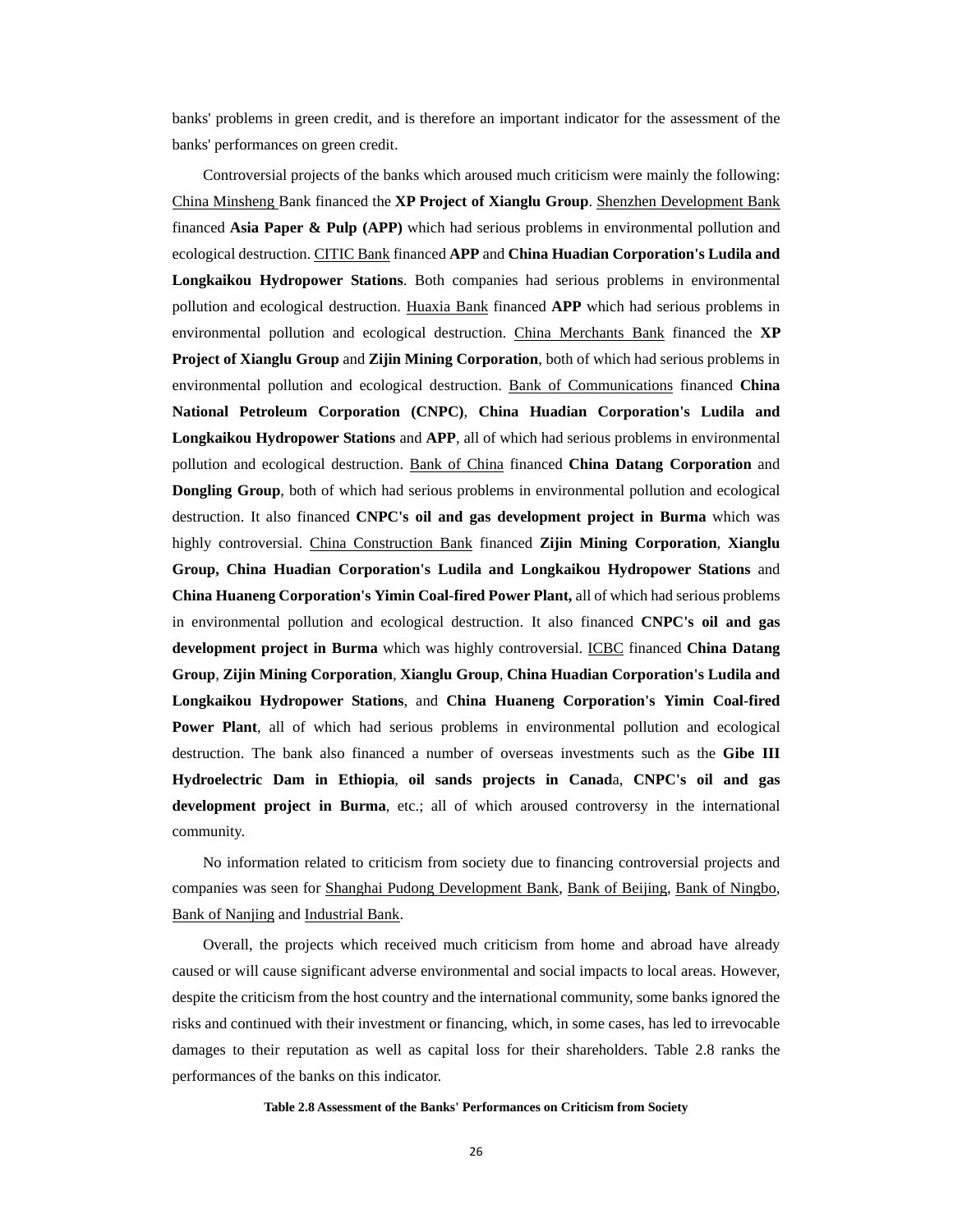| <b>Name of Bank</b>            | Weight   | <b>Ranking</b> |
|--------------------------------|----------|----------------|
| <b>ICBC</b>                    | 0.009254 | 14             |
| <b>China Construction Bank</b> | 0.017479 | 13             |
| <b>Bank of China</b>           | 0.030984 | 11             |
| <b>Bank of Communications</b>  | 0.030984 | 11             |
| China Merchants Bank           | 0.042927 | 10             |
| <b>CITIC Bank</b>              | 0.047395 | 8              |
| Shanghai Pudong Development    | 0.124883 | 1              |
| China Minsheng Bank            | 0.075260 | 6              |
| <b>Industrial Bank</b>         | 0.124883 | 1              |
| Huaxia Bank                    | 0.046042 | 9              |
| Shenzhen Development Bank      | 0.075260 | 6              |
| <b>Bank of Beijing</b>         | 0.124883 | 1              |
| <b>Bank of Ningbo</b>          | 0.124883 | 1              |
| <b>Bank of Nanjing</b>         | 0.124883 |                |

#### **2.9 Adoption of International Environmental Principles**

Adoption and implementation of international principles helps banks to make effective use of the fruits of relevant international research and development to greatly improve their level of management, as well as their image and reputation. It also helps them to win public recognition and favor from investors. Integration into the world system will ultimately bring economic returns to the banks. At the same time, adoption of international principles and conventions also means that the banks will have to implement more comprehensive and strict standards, report and disclose more detailed information, receive public and peer oversight, and possibly lose short-term interests in competitions.

As of 2009, Industrial Bank participated in the following international environmental initiatives: United Nations Environment Program (UNEP) Financial Initiative (FI), the Equator Principles, and the Carbon Disclosure Project. China Merchants Bank participated in UNEP FI and the Carbon Disclosure Project. ICBC joined the Carbon Disclosure Project.

China Construction Bank did not adopt any international environmental principles, but was making preparations to adopt the Equator Principles. According to CBRC's newly issued Guidelines on the Disclosure and Classification of Credit Risks of Commercial Bank Accounts, Interim Measures on the Management of Fixed Asset Loans and Project Finance Guidelines, and with reference to the experiences of international industry peers, the bank drafted operating procedures for the Equator Principles and procedure guidelines for the convenience of its clients. China Minsheng Bank did not adopt any international environmental principles, but in December 2009, its Energy Finance Department conducted research titled Analysis of the Trend of China's Energy Industry under the Background of Low Carbon Economy and Recommendations on the Operation and Development of the Energy Finance Department. Specialists were organized to research on the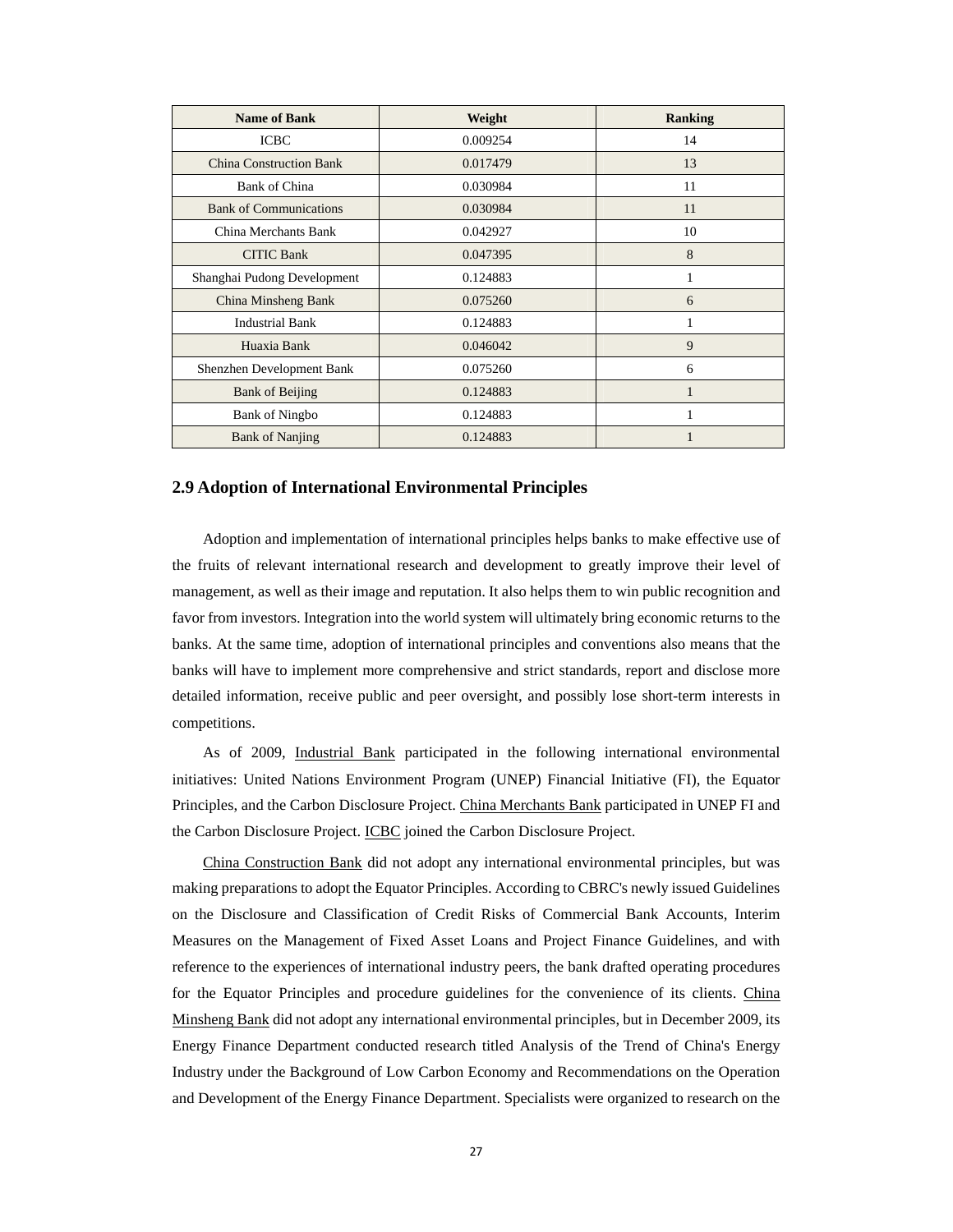energy industry in the framework of the Kyoto Protocol, energy finance in circular economy and the framework of the Equator Principles, etc. CITIC Bank did not adopt any international environmental principles, but it studied the Equator Principles and paid attention to the trend among domestic and international banks to adopt them. The bank also compiled a booklet titled *Shaping the Future for Sustainable Finance – Interpretationtof the Equator Principles*. Shanghai Pudong Development Bank, Bank of Communications, Bank of China, Huaxia Bank, Shenzhen Development Bank, Bank of Beijing, Bank of Ningbo and Bank of Nanjing did not adopt any international social or environmental principles. Nor was there any indication that they are preparing to do so. Table 2.9 ranks each bank's performance on this indicator.

| <b>Name of Bank</b>              | Weight   | <b>Ranking</b> |
|----------------------------------|----------|----------------|
| <b>ICBC</b>                      | 0.158997 | 3              |
| <b>China Construction Bank</b>   | 0.067442 | $\overline{4}$ |
| Bank of China                    | 0.026847 | 8              |
| <b>Bank of Communications</b>    | 0.026847 | 8              |
| China Merchants Bank             | 0.180239 | 2              |
| <b>CITIC Bank</b>                | 0.065517 | 6              |
| Shanghai Pudong Development Bank | 0.039232 | 7              |
| China Minsheng Bank              | 0.066375 | 5              |
| <b>Industrial Bank</b>           | 0.247349 | 1              |
| Huaxia Bank                      | 0.024231 | 10             |
| Shenzhen Development Bank        | 0.024231 | 10             |
| <b>Bank of Beijing</b>           | 0.024231 | 10             |
| <b>Bank of Ningbo</b>            | 0.024231 | 10             |
| <b>Bank of Nanjing</b>           | 0.024231 | 10             |

**Table 2.9 Assessment of the Banks' Performances on Adopting International Environmental Principles** 

Compared with 2008, there were the following changes in the banks' performances on participating in international environmental initiatives:

The pace of integration into world standards was not satisfactory. Except Industrial Bank and China Merchants Bank which joined the Carbon Disclosure Project, all the other banks did not adopt any international principles or join any international initiatives. China Construction Bank and CITIC Bank carried out research and preparatory work on the Equator Principles. China Minsheng Bank conducted research on energy finance in the framework of the Equator Principles. The other banks did not take any action in this respect.

#### **2.10 Internal Environmental Performance**

The banks' internal environmental actions mainly entail an increase of environmental awareness among the staff, and energy conservation and emission reduction activities (such as saving energy in the office) within the bank. Increased awareness among the staff is certainly the most important objective. However, data on energy conservation in the office is a more obvious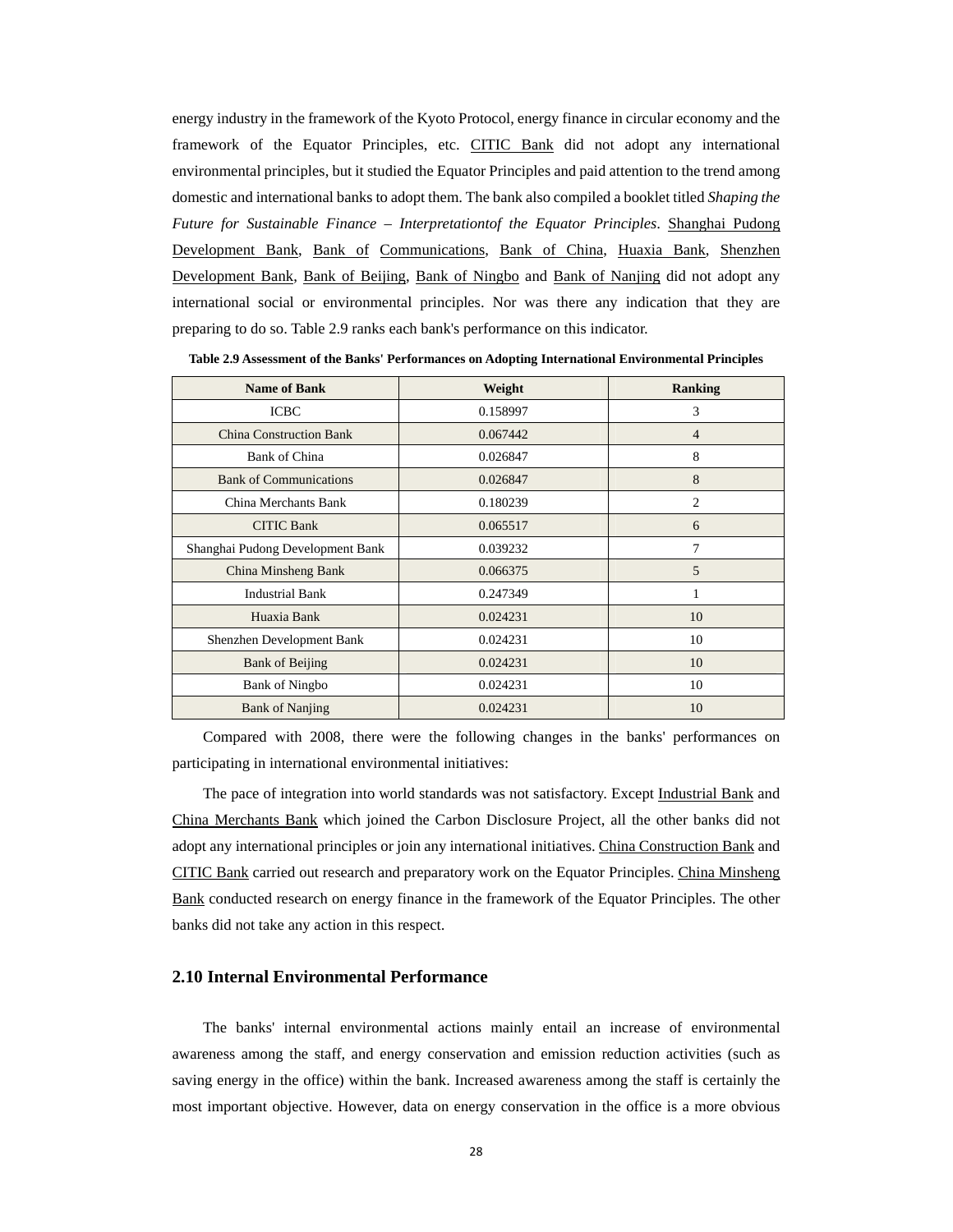indicator.

Industrial Bank conducted a significant amount of environmental training, particularly on the interpretation and application of the Equator Principles. Its main measures included: 1. Strengthening specialized training on sustainable finance, increasing the staff's awareness on social responsibility and sustainable finance; Compilation of publicity and learning materials such as *Interpretation to the Equator Principles* and *Equator Principles Applicable Finance Case Studies*, etc. 2. Formulating the Measures for Energy Conservation in the Office to encourage its staff to save energy. 3. Making preparations to implement carbon footprint management by: initiating research on carbon management measures such as "carbon footprint," "carbon neutrality," etc.; learning from the success stories in carbon footprint management from outstanding enterprises at home and abroad; researching on international mainstream ways to review and calculate carbon footprint as well as the reporting system; establishing a good communication mechanism with relevant government authorities and other organizations such as MEP, IFC, WWF, SynTao, etc., to explore feasible ways to manage its carbon footprint and enhance the capacity for sustainable operation. Regretfully, although the bank emphasized reforms for energy conservation and emission reduction, it did not disclose any relevant data.

ICBC promoted a paperless office and achieved electronic processing of business transactions. Electronic banking accounted for over 50% of all of its transactions. Publicity and education on energy conservation was carried out to raise the staff's awareness of energy conservation and emission reduction. Energy conservation was integrated into its daily management by formulating relevant rules and encouraging its branches at all levels to explore new ways to save energy and voluntarily monitor their energy consumption. Trainings on green credit at different levels were conducted within the bank. Experts were invited to give specialized talks. Staff were sent to participate in green forums and seminars organized by supervisory and environmental authorities. Regular talks on environmental protection were organized. It is worthy of recognition that ICBC disclosed data on its energy consumption at the headquarters in the past three years.

China Merchants Bank invited outside experts to conduct training for its staff on energy conservation. A Green Corporate Culture Festival was organized to promote a greener bank and low-carbon operation. It also promoted green office, green purchasing, green building and electronic banking.

China Minsheng Bank stuck to green operations. It launched a "Promotion of Electronic Bills for the Advancement towards a Conservation-oriented Bank" campaign. A series of environmental management rules were formulated for the promotion of a greener office, and concrete measures, such as green purchasing, were taken to implement them. Internal training was conducted. A one-day Training Workshop on Social Responsibility was held at its Minsheng Training Institute. Experts from the Center for Research on Corporate Social Responsibility of China Academy of Social Sciences and Veritas Group were invited to lecture on the concepts, key issues and domestic and international best practices of social responsibility. More than 80 of the bank's social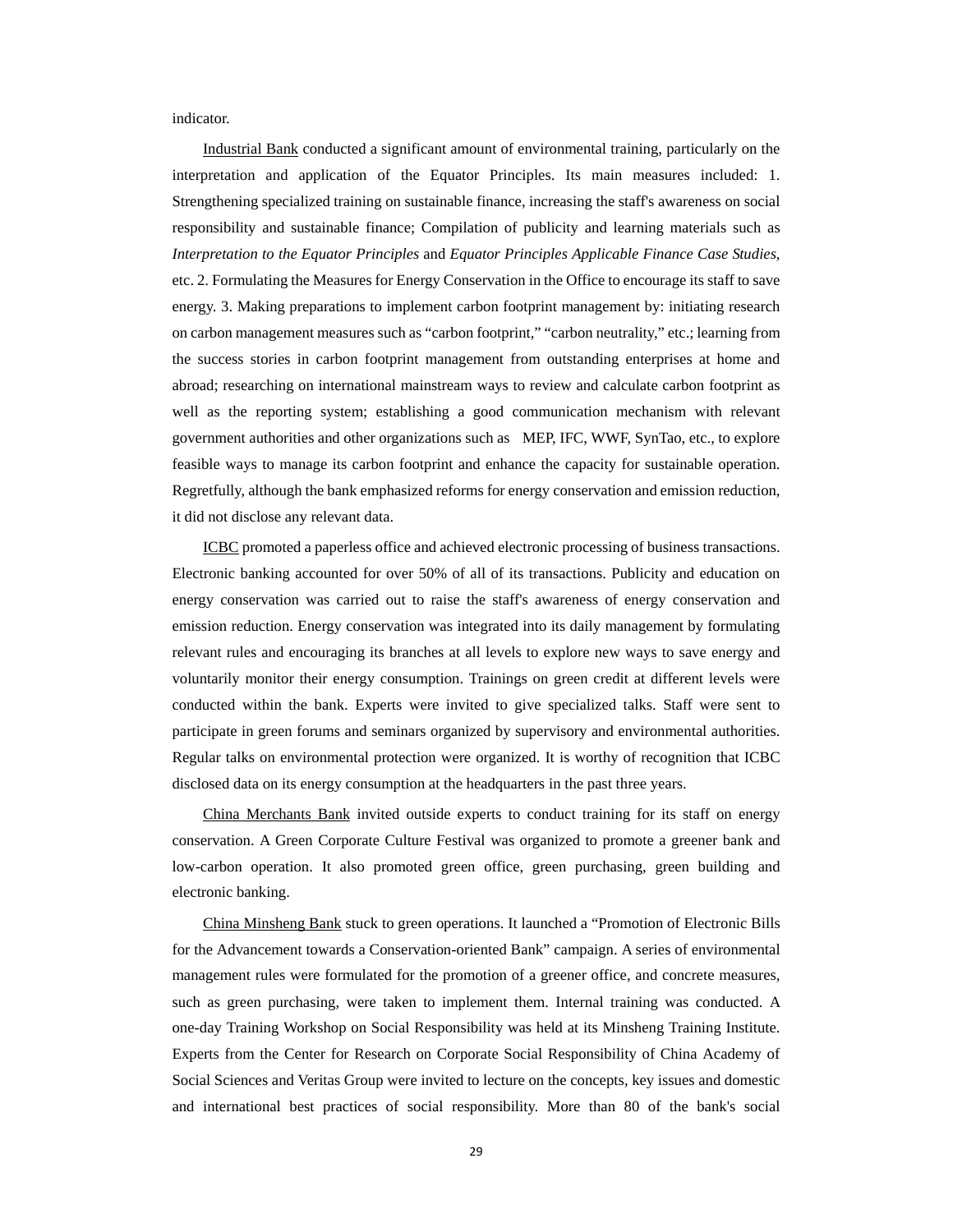responsibility liaisons from its headquarters, various divisions and branches participated in the workshop.

Bank of Communications conserved energy by cutting down consumption, applying advanced technologies and renovating its property and facilities. A work group on cost reduction and efficiency improvement was established at its headquarters. A total of 68 measures were implemented and 265 million yuan was saved as a result. The bank also continued to promote on-line banking and self-banking.

China Construction Bank encouraged its staff to actively take part in energy conservation and environmental activities. Its headquarters and Shanghai Branch participated in the Earth Hour 2009 global campaign.

Shanghai Pudong Development Bank initiated a campaign to become a low carbon bank, through attaching importance to energy conservation and environmental protection in its daily operations, promotion of electronic banking and exploration of other channels to go green.

CITIC Bank promoted video conferencing, paperless office and electronic banking. It was worthy of recognition that the bank disclosed data on its consumption of resources in the office, which, nonetheless, was on the rise.

Bank of China improved its policy and procedures for environmental management in the office. Its goals in energy conservation and emission reduction were clarified and regular monitoring of water, electricity and petroleum consumption was carried out. The staff was encouraged to save energy and reduce emissions. Shareholders were encouraged to obtain electronic copies of relevant documents to reduce the use of paper. According to the data it disclosed on energy consumption at its headquarters in 2009, the total consumption of water, electricity and gas stayed almost at the same level as the previous year. However, its per capita consumption was on a steady decline, which is worthy of recognition.

Bank of Beijing upgraded its paperless office system, encouraged its staff to save energy and reduce consumption and promoted electronic banking.

Shenzhen Development Bank set up a video conferencing system linking the headquarters with its branches and sub-branches in order to reduce expenses on business travel. It also held a competition of good ideas on energy conservation to encourage the staff to take responsibility and initiative in environmental protection. The winning ideas were put into practice. Energy-saving lamps were given as presents to the staff. It also went further in its efforts towards a paperless office.

Bank of Nanjing revised its telephone banking and customer service center systems and enriched the functions of its on-line banking and SMS banking systems. Intelligent payment terminals were installed at some of its offices in Nanjing to provide customers with a new electronic payment option. The bank promoted conservation-oriented operations by reducing consumption and long-distance business travel. Interactive phone and video conferencing systems were used for conferences, training sessions and communications within the bank. On the basis of paperless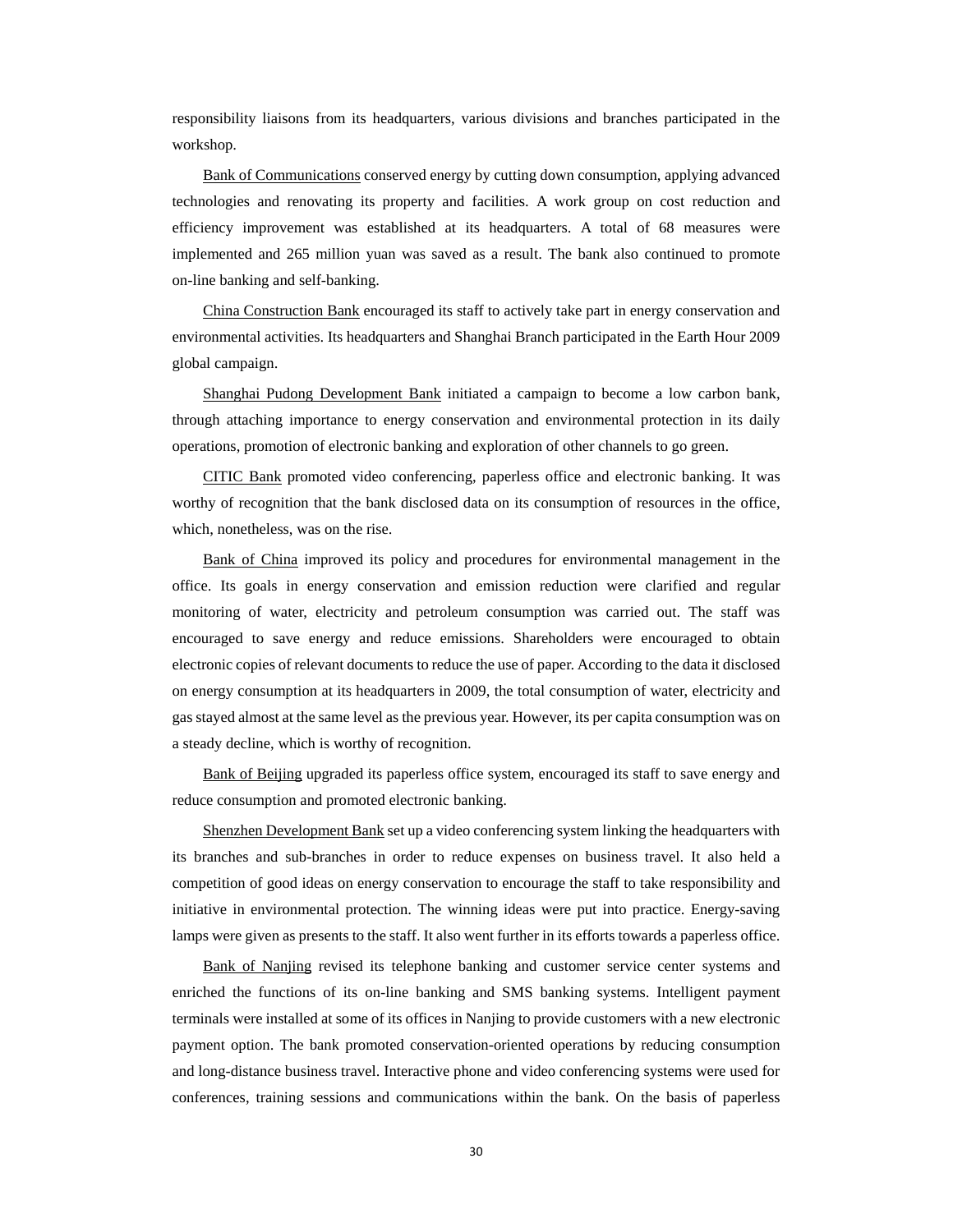review of documents for approval, various electronic procedures were continuously optimized by shortening and standardizing the procedures.

Huaxia Bank put the "green office" concept into practice by setting up electronic business platforms, promoting paperless office, purchasing environmentally friendly office supplies, reducing the use of disposable products, encouraging its staff to form habits such as saving water and electricity and double-sided printing, etc.

Bank of Ningbo did not disclose any relevant information.

Table 2.10 ranks each bank's performance on this indicator.

**Table 2.10 Assessment of the Banks' Performances on Internal Environmental Protection** 

| <b>Name of Bank</b>              | Weight   | <b>Ranking</b> |
|----------------------------------|----------|----------------|
| <b>ICBC</b>                      | 0.169845 | 2              |
| <b>China Construction Bank</b>   | 0.059028 | 6              |
| Bank of China                    | 0.031390 | 9              |
| <b>Bank of Communications</b>    | 0.066219 | 5              |
| China Merchants Bank             | 0.119400 | 3              |
| <b>CITIC Bank</b>                | 0.033668 | 8              |
| Shanghai Pudong Development Bank | 0.054273 | 7              |
| China Minsheng Bank              | 0.102446 | $\overline{4}$ |
| <b>Industrial Bank</b>           | 0.237168 |                |
| Huaxia Bank                      | 0.022683 | 13             |
| Shenzhen Development Bank        | 0.031127 | 11             |
| <b>Bank of Beijing</b>           | 0.031281 | 10             |
| <b>Bank of Ningbo</b>            | 0.012069 | 14             |
| <b>Bank of Nanjing</b>           | 0.029402 | 12             |

Compared with 2008, there were the following changes in the banks' performances on internal environmental protection:

Industrial bank made some improvement by conducting trainings on the Equator Principles. However, it did not disclose concrete data on its energy consumption. ICBC made significant improvement. It invited experts to conduct trainings on green credit, as well as disclosed detailed data on energy consumption at its headquarters. Bank of China made significant improvement by disclosing details on its energy consumption. CITIC Bank made noticeable improvement. It disclosed information about the consumption of water, electricity and copying paper in the office, as well as gasoline for business cars. China Merchants Bank organized a Green Corporate Culture Festival. China Minsheng Bank organized theoretic trainings on corporate social responsibility for its staff. China Construction Bank, Bank of Communications, Shanghai Pudong Development Bank, Huaxia Bank, Shenzhen Development Bank, Bank of Beijing and Bank of Nanjing made small improvements. Bank of Ningbo did not disclose any relevant information. On the whole, all the banks need to be more creative and carry out more practical activities and measures.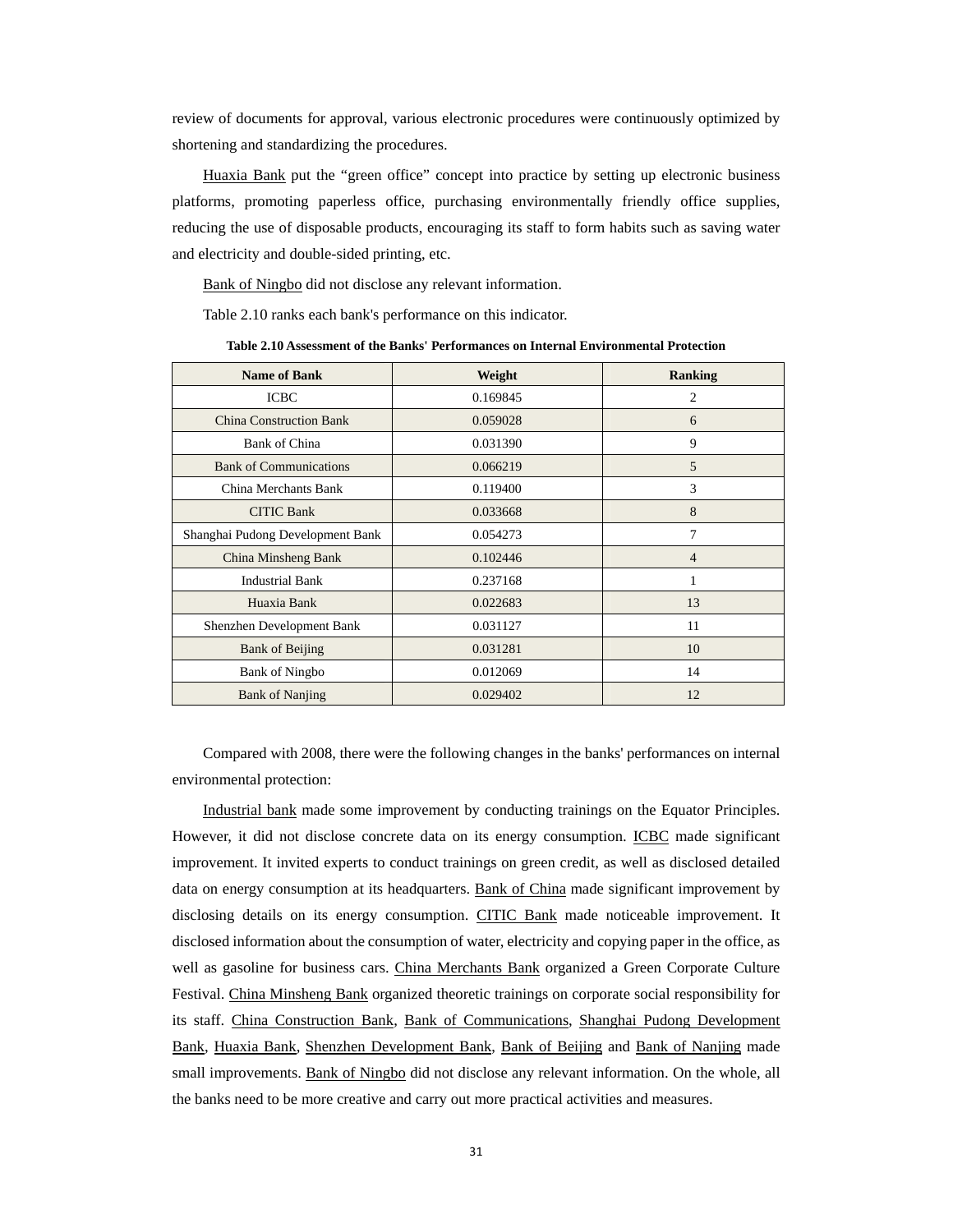#### **2.11 Outreach to Industry Peers and Clients**

Outreach to industry peers helps to create an overall environment in favor of green credit which nurtures green projects. Outreach to clients helps to familiarize them with the principles of green credit, so as to work with banks to undertake projects that are more environmentally friendly.

Industrial Bank excelled in this respect by reaching out to industry peers and clients to promote green credit and sustainable development. For instance, it introduced the Equator Principles to industry peers and shared its practical experience on sustainable development during occasions such as the China Workshop on Green Credit Policies. It discussed with Shanghai Pudong Development Bank about the adoption of the Equator Principles and shared its experience in implementing them. The bank also invited client representatives to participate in training workshops on the Equator Principles. Industrial Bank played a significant role in promoting green credit and the Equator Principles among its peers and clients in China. More and more people have gotten to know the Equator Principles as a result.

China Merchants Bank endeavored to advocate for green credit among industry peers. For instance, it collaborated with IFC on research and development of risk-sharing products. At the same time, it dedicated itself to new services such as consulting on Clean Development Mechanism, low-interest loans provided by the French Development Agency (AFD) for energy efficiency and renewable energy projects, and green private equity funds, etc. It also collaborated with Shanghai Pudong Development Bank, Huaxia Bank and Industrial Bank, etc. on different aspects of green finance, such as marketing policy, product innovation and social and environmental responsibilities. The bank also organized workshops on green finance, public lectures on social responsibility (in collaboration with *Southern Weekend*), as well as a conference on ecological civilization in Guiyang city.

Shanghai Pudong Development Bank endeavored to reach out to its peers. In collaboration with Tianjin Zhongxin Eco-city Investment Company, etc. it co-founded the first voluntary emission reduction alliance in China - Eco-city Green Industry Association (EGIA). It also pioneered among commercial banks in China with its Green Credit Comprehensive Service Scheme, which consisted of the energy efficiency finance programs of AFD and IFC, financial consultancy on Clean Development Mechanism, green equity finance and professional support.

ICBC promoted green poverty alleviation as a new way for development-oriented poverty relief, through its projects in Nanjiang and Tongjiang counties of Bazhong city (prefecture level), and Wanyuan city (county level) of Dazhou city (prefecture level) in Sichuan province. It carried out environmental activities such as tree planting. To strengthen international exchanges, the bank received a green credit study tour group from Vietnam. It also participated in a sustainable finance workshop organized by WWF, and promoted its own green credit policies.

Bank of China passed on the environmental message to its business partners by incorporating restrictive clauses on energy consumption and pollution risks into its credit contracts. These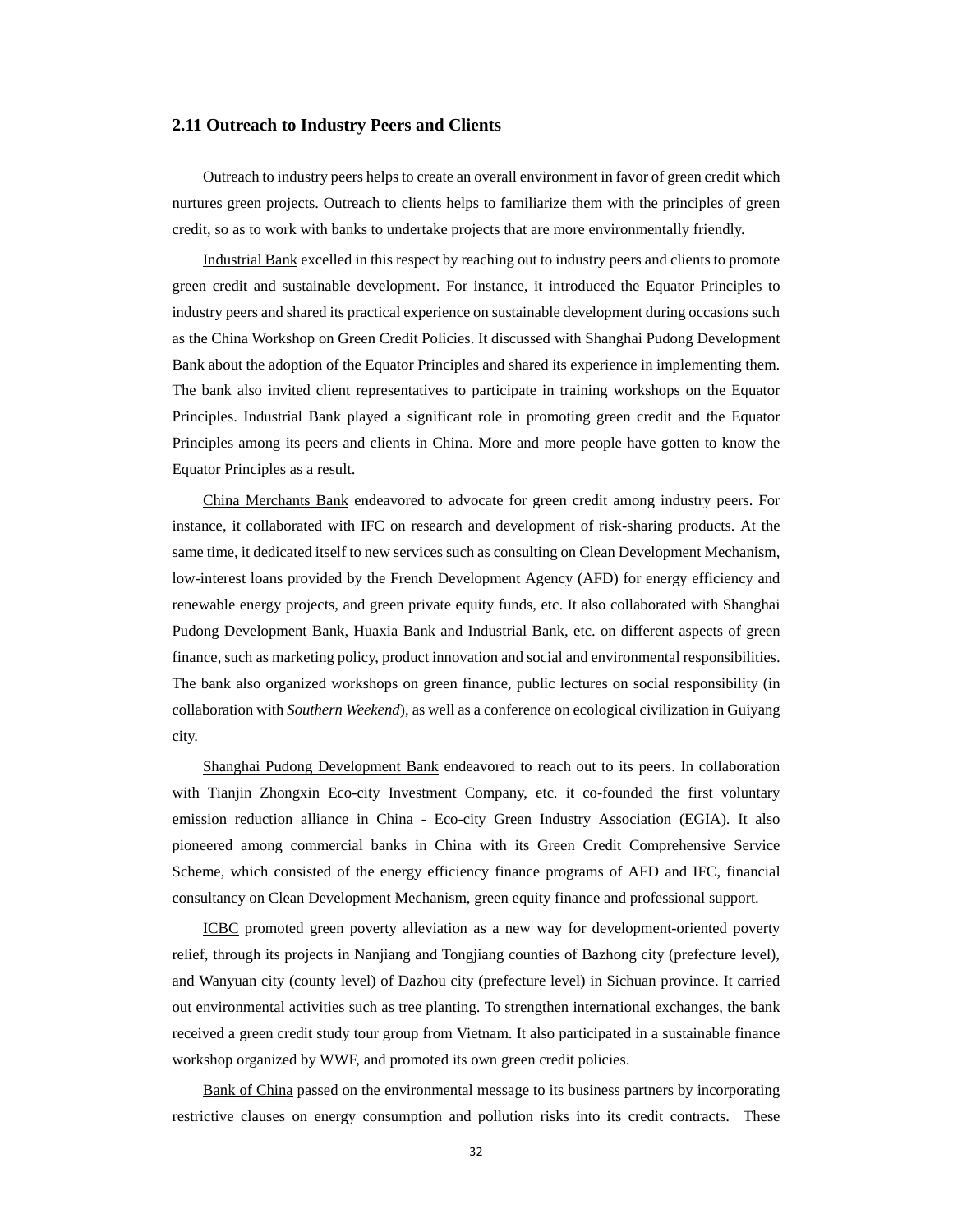clauses, urged borrowers to attach importance to environmental protection, and work on energy conservation and emission reduction. Borrowers were expected to state their compliance with relevant regulations, and, in the case that they fail to fulfill their commitments or when risks in energy consumption and pollution emerge, they are expected to agree to accelerated recovery or suspension of loans or advance exercise of collateral rights, etc..

CITIC Bank increased its active participation in the research of the Equator Principles through academic exchanges with supervising authorities, industry peers and other social organizations.

Bank of Beijing capitalized on its clients' financial needs for energy conservation and emission reduction projects. It also expanded its collaboration on energy-saving and environmentally friendly projects with IFC, China Investment Guaranty Corporation and other international organizations.

China Minsheng Bank co-sponsored with China Academy of Social Sciences a seminar to discuss the "Minsheng Phenomenon in Social Responsibility." Experts and scholars from CBRC, the Ministry of Human Resources and Social Security, the National Federation of Industry and Commerce, China Banking Association, etc. discussed how banks should fulfill their social responsibilities in the post financial crisis era.

Huaxia Bank continued its cooperation with AFD on the second phase of the China Energy Efficiency and Renewable Energy Project. It also collaborated with the World Bank on the China Energy Efficiency Finance Project.

Bank of Nanjing guided and encouraged its clients to be more aware of their environmental and social responsibilities.

China Construction Bank, Shenzhen Development Bank, Bank of Communications and Bank of Ningbo did not disclose any information on their outreach to industry peers or clients regarding environmental protection.

Table 2.11 ranks each bank's performance on this indicator.

| <b>Name of Bank</b>              | Weight   | <b>Ranking</b> |
|----------------------------------|----------|----------------|
| <b>ICBC</b>                      | 0.079038 | 4              |
| <b>China Construction Bank</b>   | 0.020684 | 11             |
| Bank of China                    | 0.079038 | 4              |
| <b>Bank of Communications</b>    | 0.020357 | 13             |
| China Merchants Bank             | 0.162830 | 2              |
| <b>CITIC Bank</b>                | 0.051536 | 6              |
| Shanghai Pudong Development Bank | 0.128861 | 3              |
| China Minsheng Bank              | 0.031675 | 8              |
| <b>Industrial Bank</b>           | 0.272304 |                |
| Huaxia Bank                      | 0.031675 | 8              |
| Shenzhen Development Bank        | 0.020612 | 12             |
| <b>Bank of Beijing</b>           | 0.051047 | 7              |
| <b>Bank of Ningbo</b>            | 0.018669 | 14             |

**Table 2.11 Assessment of the Bank's Performances on Outreach**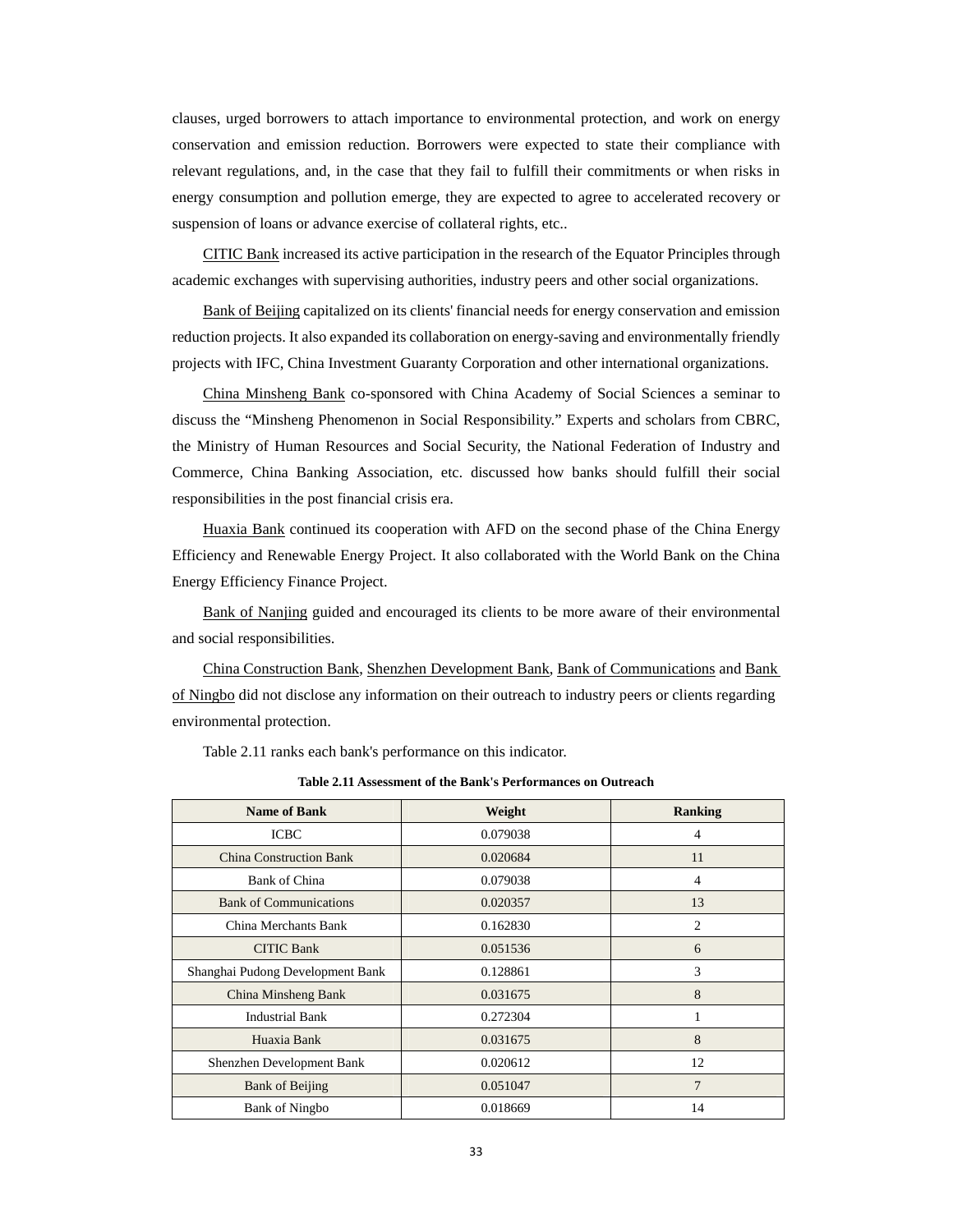| <b>Bank of Nanjing</b> | 0.031675 |  |
|------------------------|----------|--|
|------------------------|----------|--|

Compared with 2008, there were the following changes in the banks' outreach to industry peers and clients:

Industrial Bank had a lot of exchanges with industry peers both at home and abroad, after it joined the Equator Principles. It also tried to increase its clients' awareness on sustainable development. CITIC Bank began making progress with respect to external exchanges on the Equator Principles. Bank of China clearly conveyed the environmental message to its business partners by incorporating relevant clauses into its contracts to guide them to pay more attention to energy conservation and environmental protection. Bank of Beijing expanded its collaboration with IFC, China Investment Guaranty Corporation and other international organizations on energy-saving and environmentally friendly projects. (The bank did not disclose any information on its outreach to industry peers and clients in 2008.) China Merchants Bank collaborated and made exchanges on environmental protection with industry peers both at home and abroad. Shanghai Pudong Development Bank made good progress in outreach to its business partners on energy conservation and emission reduction. It co-founded the first voluntary emission reduction alliance in China. China Minsheng Bank made exchanges with industry peers on how to fulfill their social responsibilities. However, it did not carry out more substantive work. ICBC explored ways for green poverty alleviation and promoted its own green credit policies among industry peers. Huaxia Bank collaborated with international peers on energy conservation and emission reduction projects. However, it did not outreach to other industry peers or its clients. Bank of Nanjing began to pay more attention to promoting environmental and social responsibility awareness among its clients. The other banks did not make any improvements.

#### **2.12 Social Donations**

As a way for enterprises to fulfill their social responsibilities and an indispensable source of funds for charitable causes, social donations have been attached more and more importance. Therefore, we have included it as an indicator.

ICBC's headquarters and branches in China donated a total of 24.66 million yuan to poverty alleviation, culture and education, sports and charitable causes, including investing nearly 240 million yuan to support earthquake reconstruction; a donation of 5 million yuan for typhoon relief in Taiwan; an accumulated donation of over 4 million yuan to award outstanding teachers and outstanding disadvantaged students from rural areas, support Project Hope primary schools, fund its green poverty alleviation projects, etc. The bank also provided credit support for post-disaster reconstruction. For instance, it loaned 240 million yuan for reconstruction after the Sichuan Earthquake.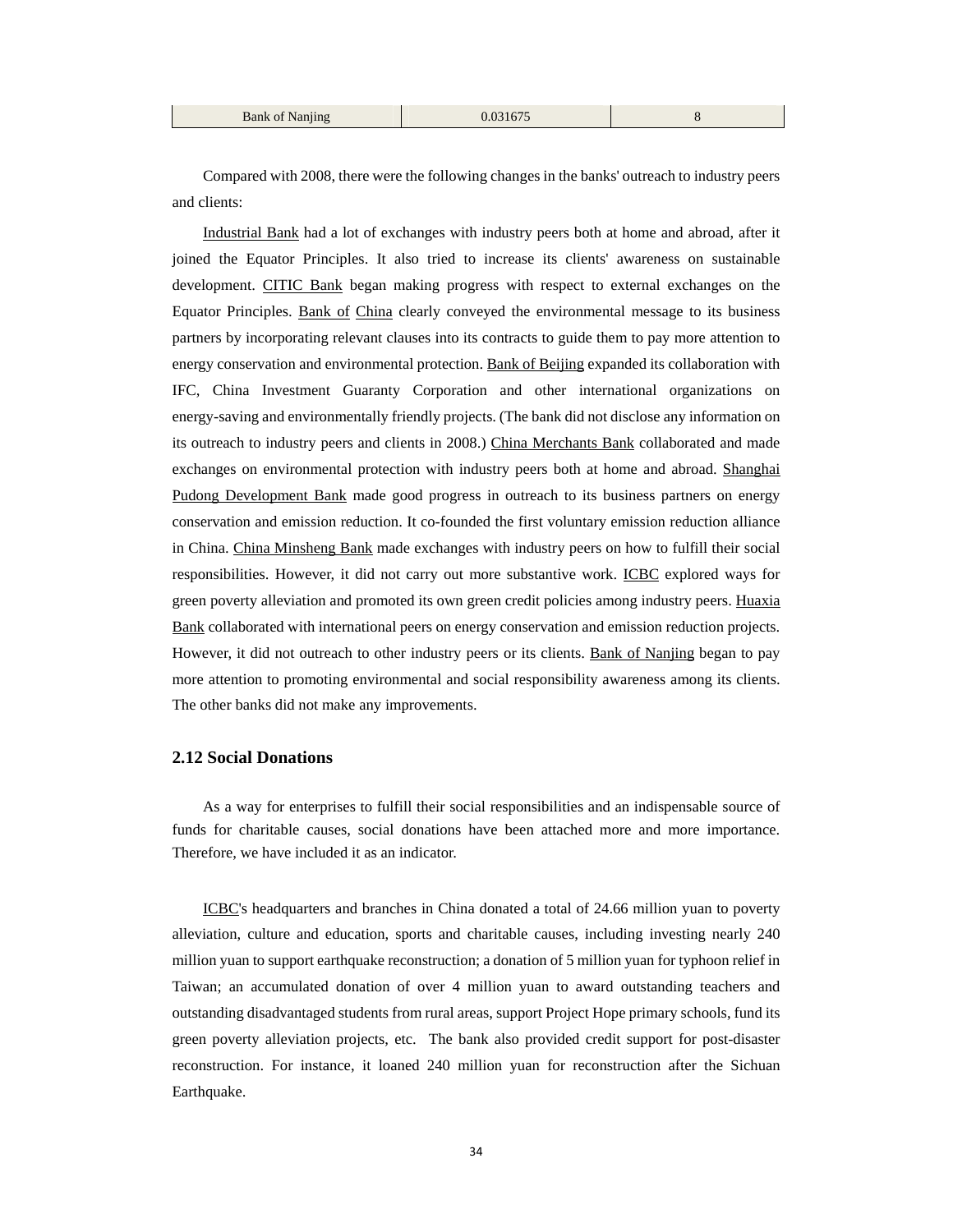Shanghai Pudong Development Bank donated a total of 14.59 million yuan for charitable causes such as poverty alleviation, assistance to students and the disadvantaged, environmental protection, etc.

Industrial Bank provided brainpower as well as material and financial support to public services such as healthcare, education and culture. The bank showed appreciation for society through charitable activities such as poverty alleviation, donations, blood donation, educational assistance fund and sponsorships, etc. It was also concerned about the development of disadvantaged groups. The total accumulated donation of the bank exceeded 6 million yuan in 2009.

Bank of Ningbo donated a total of 5.18 million yuan in 2009, including 4.03 million yuan to Ningbo Charity Association, 230 thousand yuan to poverty-stricken areas in Guizhou province through the Civil Affairs Bureau of Ningbo, 126 thousand yuan collected during its "One Day Charitable Donation" campaign, etc.

Huaxia Bank donated a total of 12.45 million yuan to charitable causes. The bank increased its credit support for post-earthquake reconstruction and key infrastructure projects in Sichuan. It approved a total of 10.67 billion yuan in loans for 92 earthquake relief and post-quake reconstruction projects. It also donated 4 million yuan for typhoon relief in Taiwan.

China Construction Bank invested a total of about 72.74 million yuan in 13 charitable donations and commercial sponsorships.

China Merchants Bank has undertaken the task to help alleviate poverty in Yongren and Wuding counties of Chuxiong Yi Autonomous Prefecture in Yunnan province since September 1998. 2009 was the  $11<sup>th</sup>$  year since it started the enterprise. In 2009, the bank sent 4 officers (the accumulated number of dispatched officers totaled 42 in 11 batches) and invested 4 million yuan in micro-credit revolving funds for the two poor counties. Its staff also donated 5.75 million yuan (the accumulated total reached 37.2 million yuan) and 31,600 articles of clothing.

**Shenzhen Development Bank** supported poverty alleviation and other charitable causes. For instance, the bank donated 13 million yuan for the reconstruction of Yutang Primary School in Dujiangyan. It launched a nation-wide educational assistance campaign to recruit volunteer teachers for schools in disaster-stricken areas and arouse public attention to those areas at the same time. The bank also raised 350 thousand yuan to help more than 110 Tibetan cataract patients in the Shigatze region have sight-restoring surgery through its Brightness for Tibet Initiative.

CITIC Bank donated 4 million yuan to various fields such as financial education, etc.

Bank of Beijing donated 700 thousand yuan to Beijing Charity Association and 250 thousand yuan to Beijing Xicheng District Charity Association to help handicapped people, disadvantaged students, elders and those in need of medical aid. It also donated 1 million yuan for the construction of Bank of Beijing Star of Hope Teaching Base to support educational development in central China.

China Minsheng Bank set up the China Minsheng Bank Charitable Fund to which it openly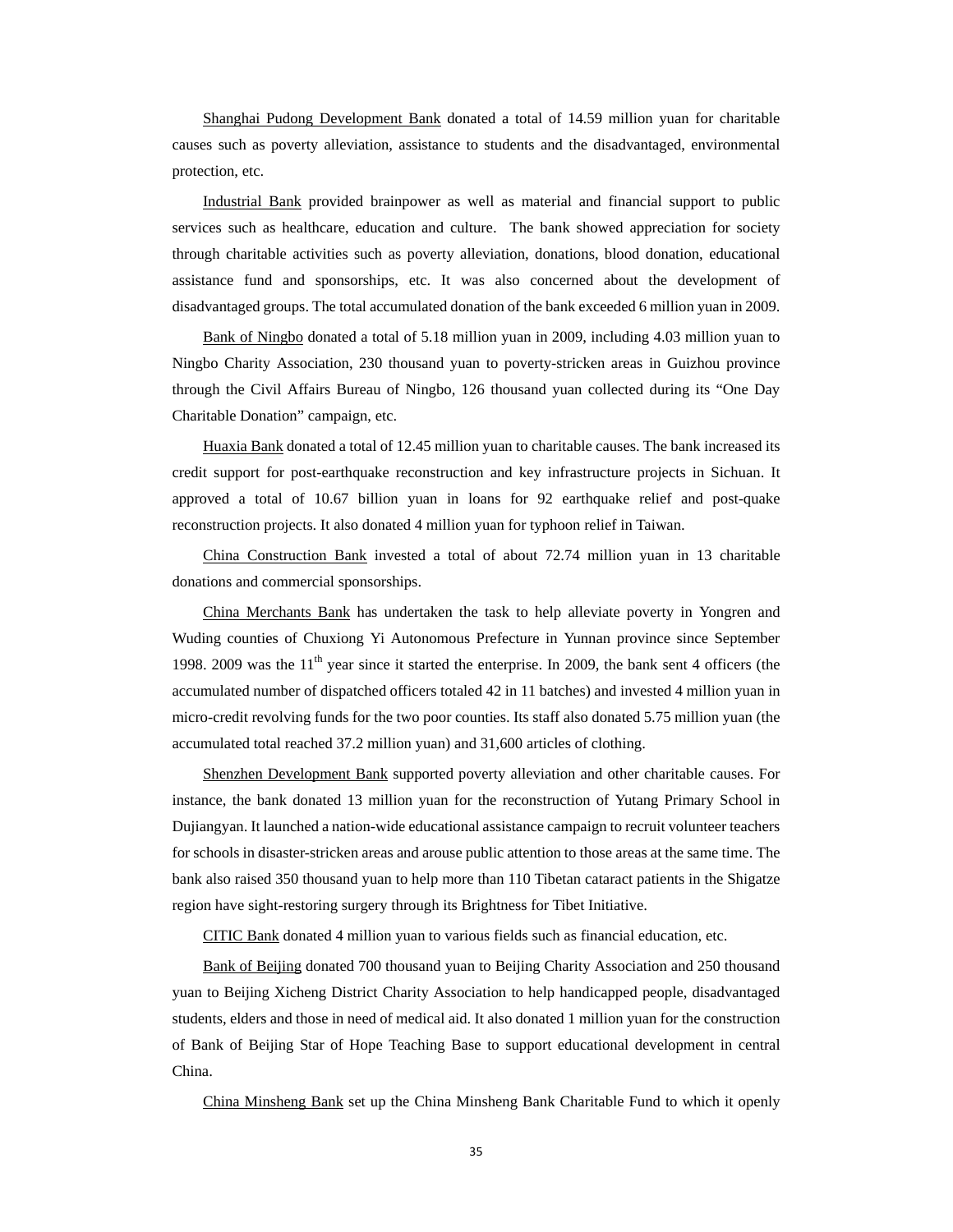committed a fixed percentage of its profit. It was the first of its kind among the banks in China. The bank donated 10 million yuan for poverty alleviation projects in Zhijin county of Guizhou province, and Bazhong and Yilong counties of Sichuan province. From 2006 to 2009, the bank donated a total of 58 million yuan to help 304 cities and counties nationwide to advertise their produce for free.

Bank of China disclosed a few cases of social donations. Through its "Savings of Love" initiative, it raised 10 million yuan for the construction of a modern primary school that would be earthquake resistant up to an eight on the Richter scale at Jinzishan township, Qingchuan county in Sichuan province, which had been struck by the Sichuan earthquake. Through the Association for Relations Across the Taiwan Strait, it donated 5 million yuan for the regions hit by Typhoon Morakot in Taiwan. It also made donations to typhoon-hit areas in the Philippines and earthquake-stricken areas in Indonesia.

Bank of Communications disclosed a few charity cases. The bank donated 5.64 million yuan to Taiwan after it was hit by Typhoon Morakot. After the Sichuan earthquake, it provided a line of credit of 4.15 billion yuan to support relief work and post-quake reconstruction in healthcare and pharmaceuticals, construction, machinery, agriculture, transportation, water resources management, chemical industry, cement, transitional shelter building, etc.

Bank of Nanjing carried out charitable activities in educational assistance, poverty alleviation, volunteering and community services, as well as publicity of financial knowledge, etc.

Table 2.12 ranks each bank's performance on this indicator.

| <b>Name of Bank</b>              | Weight   | <b>Ranking</b> |
|----------------------------------|----------|----------------|
| <b>ICBC</b>                      | 0.142679 | 1              |
| <b>China Construction Bank</b>   | 0.087366 | 6              |
| Bank of China                    | 0.029506 | 12             |
| <b>Bank of Communications</b>    | 0.028906 | 13             |
| China Merchants Bank             | 0.053900 | 7              |
| <b>CITIC Bank</b>                | 0.050867 | 9              |
| Shanghai Pudong Development Bank | 0.142679 | 1              |
| China Minsheng Bank              | 0.029755 | 11             |
| <b>Industrial Bank</b>           | 0.142679 | 1              |
| Huaxia Bank                      | 0.088104 | 5              |
| Shenzhen Development Bank        | 0.052362 | 8              |
| <b>Bank of Beijing</b>           | 0.031004 | 10             |
| <b>Bank of Ningbo</b>            | 0.099294 | 4              |
| <b>Bank of Nanjing</b>           | 0.020899 | 14             |

**Table 2.12 Assessment of the Banks' Performances on Social Donations** 

#### **2.13 Overseas Investment**

China's overseas investment has been expanding rapidly. As of the end of 2009, the accumulated net amount totaled USD 245.75 billion, reaching over 170 countries and regions all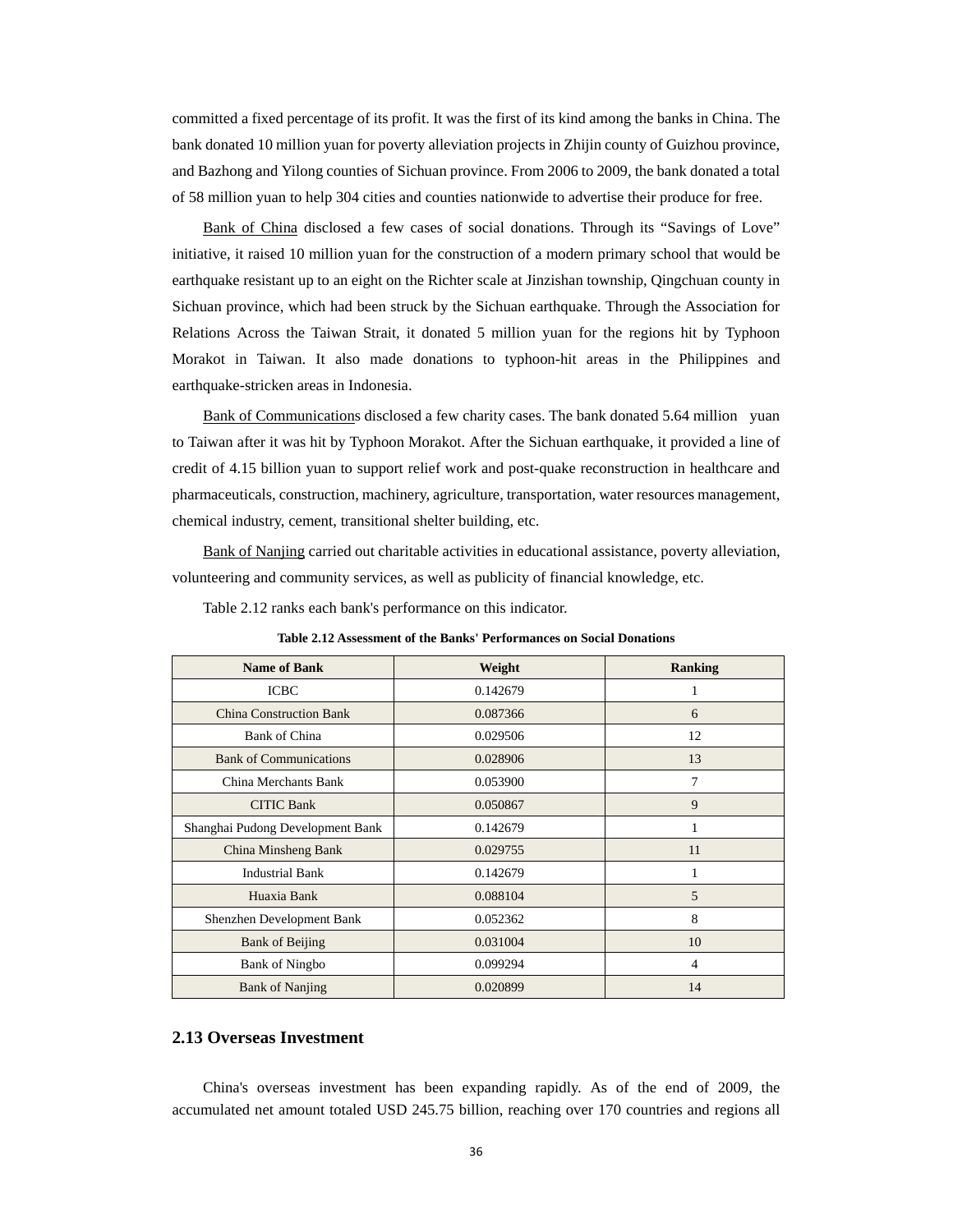over the world. In 2009 alone, its overseas investment totaled USD 43.3 billion.

As the scale of Chinese Banks' overseas investments expands, criticism and skepticism about their environmental and social impacts have also been on the rise. Currently, there is still a lack of transparency about Chinese banks' overseas investments. Therefore, this indicator focuses on investment transparency for now. As disclosed information increases, it will incorporate assessments of the environmental and social impacts of different investment categories and specific projects.

China Merchants Bank's overseas investment is concentrated in the US and some countries and regions in Europe, Asia and Africa. The main industries it was involved in include oil and gas, mining, manufacturing, renewable energy and overseas trade. The bank claimed to have complied with international environmental standards. In 2009, its overseas investment totaled USD1.34 billion, accounting for 1.38% of its total loans, increasing by 0.29% compared with 2008.

Industrial Bank claimed to have no overseas investments.

ICBC, China Construction Bank, Bank of China, Bank of Communications, CITIC Bank, Shanghai Pudong Development Bank, China Minsheng Bank, Huaxia Bank, Shenzhen Development Bank, Bank of Beijing, Bank of Ningbo and Bank of Nanjing did not disclose any information about their overseas investments.

Table 2.13 ranks each bank's performance on this indicator.

**Table 2.13 Assessment of the Banks' Performances on Overseas Investment** 

| <b>Name of Bank</b>              | Weight   | <b>Ranking</b> |
|----------------------------------|----------|----------------|
| <b>ICBC</b>                      | 0.041448 | 3              |
| <b>China Construction Bank</b>   | 0.041448 | 3              |
| Bank of China                    | 0.041448 | 3              |
| <b>Bank of Communications</b>    | 0.041448 | 3              |
| China Merchants Bank             | 0.306367 |                |
| <b>CITIC Bank</b>                | 0.041448 | 3              |
| Shanghai Pudong Development Bank | 0.041448 | 3              |
| China Minsheng Bank              | 0.041448 | 3              |
| <b>Industrial Bank</b>           | 0.196259 | $\overline{c}$ |
| Huaxia Bank                      | 0.041448 | 3              |
| Shenzhen Development Bank        | 0.041448 | 3              |
| <b>Bank of Beijing</b>           | 0.041448 | $\mathcal{F}$  |
| <b>Bank of Ningbo</b>            | 0.041448 | 3              |
| <b>Bank of Nanjing</b>           | 0.041448 | 3              |

#### **2.14 Summary**

Overall, China Merchants Bank, Industrial Bank, ICBC and Shanghai Pudong Development Bank made strides towards green credit, through the formulation of environmental policies and implementation of environmental measures, research on and practice of international environmental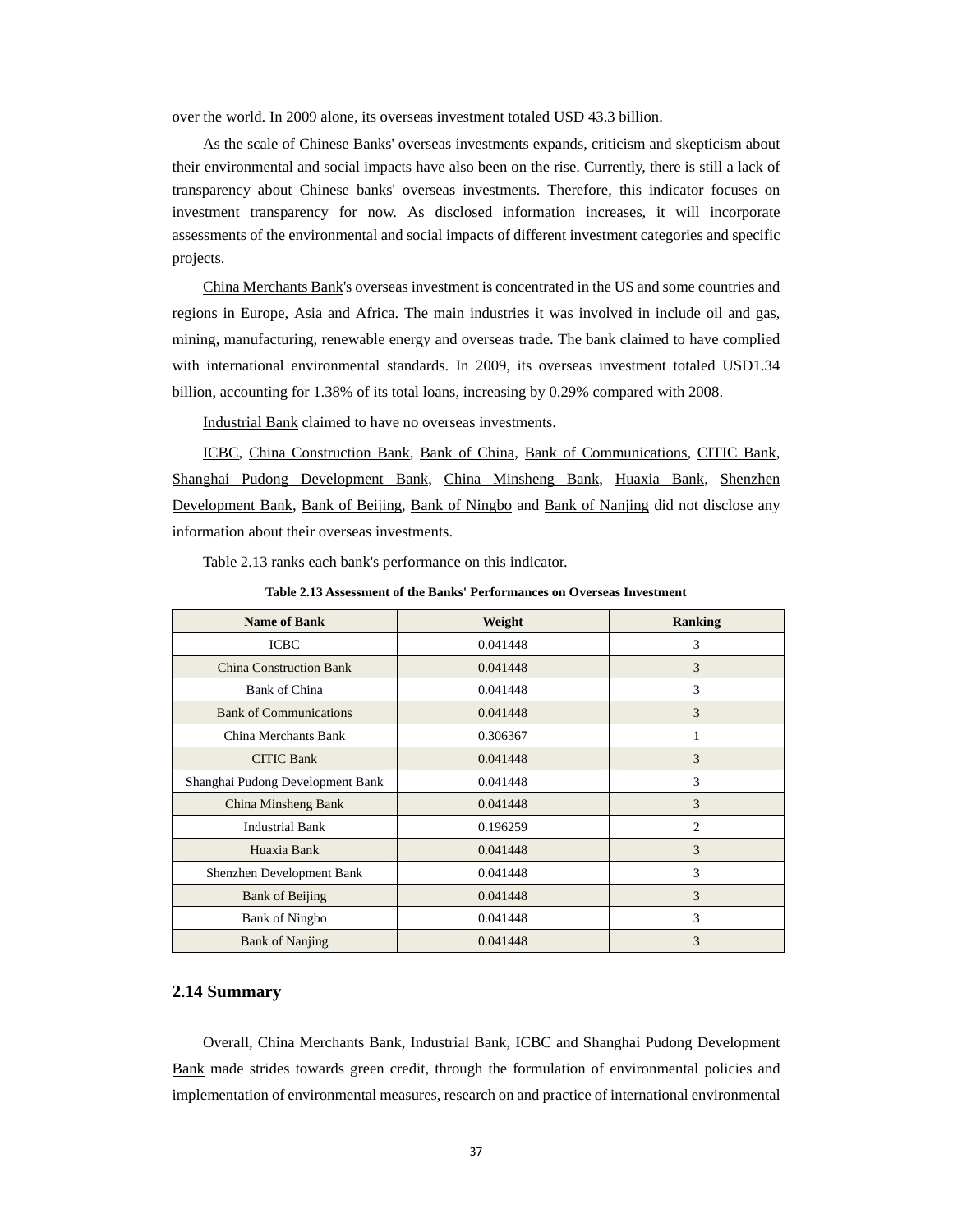standards, internal environmental activities and outreach, etc., which are all worthy of recognition. China Construction Bank, China Minsheng Bank, Bank of Communications, Bank of China, CITIC Bank and Bank of Beijing also made some efforts. However, the performances of Bank of Nanjing, Bank of Ningbo, Huaxia Bank and Shenzhen Development Bank were not satisfactory.

Disclosure of environmental information is the basis for the assessment of the banks' performances in implementing environmental policies and fulfilling their environmental and social responsibilities. Increasing the banks' transparency facilitates public oversight of their finances and environmental and social responsibilities. Relevant state authorities have formulated more and more laws and regulations for the financial sector regarding information disclosure. Nevertheless, those laws and regulations currently do not have systematic and explicit requirements regarding the contents and means of disclosure. Therefore, the banks' disclosure of information has been largely voluntary and varied, lacking comparability as a result. Instead of encouraging voluntary disclosure, relevant authorities should impose explicit requirements for the disclosure of information on environmental and social responsibilities in bank information disclosure systems in order to establish a transparency mechanism. At the same time, they should review the information disclosed and ensure public access to it. Presently, CSR reports published by the banks remain the main means for the public to obtain bank environmental information. It is gratifying, though, that more and more Chinese banks referred to the 2006 version of GRI's Sustainability Reporting Guidelines and other supplementary guidelines for the financial industry while compiling their CSR reports. They also tend to disclose environmental and social information more voluntarily than before.

Banks' response to public demands is important for public oversight. It shows that they are responsible and helps to increase their transparency. At present, domestic banks have performed poorly in this respect. Among the 14 listed Chinese banks which were evaluated, only China Merchants Bank and Industrial Bank accepted our interviews as well as returned our questionnaires together with other relevant materials: Shanghai Pudong Development Bank returned our questionnaire; Bank of China and CITIC Bank provided relevant materials; All the other banks did not respond at all. Civil society also finds it hard to get any response from Chinese banks when they send inquiries or petitions to them regarding the financing of controversial projects. For instance, civil society groups wrote to the banks interested in the Gibe III Hydroelectric Dam project in Ethiopia to draw their attention to the environmental and social impacts of the dam, and urge them to take precautions before making any investment. Owing to their efforts, the banks which had planned to finance the project withdrew from it one after another. However, their open letter to ICBC (see appendix 7) got no reply. Eventually, ICBC loaned USD 420 million to Oriental Electric Equipment Co. Ltd., one of the contractors of the dam project (see appendix 7 for details).

Regarding the formulation of environmental policies and implementation of environmental measures, all banks claimed to have either formulated their own environmental policies or adopted relevant measures. Except Industrial Bank and Bank of Communications, which published parts of their policies, the other banks did not disclose the contents of their environmental policies. The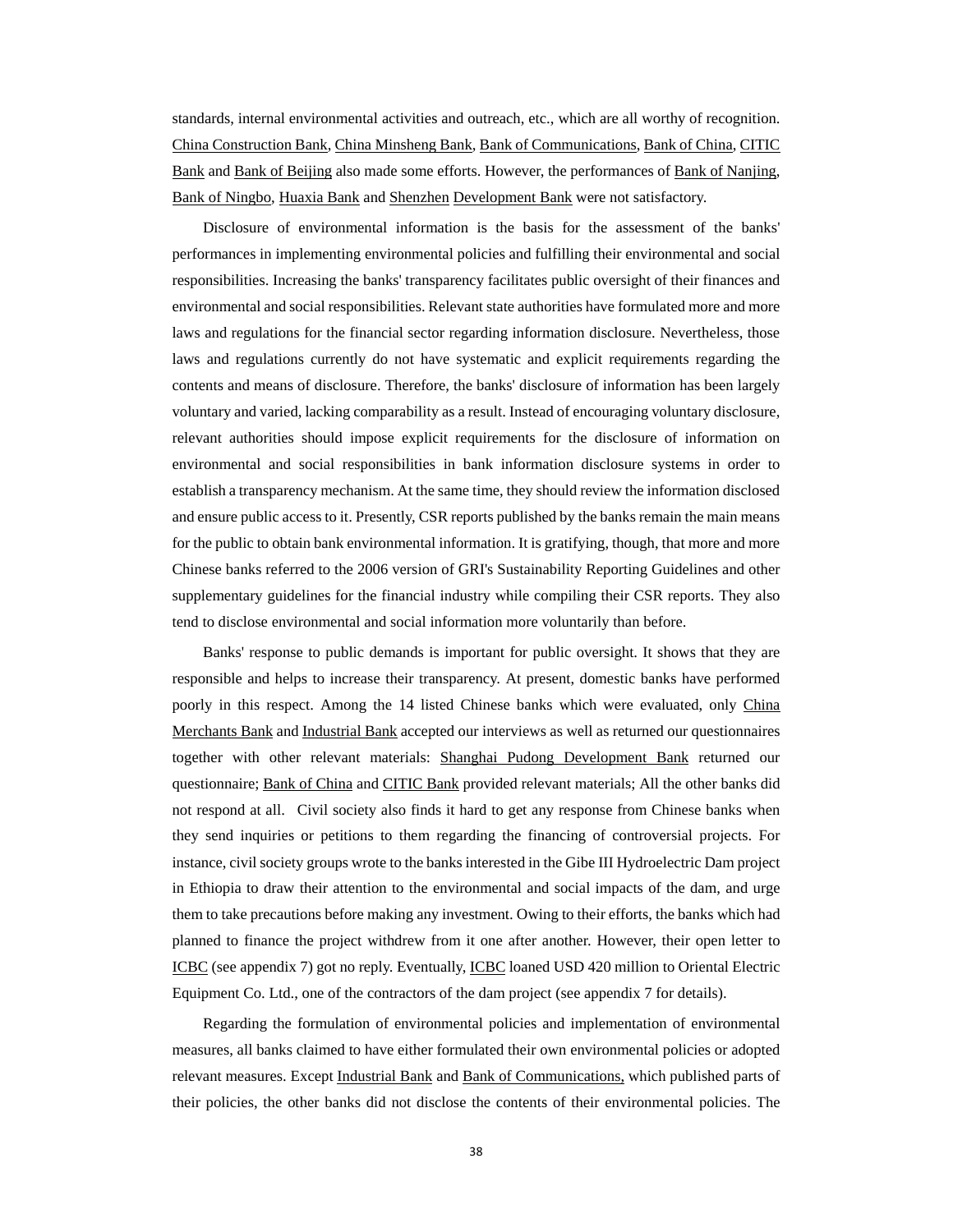effectiveness of their environmental measures is also hard to verify.

With respect to criticism from society, most listed Chinese banks, particularly the ones with larger assets, invested in controversial projects or companies. Even the ones which did relatively well in implementing green credit were involved. For instance, China Merchants Bank invested in Zijin Mining Corporation; ICBC invested in the Gibe III Hydroelectric Dam in Ethiopia; ICBC, China Construction Bank, Bank of China and Bank of Communications invested in Canadian oil sands. Investment in controversial projects became a gauge which testified to the banks' implementation of their policies. Taking a proactive attitude towards criticism from society and making rectifications accordingly may transform cases into good examples of green credit. However, ignoring public opinions and sticking to the banks' own ways will not only lead to damaged finances and reputations, but also erode their green credit policies and measures, setting a bad example for others.

Listed Chinese banks have been slow to adopt international environmental principles, about which there is a general lack of awareness. Except Industrial Bank, China Merchants Bank and ICBC, the other banks remain outsiders of international environmental principles. China Construction Bank has been studying the Equator Principles for several years, but there is still no sign that it will adopt them. That said, the overall trend looks positive, as CITIC Bank and China Minsheng Bank have started to study the Equator Principles.

All the banks made some progress in internal environmental protection, by taking relevant measures to save energy and train their staff on green credit. However, in order for the banks to play a pivotal role in allocating capital for green development, they still need to strengthen training on the concepts and methodology of sustainable finance for their decision-makers at the intermediate and upper levels of management.

As China's overseas investment expands, Chinese banks have also accelerated the development of their overseas investment services. China's controversial overseas investments are mainly concentrated in ecologically fragile regions in Asia, Africa and the Americas, involving industries that may impact the environment, such as mining, agriculture, oil and gas, and hydropower, etc. And indeed they have caused negative environmental and social impacts to some regions and received more and more criticism from the international community, consequently increasing the banks' financial and reputational risks. Overseas investment should comply with the banks' domestic green credit policies, or even stricter ones, in order to better face international competition, develop the overseas market, and achieve their goal to "go out". The formulation and implementation of environmental and social policies for overseas investment is still a weak point for Chinese banks.

Table 2.14 lists each bank's overall ranking.

**Table 2.14 Assessment of the Banks' Overall Performances** 

| <b>Name of Bank</b> | Weight                  | <b>Ranking</b> |
|---------------------|-------------------------|----------------|
| CDC                 | $0.098753$ <sup>+</sup> |                |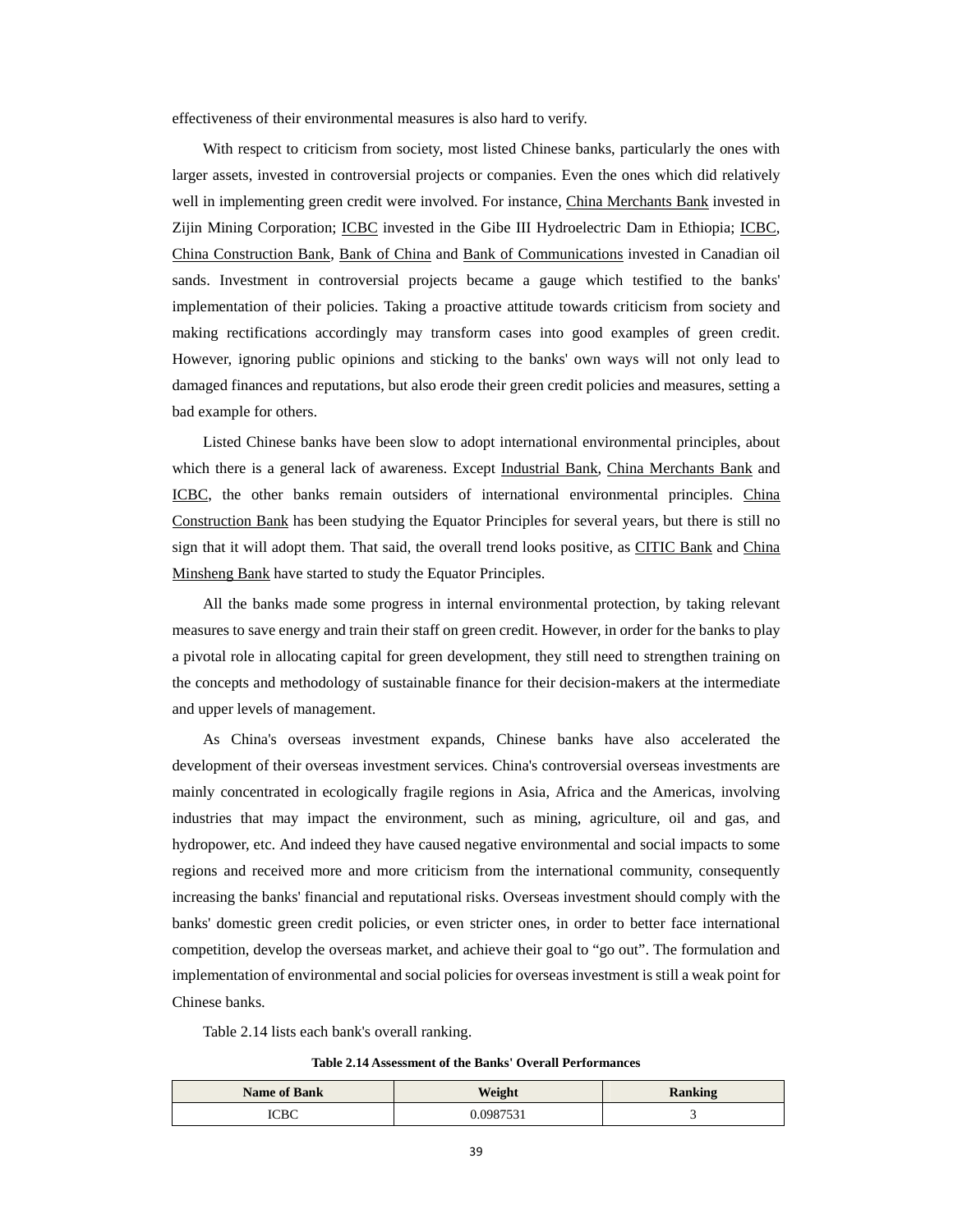| <b>China Construction Bank</b>   | 0.0773501 | 5  |
|----------------------------------|-----------|----|
| Bank of China                    | 0.0540107 | 8  |
| <b>Bank of Communications</b>    | 0.0569185 | 7  |
| China Merchants Bank             | 0.1666686 |    |
| <b>CITIC Bank</b>                | 0.0483930 | 9  |
| Shanghai Pudong Development Bank | 0.0893205 | 4  |
| China Minsheng Bank              | 0.0644785 | 6  |
| <b>Industrial Bank</b>           | 0.1658228 | 2  |
| Huaxia Bank                      | 0.0328038 | 13 |
| Shenzhen Development Bank        | 0.0295944 | 14 |
| <b>Bank of Beijing</b>           | 0.0439339 | 10 |
| <b>Bank of Ningbo</b>            | 0.0352018 | 12 |
| <b>Bank of Nanjing</b>           | 0.0367504 | 11 |

# **Chapter 3 Characteristics of Listed Chinese Banks in Implementing Green Credit**

#### **ICBC**

ICBC ranked 17<sup>th</sup> in terms of total assets among the world's banks in 2009 (*The Banker's* list of top 1,000 world banks of 2009). It achieved the  $3<sup>rd</sup>$  overall ranking under the green credit assessment system of this report. As a bank with one of the largest assets in China and the world, ICBC has played an exemplary role in fulfilling its environmental and social responsibilities. First of all, the bank made significant improvement in information disclosure, with detailed data about its energy consumption and loans to energy inefficient and highly polluting as well as environmentally friendly industries. It also made some progress in responding to public demands. Nevertheless, it still needs to do better in disclosing its environmental and social policies. The bank implemented quite a number of environmental measures in accordance with relevant state green credit policies. However, it did not elaborate on those policies by formulating its own supporting policies for specific industries such as forestry, fishery, agriculture and extractive industries. Although the bank tried to incorporate international standards on sustainable development and green credit by joining the Carbon Disclosure Project, it has not showed any willingness to adopt the Equator Principles, an internationally-recognized benchmark for managing environmental and social risks. The bank also invested in or financed some controversial enterprises or projects at home and abroad, which reveals that there still exists a gap between its green credit policies and measures and their implementation.

#### **China Construction Bank**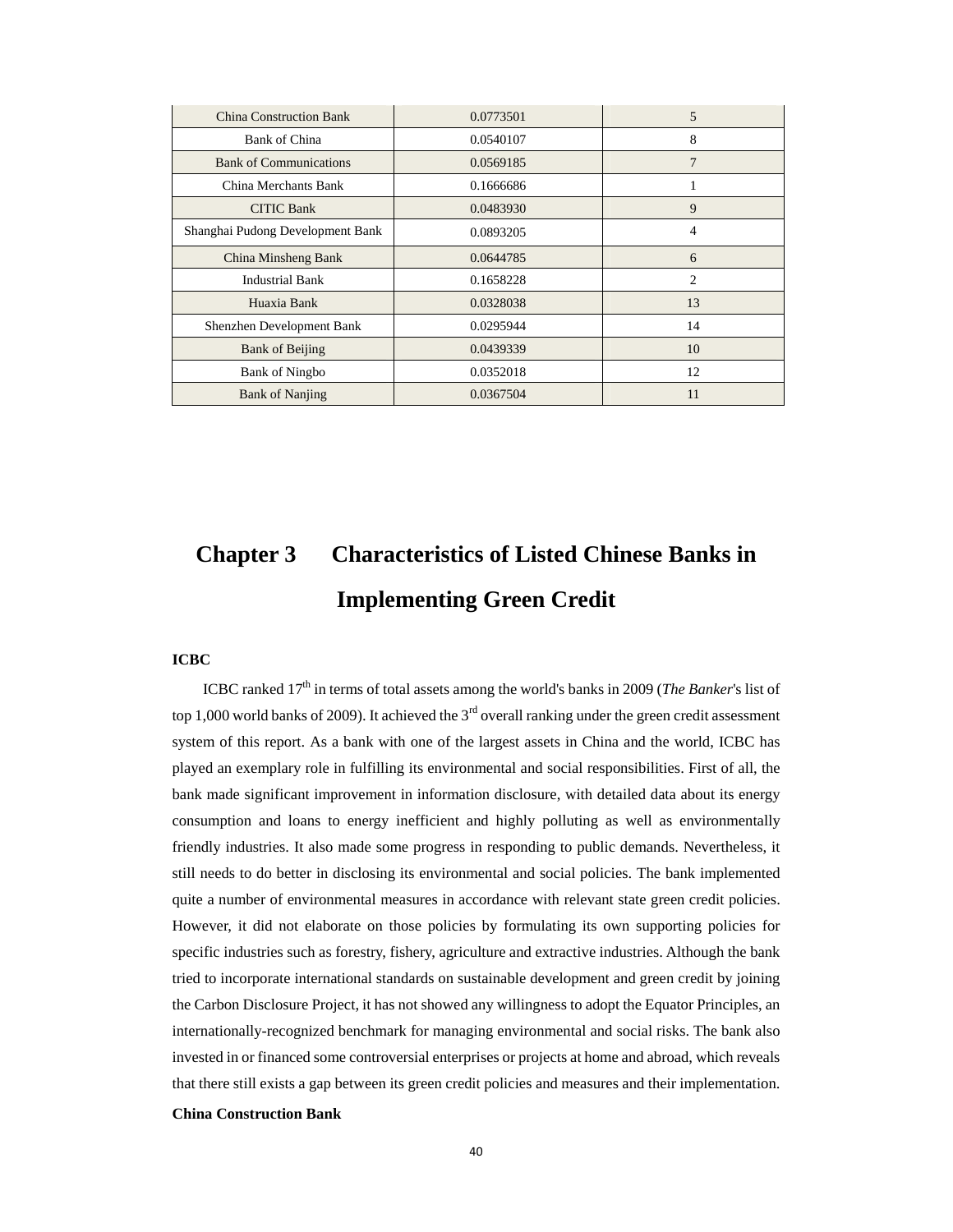China Construction Bank ranked $20<sup>th</sup>$  in terms of total assets among the world's banks in 2009. It is playing an increasingly important role in domestic and overseas investment. The bank achieved the 5<sup>th</sup> overall ranking under the green credit performance evaluation system of this report. It disclosed detailed information on its loans to energy inefficient and highly polluting sectors, as well as environmentally friendly industries. However, it made no improvement in responding to public demands or elaboration of policies. Although it had a credit scheme for energy conservation and emission reduction and formulated 53 review and approval guidelines (undisclosed) covering energy inefficient and highly polluting as well as overcapacity industries such as steel and cement, it did not formulate clear credit policies for other environmentally sensitive industries (such as agriculture, forestry, fishery, extractive industries, energy, etc.). The coverage of its environmental policies is still insufficient. The bank actively studied international good practices, especially the Equator Principles. However, it needs to speed up its pace and formulate of internal environmental principles. China Construction Bank invested in a number of controversial enterprises or projects at home and abroad, such as Ludila and Longkaikou power stations of China Huaneng Group, Yimin coal-fueled power plant of China Huadian Group, Canadian oil sand, etc., which reveal that the implementation of its environmental policies and measures is defective.

#### **Bank of China**

Bank of China ranked  $23<sup>rd</sup>$  in terms of total assets among the world's banks in 2009. It achieved the  $8<sup>th</sup>$  overall ranking under the green credit performance evaluation system of this report. Although it made some improvement in information disclosure, there is much room for improvement in elaborating on green credit policies and implementing environmental measures. Bank of China was one of the few listed Chinese banks that did not formulate environmental policies in 2009. Its controversial investments reveal that it has not been consistent in implementing its environmental measures. The bank did well in promoting environmental protection among its business partners and taking innovative approaches to guide them to conserve energy and reduce emission. For instance, it incorporated restrictive clauses on energy consumption and pollution risks into its credit contracts. Borrowers were expected to state their compliance with relevant regulations, and, in the case that they fail to fulfill their commitments or when risks in energy consumption and pollution emerge, they are expected to agree to accelerated recovery or suspension of loans or advance exercise of collateral rights, etc.

#### **Bank of Communications**

Bank of Communications ranked  $4<sup>th</sup>$  in terms of total assets among domestic listed banks in 2009. It achieved the  $7<sup>th</sup>$  overall ranking under the green credit performance evaluation system of this report. The bank made significant improvement in the elaboration of policies. It formulated its Compliance Policy, a new environmental and social policy aimed at preventing all types of risks and consequent reputational damages. It also introduced a Compliance Manual to elaborate on the policy. Nevertheless, the coverage of the policy is still insufficient, lacking provisions for specific industries such as extractive industries, energy and papermaking, etc. The bank disclosed more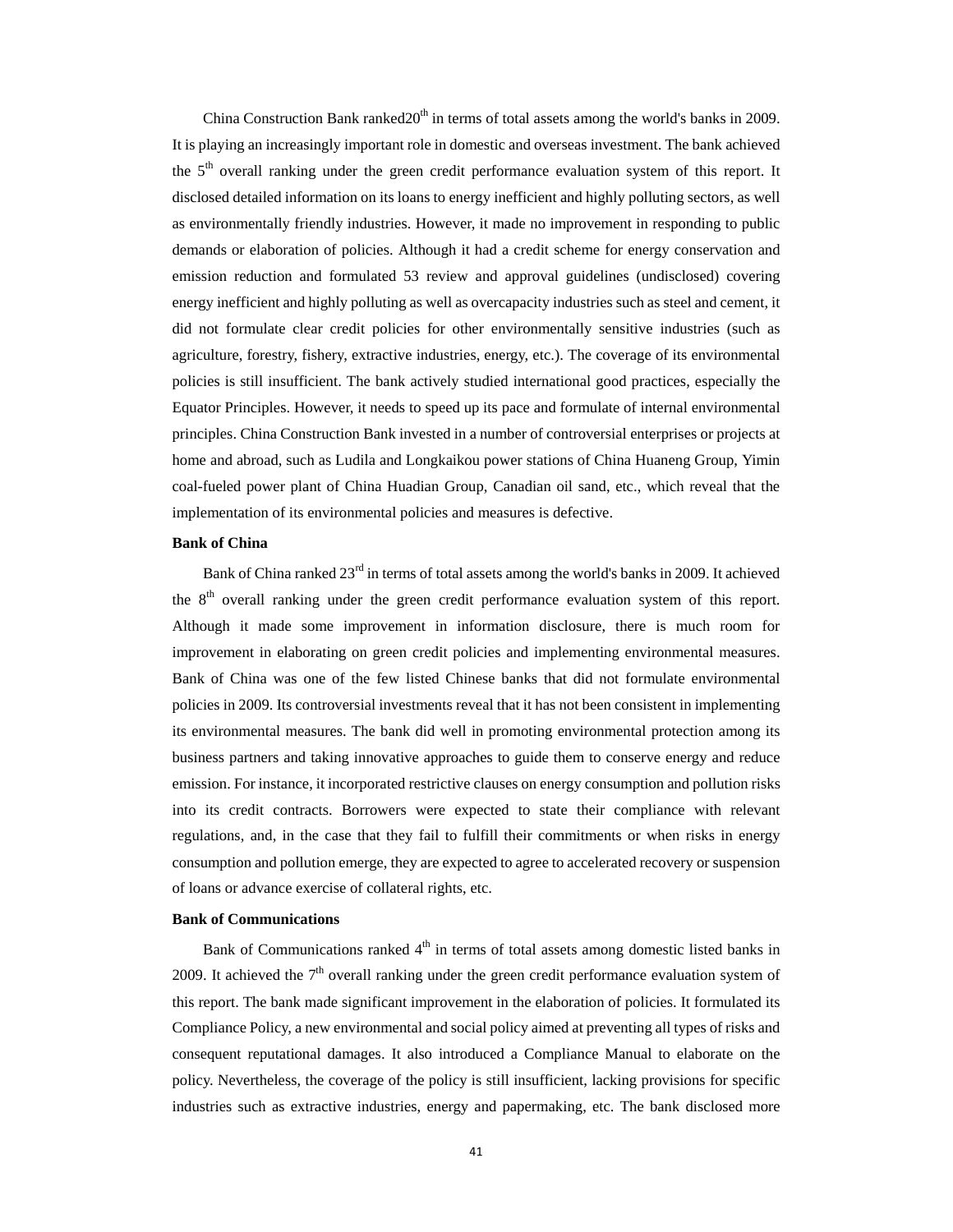information about its high risk as well as environmental protection loans. But it was not responsive to public demands. Bank of Communications implemented environmental protection measures such as its classified green credit environmental labels, which were taken as a prerequisite for credit access and covered almost all of its projects or clients. However, its controversial loans reveal that the enforcement of those measures needs to be strengthened. The bank made few exchanges with industry peers or business partners on sustainable development and the practice of green credit.

#### **China Merchants Bank**

China Merchants Bank has a proactive attitude towards sustainable development and green credit. It achieved the  $1<sup>st</sup>$  overall ranking under the green credit performance evaluation system of this report. First of all, China Merchants Bank elaborated on its environmental policies by introducing the Green Finance and Credit Policy, in which its credit policy for 25 key industries such as railways, urban rail transit, environmental protection, telecommunications, etc. was further refined. It also formulated the Marketing Guidelines for the Renewable Energy Industry and increased its investment in renewable and clean energy. Second, the bank disclosed detailed information about its high risk as well as environmental protection loans, and actively responded to public demands for environmental information. It also accepted our interviews and returned our questionnaire together with other relevant materials. Third, the bank implemented many environmental measures, such as combined and single risk screening and risk quantification techniques, etc. Nevertheless, its controversial investments reveal that the enforcement of those measures still needs to be strengthened. Fourth, it clarified the responsibility in green credit of each of its departments. Fifth, it eagerly learned from advanced international experiences by joining the UNEP FI and the Carbon Disclosure Project. However, the bank expressed that it would not adopt the Equator Principles for the time being. Sixth, China Merchants Bank made some improvement in outreach to industry peers on green credit. It collaborated with Shanghai Pudong Development Bank, Huaxia Bank and Industrial Bank, etc. on aspects of green credit such as marketing strategies, environmental and social responsibilities, etc. It also held workshops on green credit and co-sponsored public lectures on social responsibility with *Southern Weekend*.

#### **CITIC Bank**

CITIC Bank achieved the  $9<sup>th</sup>$  overall ranking under the green credit performance evaluation system of this report. Compared with 2008, CITIC Bank made significant progress. The bank implemented several environmental measures in accordance with state green credit policies. However, it did not formulate its own environmental and social risk policies or industry-specific credit guidelines. Nor did it elaborate on relevant state policies. The bank disclosed detailed data on its energy consumption and responded more actively to public demands. Nevertheless, the data it disclosed about its loans to energy inefficient and highly polluting as well as environmentally friendly industries was very limited. CITIC Bank began to pay attention to the Equator Principles. It initiated research on the Equator Principles and compiled a booklet titled *Shaping the Future of Sustainable Finance - Interpretation to the Equator Principles*, which will help it to learn from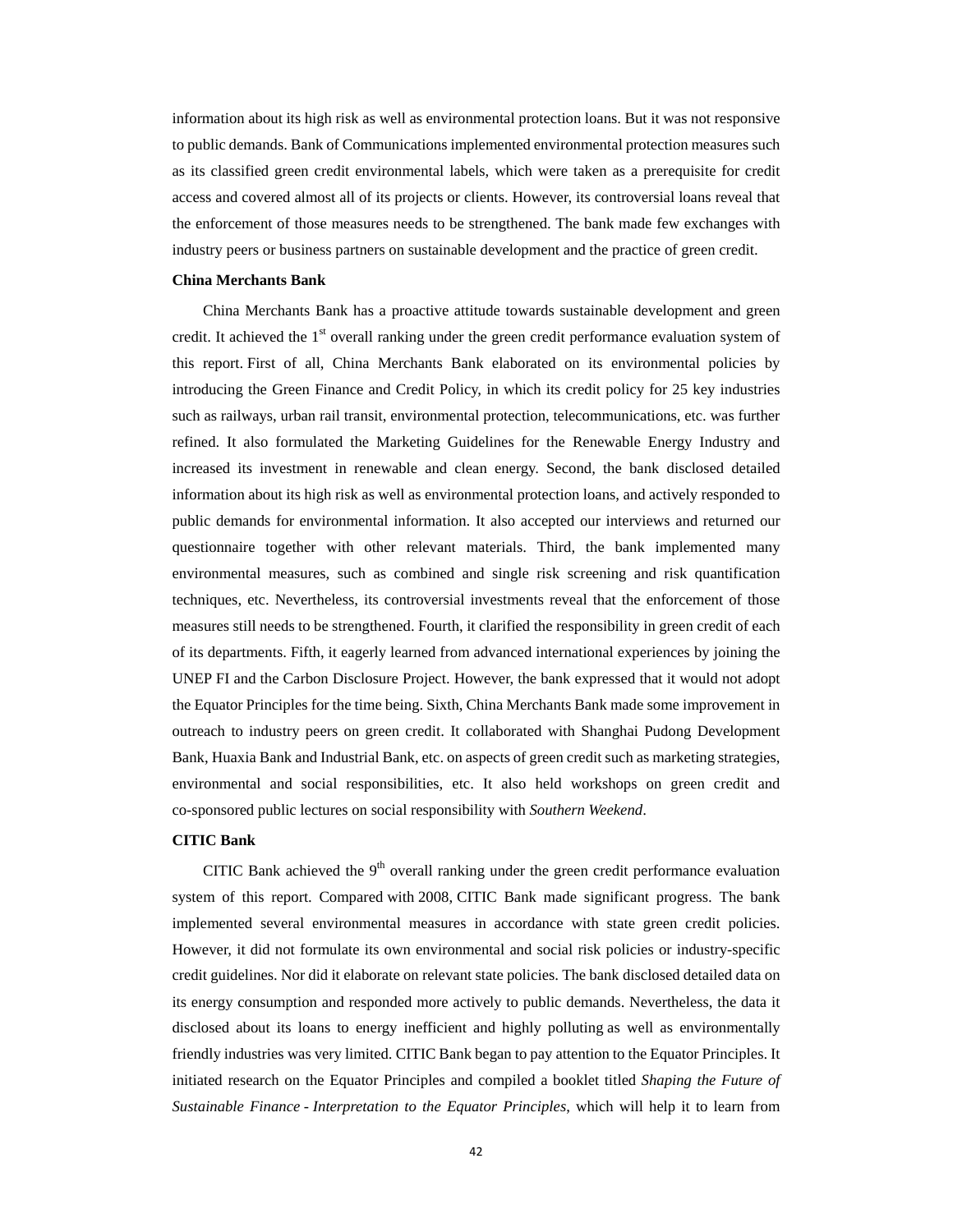international environmental concepts and develop customized environmental policies. CITIC Bank also financed controversial projects which reveals that the enforcement of its environmental policies and measures still needs to be strengthened. The bank joined academic exchanges on the Equator Principles with supervisory authorities, industry peers and other social organizations.

#### **Shanghai Pudong Development Bank**

Shanghai Pudong Development Bank achieved the  $4<sup>th</sup>$  overall ranking under the green credit performance evaluation system of this report. The bank has some understanding about sustainable development and green credit. It elaborated on its environmental policies by formulating the Credit Orientation Policy Guidelines (2009), clarifying its credit orientation towards energy conservation and emission reduction. However, it did not formulate credit policies for specific industries, such as energy, extractive industries, etc. The bank disclosed much data about its loans to energy inefficient and highly polluting sectors, as well as environmentally friendly industries. It also collaborated with industry peers on all aspects of green finance. It was noteworthy that one of the bank's environmental measures was to provide credit support for conventional energy projects such as nuclear power and hydropower, which it categorized as key energy-saving and environmentally friendly projects. Nevertheless, it is still very controversial both at home and abroad as to whether nuclear power and large-scale hydropower are clean energies. Therefore, the rigor of some of its green credit measures needs to be improved.

#### **China Minsheng Bank**

China Minsheng Bank achieved the  $6<sup>th</sup>$  overall ranking under the green credit performance evaluation system of this report. The bank elaborated on green credit policies by introducing its Credit Policy Guidelines (2009). However, it did not further refine the policies by formulating credit guidelines for specific industries such as agriculture, fishery, extractive industries, etc. The bank implemented a significant number of environmental measures in accordance with state credit policies. It did not finance any new clients classified as "restricted" or "obsolete" in the Guiding Catalogue for Industrial Structure Adjustment. The bank improved its organizational system for social responsibility by setting up a social responsibility liaison network. It disclosed limited data about its loans to energy inefficient and highly polluting as well as environmentally friendly industries. The bank has not adopted any international environmental principles. However, it conducted research on the energy industry in the framework of the "Kyoto Protocol," energy financing in circular economy and in the framework of the Equator Principles, etc. It also worked with supervisory authorities and business partners on how to fulfill their social responsibilities.

#### **Industrial Bank**

Industrial Bank achieved the  $1<sup>st</sup>$  ranking on environmental information disclosure and the  $2<sup>nd</sup>$ overall ranking under the green credit performance evaluation system of this report. As the first Chinese bank to put the concepts of sustainable development and green credit into practice, it conducted in-depth research on state green credit policies and elaborated on them by formulating its own policies such as the Policy on the Management of Environmental and Social Risks, which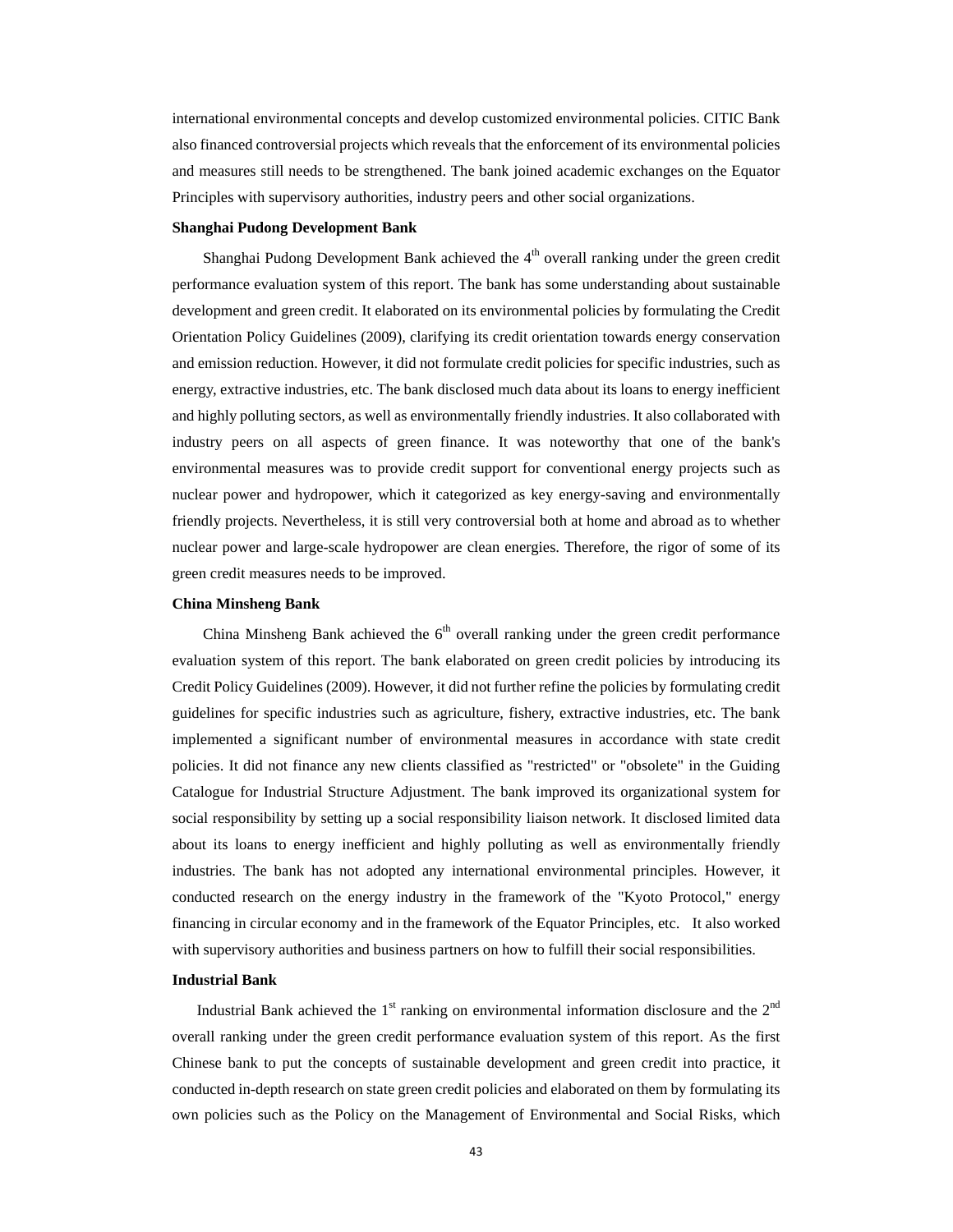clarified the management procedures, organizational structure and operational model. The policy was further concretized by developing the Administrative Measures for Pre-credit Due Diligence, Implementing Rules on the Management of Fixed Asset Loans, etc. The requirements for managing environmental and social risks are implemented through pre-credit investigation, credit review and post-credit inspection. The bank also formulated Annual Credit Access Rules to expand the coverage of its policies. In order to facilitate the management of finance for energy conservation and emission reduction projects, the bank introduced a series of credit access guidelines, including: the Administrative Measures for Operations related to Energy Conservation and Emission Reduction, Rules on Credit Access for Energy Conservation and Emission Reduction Projects, and Criteria for the Identification of Energy Conservation and Emission Reduction Projects, etc. In addition, Industrial Bank actively took part in international advocacy for green finance by joining the UNEP FI and the Carbon Disclosure Project, and adopting the Equator Principles. It set up a specialized department to manage green credit related affairs, and recruited specialists with professional backgrounds in environmental studies. Industrial Bank was the first bank in China to disclose information on the project level. It actively responded to civil society demands, and reached out to, as well as collaborated with, industry peers and business partners on green finance.

#### **Huaxia Bank**

With its  $13<sup>th</sup>$  overall ranking under the green credit performance evaluation system of this report, Huaxia Bank was an underperformer. First, the bank did not formulate its own environmental policies. Second, it did not disclose any data about its loans to energy inefficient and highly polluting industries, nor about its energy consumption. The bank adopted a few environmental measures in accordance with state policies and claimed to have not been involved in any projects or products explicitly banned by the state as of the end of 2009. However, its controversial loans reveal that its consistency in implementing those measures still needs to be improved. Although Huaxia Bank lagged behind in its understanding of sustainable development and green credit, it has started to make exchanges and collaborate with industry peers both at home and abroad on green finance.

#### **Shenzhen Development Bank**

Shenzhen Development Bank was at the bottom of the overall ranking list among the 14 listed Chinese banks rated under the green credit performance evaluation system of this report. The bank does not have a good understanding of sustainable development and green credit. Neither did it formulate its own environmental policies, nor did it fully implement state green credit policies. Not to mention its lack of exploring internationally recognized environmental and social risk management standards such as the Equator Principles. The bank disclosed little environmental information. It did not set up a department dedicated to green credit related affairs. It did not make any exchanges with or outreach to industry peers or business partners on green credit. Although the bank adopted a few environmental measures in accordance with state policies, it did not disclose any information about the outcomes of those measures.

#### **Bank of Beijing**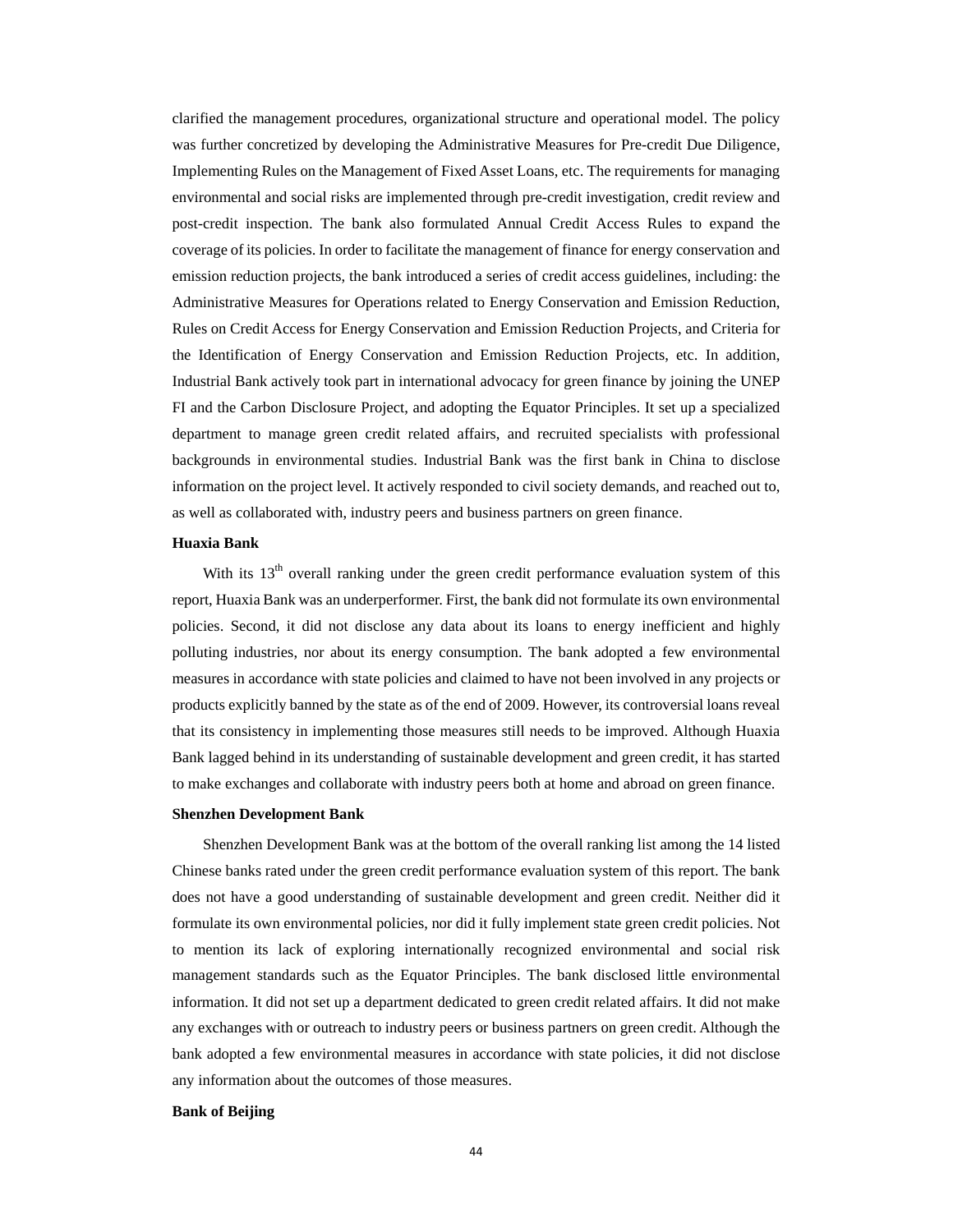Bank of Beijing achieved the 10<sup>th</sup> overall ranking among the 14 listed Chinese Banks assessed under the green credit performance evaluation system of this report. The bank made noticeable improvement in practicing sustainable development and fulfilling its environmental and social responsibilities. It elaborated on environmental policies by formulating its Credit Guidelines (2009). However, it did not formulate any guidelines for specific industries such as agriculture, fisheries, extractive industries, etc. The bank implemented a few environmental measures in accordance with state policies. Its disclosure of information also improved slightly, but is still insufficient. For instance, it did not disclose any data about its loans to energy inefficient and highly polluting or environmentally friendly industries, nor about its energy consumption. Not to mention any information on the project level. There is still a lot of room for improvement. The bank started to collaborate with international organizations such as IFC on energy conservation and environmental protection loans. However, it did not actively outreach to its clients regarding sustainable development and green credit.

#### **Bank of Ningbo**

Bank of Ningbo achieved the  $12<sup>th</sup>$  overall ranking among the 14 listed Chinese banks assessed under the green credit performance evaluation system of this report. Although the bank implemented a few environmental measures in accordance with state industry and green credit policies, it did not formulate its own policies for managing environmental and social risks. Nor did it set up a specialized department for green credit related affairs. The bank did not disclose any data about its loans to energy inefficient and highly polluting or environmentally friendly industries, nor about its energy consumption. It needs to better understand and practice sustainable development and green credit.

#### **Bank of Nanjing**

Bank of Nanjing achieved the  $11<sup>th</sup>$  overall ranking among the 14 listed Chinese banks assessed under the green credit performance evaluation system of this report. Although the bank implemented a few environmental measures in accordance with state green credit policies, it did not formulate its own environmental policies. It did not set up a specialized department for green credit related affairs, but assigned special staff to review the environmental standards of enterprises to be granted credit. The bank did not disclose any data about its loans to energy inefficient and highly polluting or environmentally friendly industries, nor about its energy consumption. It reached out to its clients to increase their awareness on environmental and social responsibilities. However, it did not make any exchanges with industry peers on the theory and practice of sustainable development and green credit.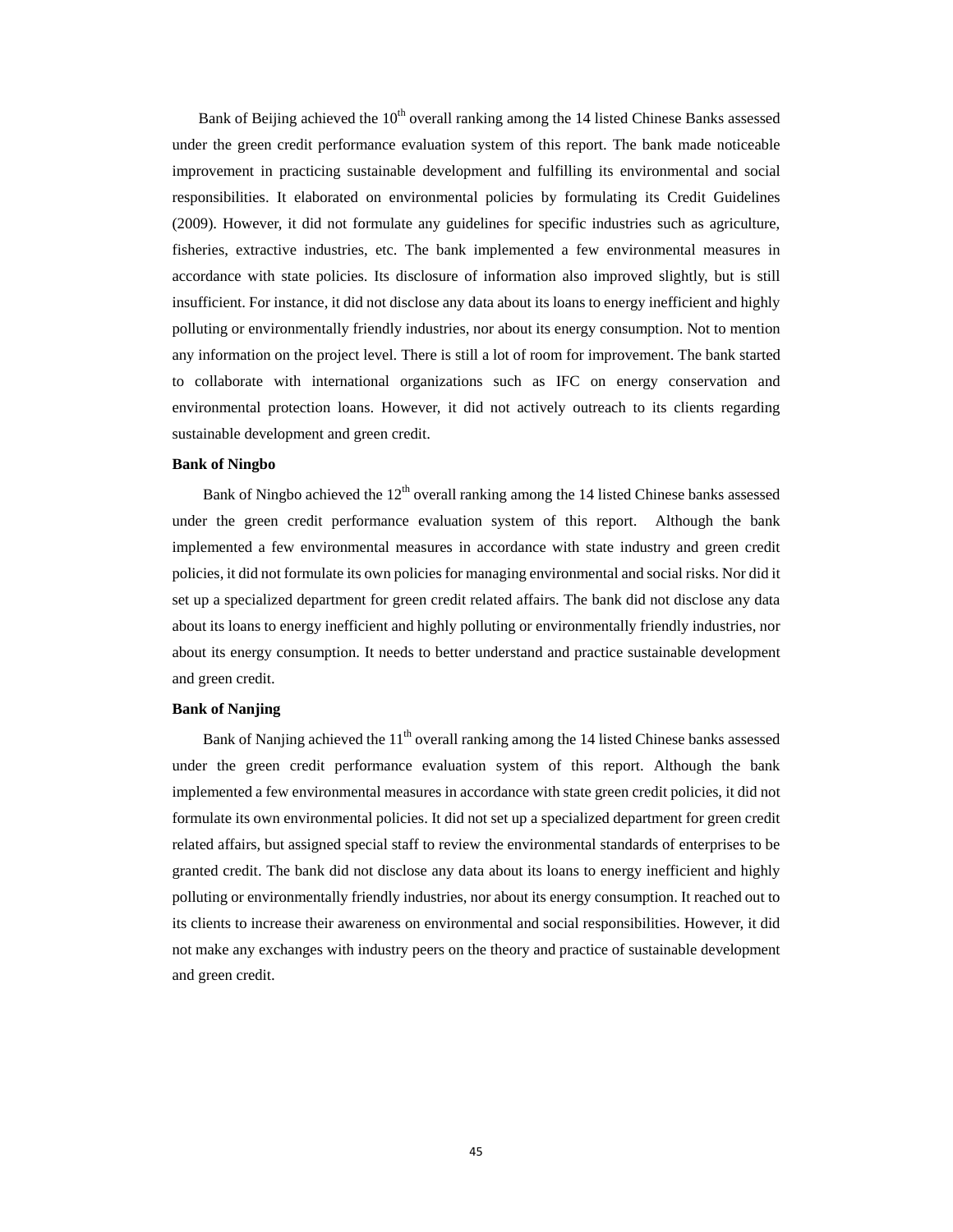# **Chapter 4 Brief Introduction to State Policies Related to**

### **Green Credit**

In recent years, China's understanding of the close relationship between credit policies and environmental protection has gradually increased. Since 1995, the State Council, the People's Bank of China, MEP, CBRC and China Banking Association, etc. have formulated relevant policies to facilitate the sharing of information on corporate environmental violations between environmental protection authorities and banking financial institutions. Banks should make full use of this information in order to reduce their credit and reputational risks. Besides, their credit policies should encourage economic transformation, industrial optimization and upgrading, energy conservation and emission reduction, and elimination of backward production capacity.

In the absence of voluntary social and environmental principles among Chinese banks, the state used credit policies to promote environmental protection, which is uncommon internationally. Thanks to those policies, Chinese banks have made varying degrees of progress in formulating their own environmental policies. The measures they adopted have also achieved some initial results. However, compared with some of the international voluntary principles, the contents of China's credit policies are still insufficient. Current credit policies focus on energy conservation, emission reduction and the elimination of backward production capacity. There are no clear requirements regarding the classification of potential impacts and risks, the contents of social and environmental impact assessments, and applicable environmental and social standards for finance projects. Therefore, those policies need to be further improved in order for them to play a more significant role in promoting environmental protection and social equity. As a prerequisite, banks should make their social and environmental information open and transparent.

#### **4.1 Credit Policies and Environmental Protection**

The Circular of the People's Bank of China on the Implementation of Credit Policies and Strengthening Environmental Protection issued on February 6, 1995 was the earliest relevant official document, which for the first time, linked credit policies with environmental protection. The Circular required financial institutions to attach importance to protecting natural resources and the environment by taking the protection of ecological resources and pollution prevention and treatment as one of the factors of consideration for loan access, in order to promote coordinated economic development and environmental protection. It also regulated the loans of financial institutions at all levels in relation to various kinds of environmental problems.

On February 14, 1995, the State Environmental Protection Administration (SEPA) issued the Circular on Using Credit Policies to Promote Environmental Protection, requiring environmental protection authorities at all levels to understand state credit policies and relevant regulations, and learn to use them as important tools to integrate environmental protection into the comprehensive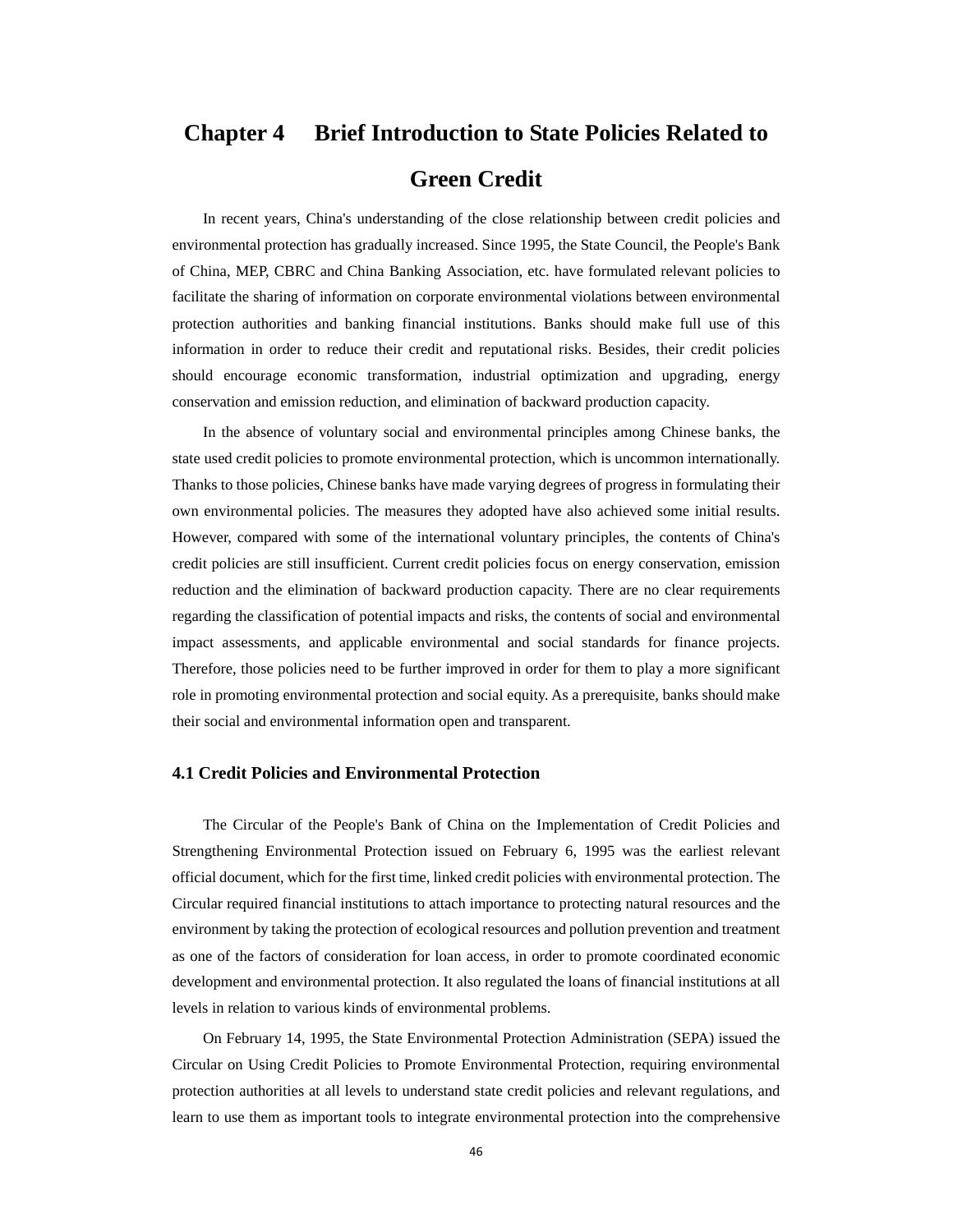decision-making for economic development. They were also encouraged to seek loans for environmental protection. However, for quite a long period of time, those two policies were not satisfactorily implemented due to weak enforcement.

No new credit policies to promote environmental protection were introduced until April 30, 2004, when NDRC, the People's Bank of China and CBRC jointly issued the Circular on Further Strengthening the Coordination and Cooperation of Industry and Credit Policies to Control Credit Risks, beginning a new round of efforts towards green credit. The Circular required relevant authorities to further strengthen the coordination between state industrial and credit policies, promote the transformation of economic growth pattern, optimize and upgrade industrial structure, improve the quality of economic growth, and effectively resolve prominent problems such as the low-level blind expansion and excessive credit growth of some industries as well as the imbalance of industrial structure, etc., in order to control credit risks.

On December 2, 2005, the State Council issued the Decision on Implementing the Interim Provisions on Promoting Industrial Structure Adjustment, clearly pointing out that the Guiding Catalogue on Industrial Structure Adjustment is an important reference not only for investment orientation, but also for the government to manage investment projects, formulate and implement policies on taxation, credit, land use, import and export, etc.

On March 12, 2006, the State Council again issued the Circular on Accelerating Structural Adjustment of Overcapacity Industries, requiring financial institutions as well as land resources, environmental protection and safety supervision authorities to optimize credit and land supply structures in strict accordance with state macro-control and industrial policies. Land and credit supply for projects and enterprises that comply with state industrial policies and market access conditions are to be supported, while dramatic ups and downs in credit supply should be avoided. Merges and reorganizations that have good market prospects, are profitable and helpful for forming economy of scale should be actively supported; while credit and land should not be provided to projects and enterprises that do not comply with state industrial and land policies, market access conditions, or are explicitly identified as obsolete by the state.

On May 14, 2007, CBRC issued the Guidelines on Compliance Risk Management of Commercial Banks, requiring commercial banks to take into consideration the interrelatedness between compliance risk and credit risk, market risk, operational risk and other risks, so as to ensure the consistency of different risk management policies and procedures. Commercial banks were also asked to foster a compliance culture. CBRC monitors commercial banks' management of compliance risk according to law and reviews as well as assesses its effectiveness.

On July 12, 2007, SEPA, the People's Bank of China and CBRC jointly issued the Opinions on Implementing Environmental Protection Policies and Regulations to Prevent Credit Risks, requiring environmental protection bureaus and financial institutions at all levels to fully understand the significance of credit policies as tools for environmental protection, and to strengthen environmental monitoring and credit management of construction projects and enterprises. Hitherto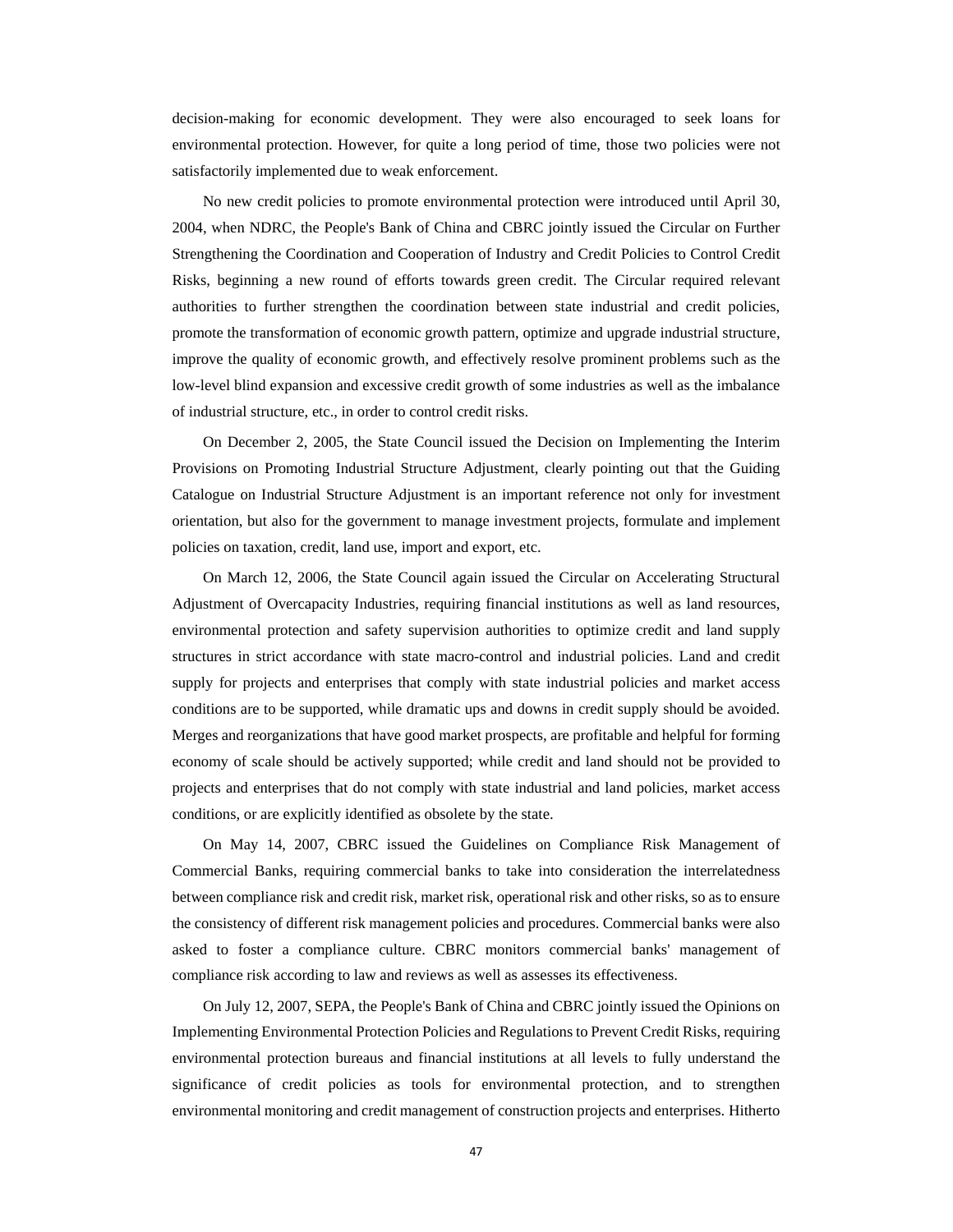the basic framework of China's green credit policies took shape.

On November 23, 2007, CBRC issued the Guiding Opinions on Credit Support for Energy Conservation and Emission Reduction, requiring banking financial institutions to earnestly implement the Circular of the State Council on Issuing the Comprehensive Work Scheme for Energy Conservation and Emission Reduction and the Decision of the State Council on Implementing the Scientific Development Concept and Strengthening Environmental Protection, taking it as an important mission and a concrete manifestation of social responsibility to promote energy conservation and emission reduction in society. Banks were required to increase their staff's awareness of energy conservation and emission reduction, grasp relevant laws, regulations and standards, and strive to enhance the science and predictability of credit provision. The Opinions also detailed requirements for banks regarding credit policies and management, such as strengthening disclosure of information on credit for energy conservation and emission reduction. Relevant credit policies and standards, as well as information on credit for enterprises and projects with high energy consumption and pollution risks, etc. were required to be disclosed in order to facilitate market and stakeholder oversight. In addition, CBRC made credit for energy conservation and emission reduction an important part of credit rating for banks.

On January 12, 2009, China Banking Association issued the Guidelines on Corporate Social Responsibility of Financial Institutions, pointing out clearly that corporate social responsibility of banks should at least consist of economic responsibility, social responsibility and environmental responsibility. The contents of each were detailed respectively. The requirements for environmental responsibility were as follows: 1) Banks should conduct research on the Equator Principles and actively learn from relevant contents that are applicable to China's economic and financial development; 2) Banks should set up a specialized department or designate relevant departments to be in charge of environmental protection, with necessary full-time and part-time staff; 3) Banks should develop schemes for resource conservation and environmental protection as well as minimize the negative impacts of their daily operations on the environment; 4) Regular or irregular staff training on environmental protection should be organized. Staff members should be encouraged and supported to participate in external trainings, exchanges and cooperation on environmental protection; 5) Banks should support their clients to conserve resources and protect the environment through credit and other financial instruments, guide and encourage their clients to increase social responsibility awareness and take action; 6) Importance should be attached to environmental training for clients. The contents of the training should include, but are not limited to, environmental impact assessment (EIA) procedures, preparation of green credit documents, etc.; 7) Advocacy of independent EIA through site survey and review, instead of solely relying on EIA reports and other materials submitted by the clients to make judgments; 8) Banking Banks should actively put environmental protection into practice and participate in relevant publicity activities, contributing to the increase of environmental awareness of their clients and the society.

On August 25, 2009, CBRC issued the Guidelines on Reputational Risk Management of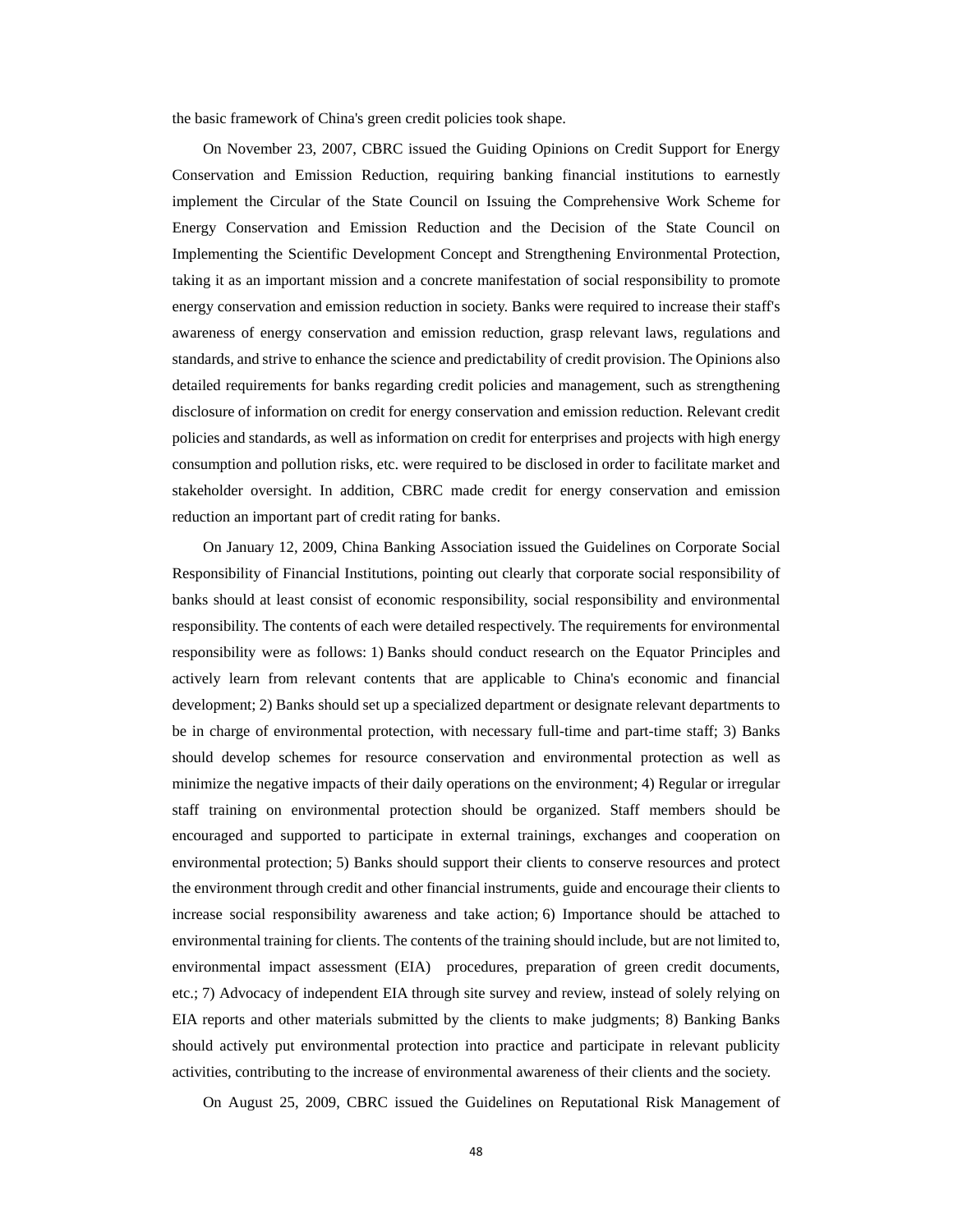Commercial Banks, requiring all commercial banks to integrate reputational risk management into their comprehensive risk management and corporate governance systems. Commercial Banks were required to proactively and effectively prevent reputational risk and respond to reputational incidents, through the establishment of a reputational risk management mechanism and formulation of relevant measures, so as to minimize negative impacts on the public and their consequent losses. The Guidelines described in detail the responsibilities of the board of directors with respect to the reputational risk management system, the contents of the reputational risk management mechanism, as well as the measures to deal with major reputational incidents. CBRC is responsible for oversight.

On May 28, 2010, the People's Bank of China and CBRC issued the Opinions on Providing Financial Services to Further Promote Energy Conservation, Emission Reduction and Elimination of Backward Production Capacity. Banks were given explicit requirements to support energy conservation, emission reduction and elimination of backward production capacity by enhancing credit policy guidance, supervision and inspection. The Opinions also required all banks to carry out a serious self-examination on their enforcement and implementation of state policies on energy conservation, emission reduction and elimination of backward production capacity, in particular the implementation of the Circular of the State Council on Further Strengthening Work to Ensure the Realization of the Goals on Energy Conservation and Emission Reduction of the "11<sup>th</sup> Five Year Plan" and the Circular of the State Council on Further Strengthening the Elimination of Backward Production Capacity, and submit their self-examination reports to the People's Bank of China and CBRC, by the end of June 30, 2010.

#### **4.2 Information Disclosure and Sharing**

The Circular on Using Credit Policies to Promote Environmental Protection issued by SEPA on February 14, 1995 required environmental protection authorities at all levels to notify the local People's Bank of China and relevant financial institutions of pertinent environmental information and their treatment of environmental matters.

On April 30, 2004, NDRC, the People's Bank of China and CBRC jointly issued the Circular on Further Strengthening Coordination between Industry and Credit Policies to Control Credit Risks, explicitly requiring all banks to submit quarterly reports about the industrial structure and quality of their loans to the People's Bank of China.

On December 19, 2006, the People's Bank of China and SEPA issued the Circular on Sharing Environmental Information of Enterprises. Corporate environmental information (including violations of laws and regulations and other environmental information) was required to be included in the corporate credit system, and relevant data exchanged between SEPA and the headquarters of the People's Bank of China. Commercial banks and other financial institutions were required to review the corporate environmental information in corporate credit reports, and take enterprises'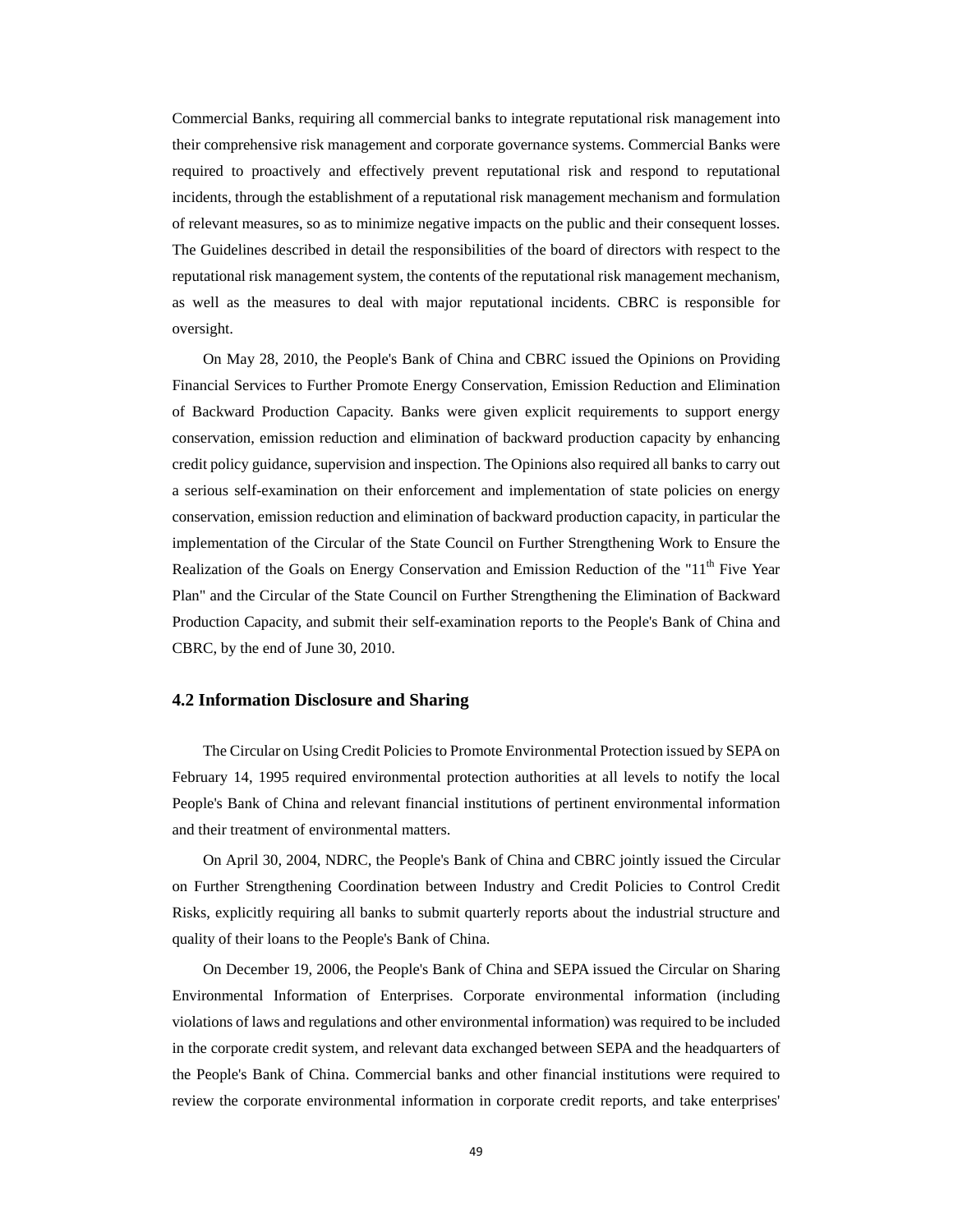performances on environmental compliance as an important factor for credit approval in their credit operations and management.

On July 12, 2007, SEPA, the People's Bank of China and CBRC jointly issued the Opinions on the Implementation of Environmental Policies and Regulations to Prevent Credit Risks, requiring environmental protection authorities and financial institutions at all levels to collaborate closely and establish a communication mechanism. Environmental protection authorities were required to provide financial institutions with relevant environmental information, in accordance with their responsibilities and limits of authority, as well as the Measures for Environmental Information Disclosure (for trial implementation).

On July 25, 2007, the People's Bank of China issued the Measures for Information Disclosure of Commercial Banks, requiring commercial banks to disclose relevant information about their finance, risk management, etc., in particular, risks that might cause them serious adverse impacts. However, the Measures did not have explicit requirements for environmental information disclosure.

On February 22, 2008, MEP issued the Opinions on Strengthening Supervision and Management of Listed Companies on Environmental Protection, encouraging listed companies to disclose their environmental information and actively explore ways to establish a mechanism for environmental information disclosure. The Opinions also sought to conduct research and pilot experiments on environmental performance assessment, and enhance the supervision and inspection of environmental compliance of listed companies.

On June 6, 2009, MEP and the People's Bank of China jointly issued the Circular on Full Implementation of Green Credit Policies and Further Improvement of Information Sharing, requiring environmental protection authorities and financial institutions at all levels to fully understand the importance of establishing a mechanism for sharing information on green credit, and make use of the Credit Reference Center of the People's Bank of China as a platform to share environmental information. The Circular also described in details what supplementary information environmental protection authorities were supposed to submit, as well as the respective responsibilities of environmental protection authorities and financial institutions.

Apart from formulating green credit policies, the state also required environmental protection authorities to establish a communication mechanism to share corporate environmental information with financial institutions at all levels, providing them with a reference for their financing. However, this is a one-way communication which does not require banking financial institutions to provide information about corporate loans to environmental protection authorities at all levels to inform them of the financing status quo of polluting enterprises.

The state issued the Measures for Information Disclosure of Commercial Banks, requiring banks to disclose information related to risks. China Securities Regulatory Commission also requires listed banks to disclose environmental information. However, currently the state has not issued any mandatory regulations and standards on environmental information disclosure for the